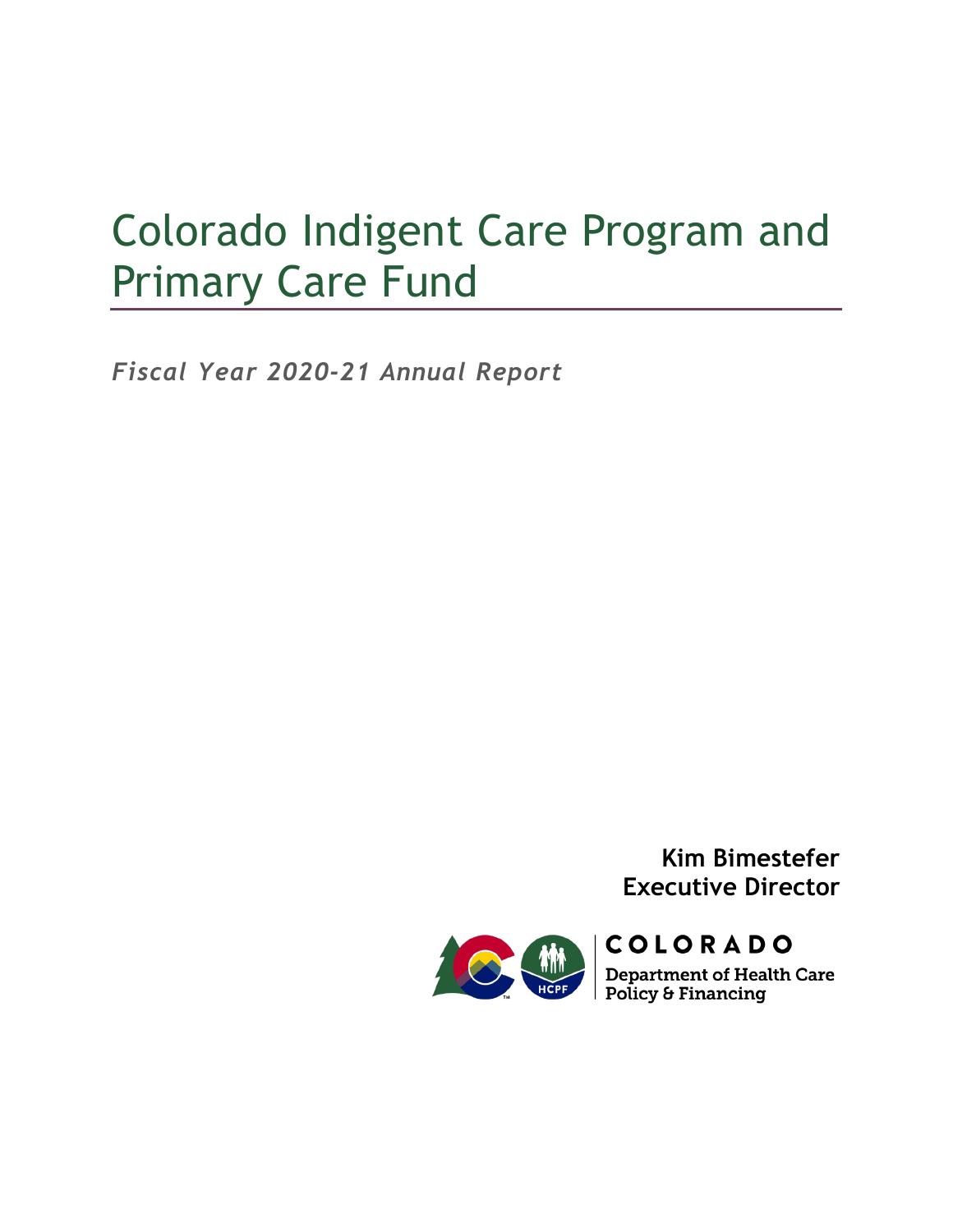# TABLE OF CONTENTS

| Federal Match Rates<br>.27 |
|----------------------------|
|                            |
|                            |
|                            |
|                            |
|                            |
|                            |
|                            |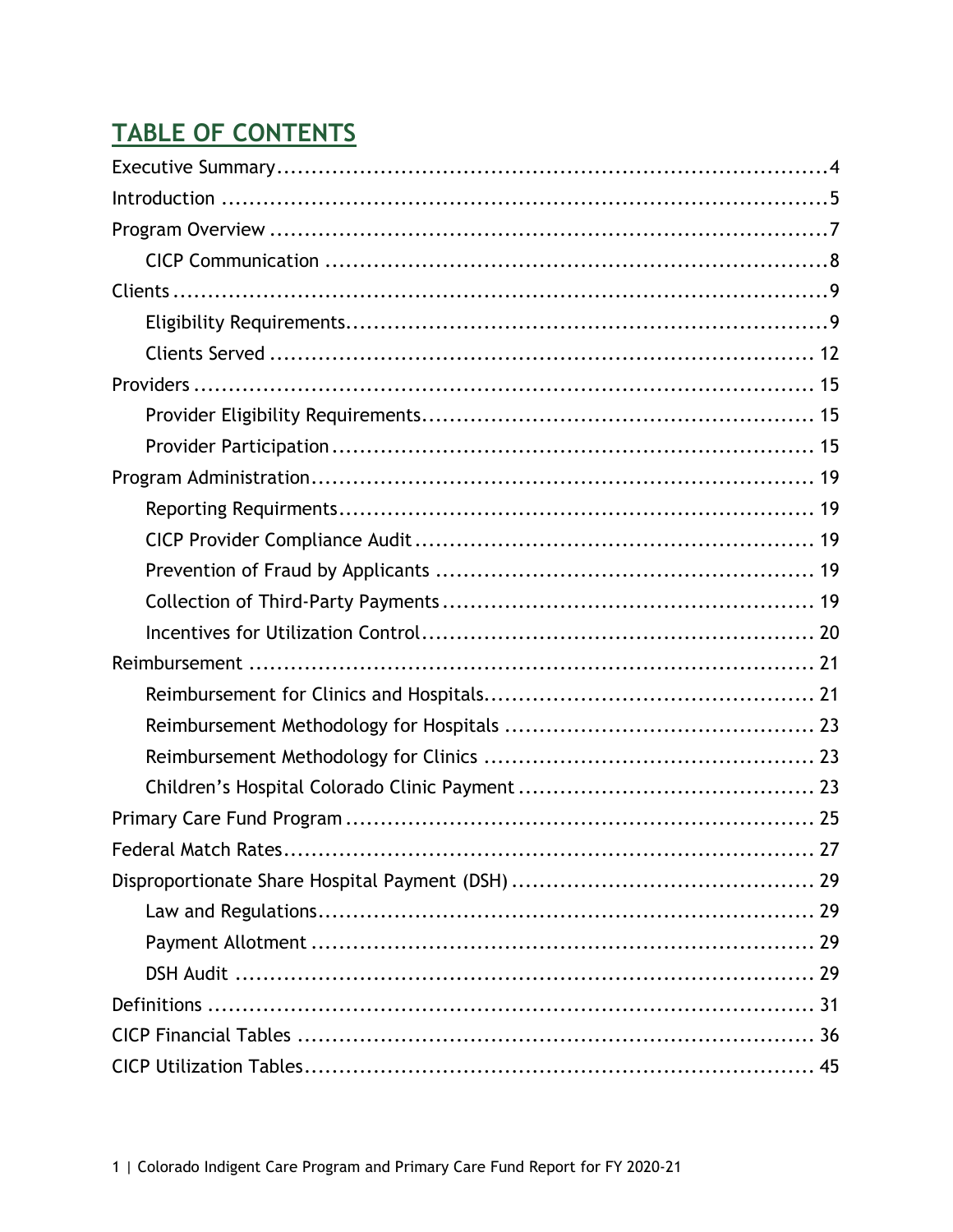## **TABLES AND FIGURES**

### **CLIENTS**

| Table 1 Annual Income Ranges for Each Federal Poverty Level Percentage Range 10 |  |
|---------------------------------------------------------------------------------|--|
|                                                                                 |  |
| Figure 1 Total Unduplicated Client Count by Provider and Age Group  12          |  |
|                                                                                 |  |
|                                                                                 |  |
|                                                                                 |  |
|                                                                                 |  |
| <b>PROVIDERS</b>                                                                |  |
| Table 5 FY 2020-21 CICP Clinics and Hospitals by County  16                     |  |
|                                                                                 |  |
| <b>REIMBURSEMENT</b>                                                            |  |
|                                                                                 |  |
|                                                                                 |  |
| Table 9 FY 2020-21 Percentage of Write-Off Cost Reimbursed  23                  |  |
| Table 10 Historical Percentage of Write-Off Cost Reimbursed  23                 |  |
| <b>PRIMARY CARE FUND</b>                                                        |  |
|                                                                                 |  |
| <b>FEDERAL MATCH RATES</b>                                                      |  |
|                                                                                 |  |
| DISPROPORTIONATE SHARE HOSPITAL PAYMENT                                         |  |
|                                                                                 |  |
|                                                                                 |  |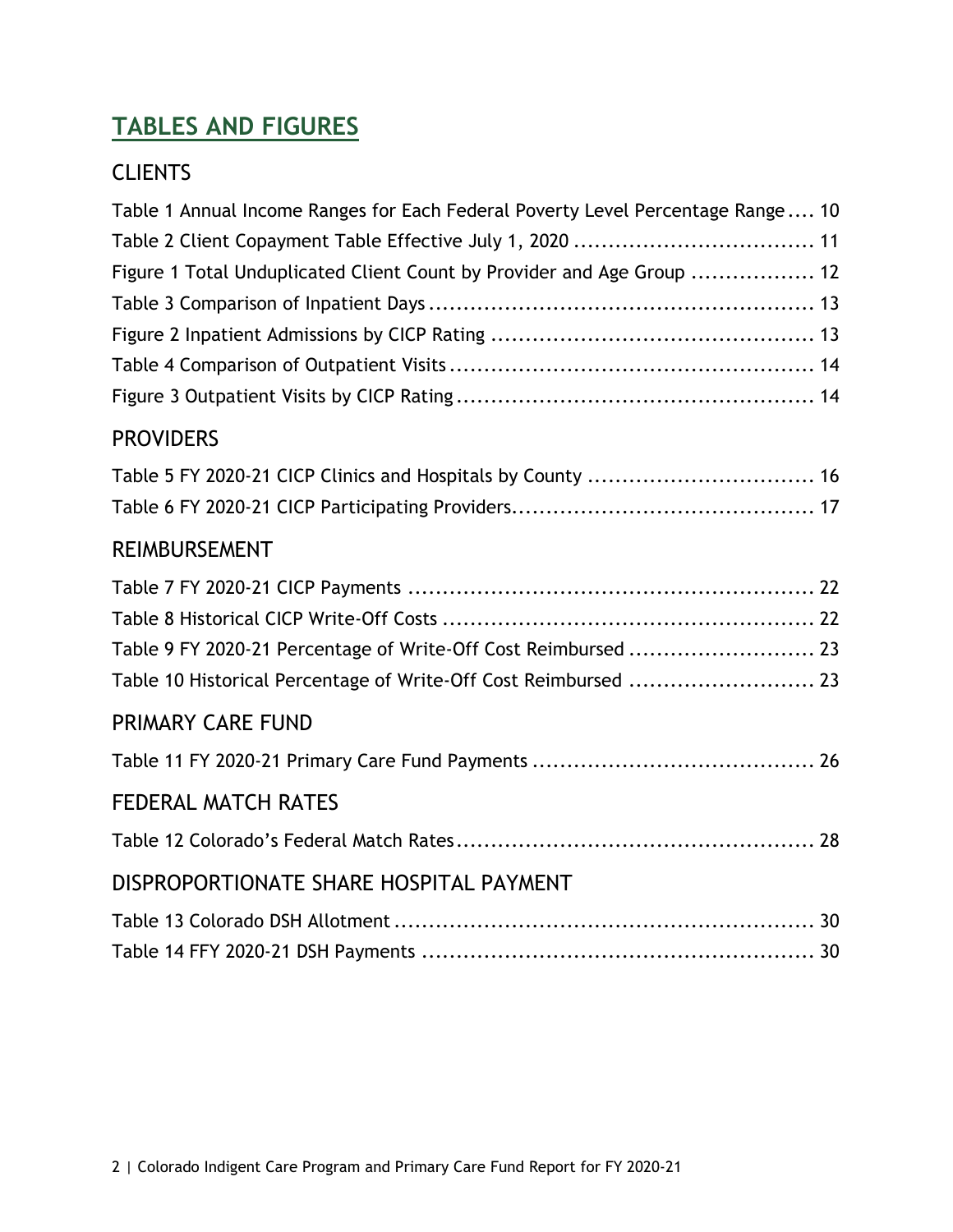### CICP FINANCIAL TABLES

| Table 15 Total Clinic Financial Activity and CICP Payment 36 |  |
|--------------------------------------------------------------|--|
|                                                              |  |
|                                                              |  |
|                                                              |  |
|                                                              |  |
|                                                              |  |
|                                                              |  |

### CICP UTILIZATION TABLES

| Table 23 Outpatient Visits and Inpatient Admissions by CICP Rating  47 |  |
|------------------------------------------------------------------------|--|
|                                                                        |  |
|                                                                        |  |
|                                                                        |  |
|                                                                        |  |
|                                                                        |  |
|                                                                        |  |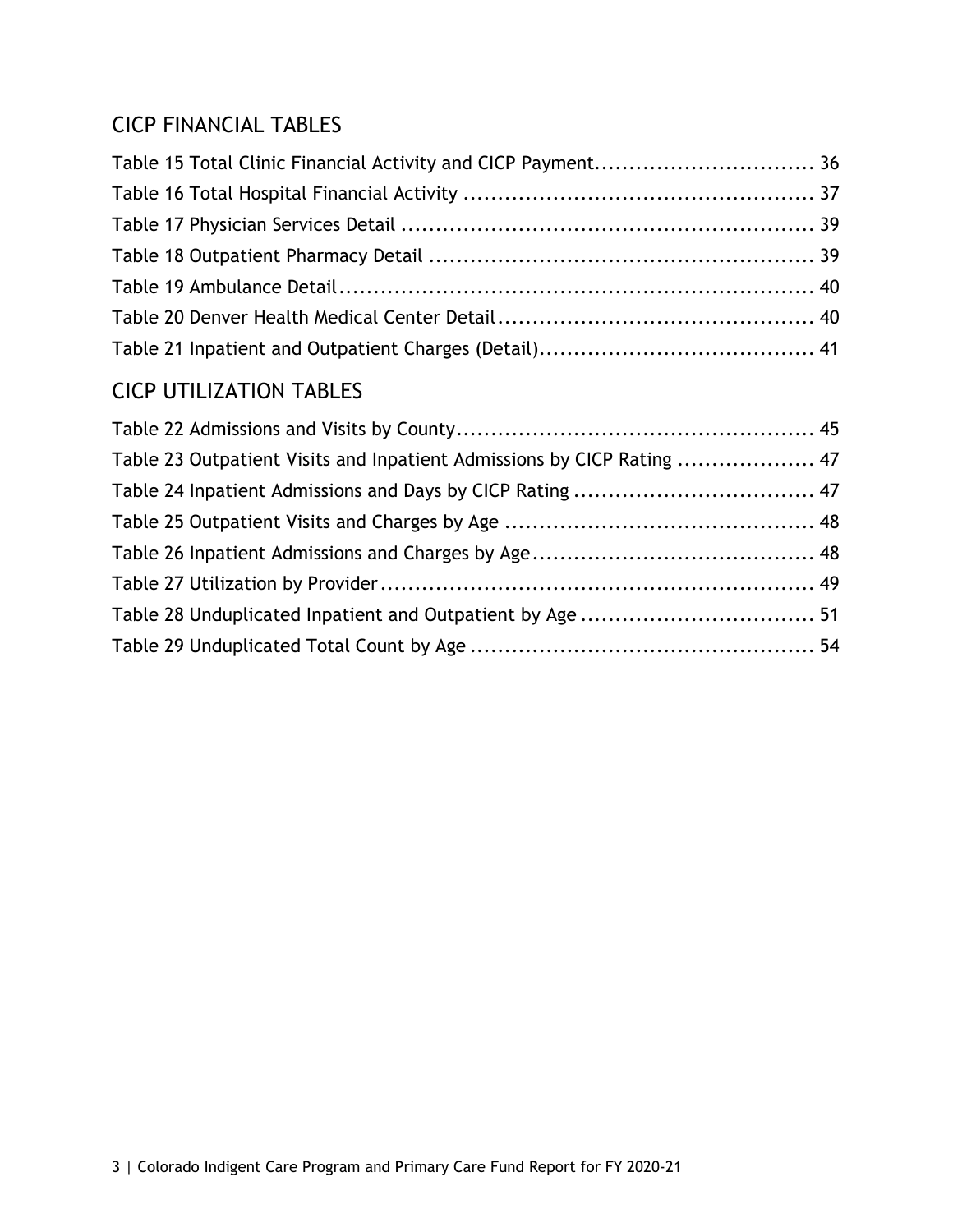### <span id="page-4-0"></span>**EXECUTIVE SUMMARY**

This annual report is prepared by the Department of Health Care Policy and Financing (the Department) pursuant to Section 25.5-3-107, C.R.S. (2021). The purpose of this annual report is to inform stakeholders and policy makers about the structure, policy, statistics, and payments related to the Colorado Indigent Care Program (CICP). The CICP is not an insurance program, but rather a financial vehicle for providers to recoup some of their costs for providing medical services to low-income Coloradans who are not eligible for Health First Colorado (Colorado's Medicaid Program) or Child Health Plan Plus (CHP+).

In FY 2020-21, the number of persons served by the CICP was 39,872. This represents a 26.5% decrease from the previous year. The CICP remains an important safety net for low-income Coloradans who are not eligible for Health First Colorado or CHP+ and who cannot afford their out-of-pocket health care costs.

There are reduced numbers throughout this year's report due to the large number of people who have avoided any non-emergency medical care since March 2020 due to the COVID-19 pandemic. The CICP saw a large drop not only in the number of Clients accessing services, but also in the write off charges from providers across the state as fewer non-emergency services were sought. These reduced numbers do not indicate a lesser need for the CICP to continue, but rather speak to how important the program is to low-income Coloradans who, now more than ever, rely on the program to help with medical bills.

A key component of the CICP is its formal CICP Stakeholder Advisory Council (Advisory Council) as described under 10 CCR 2505-10 Section 8.905.D. The Advisory Council includes representatives of rural and urban hospitals, community health centers, safety-net clinics, consumers, and consumer advocates. The Advisory Council advises the Department on policies for the CICP and makes recommendations to improve program effectiveness. The Department continues to work with its stakeholders to preserve the CICP safety net for its clients by taking opportunities to modernize the CICP and create efficiencies.

In FY 2020-21, there were 18 CICP Clinics and 52 CICP Hospitals. CICP Clinics were reimbursed at 49.27% of indigent care costs. In FY 2020-21, payments to CICP Hospitals were financed with hospital provider fees and federal matching funds under the federal Disproportionate Share Hospital (DSH) allotment as part of the Colorado Healthcare Affordability and Sustainability Enterprise (CHASE). For more information about the CHASE, see the 2022 Colorado Healthcare Affordability & Sustainability Enterprise Annual Report available on the Department's website at [www.colorado.gov/hcpf/department-reports.](http://www.colorado.gov/hcpf/department-reports) Payments to CICP Hospitals and CICP Clinics in FY 2020-21 are shown below.

#### **CICP Payments**

|  |  | $\triangleright$ CICP Disproportionate Share Hospital Payments |  |  |  |  |
|--|--|----------------------------------------------------------------|--|--|--|--|
|--|--|----------------------------------------------------------------|--|--|--|--|

 CICP Disproportionate Share Hospital Payments \$212,470,543  $\triangleright$  CICP Clinic Payments  $$5,979,386$ 

**Total Payments \$218,449,929**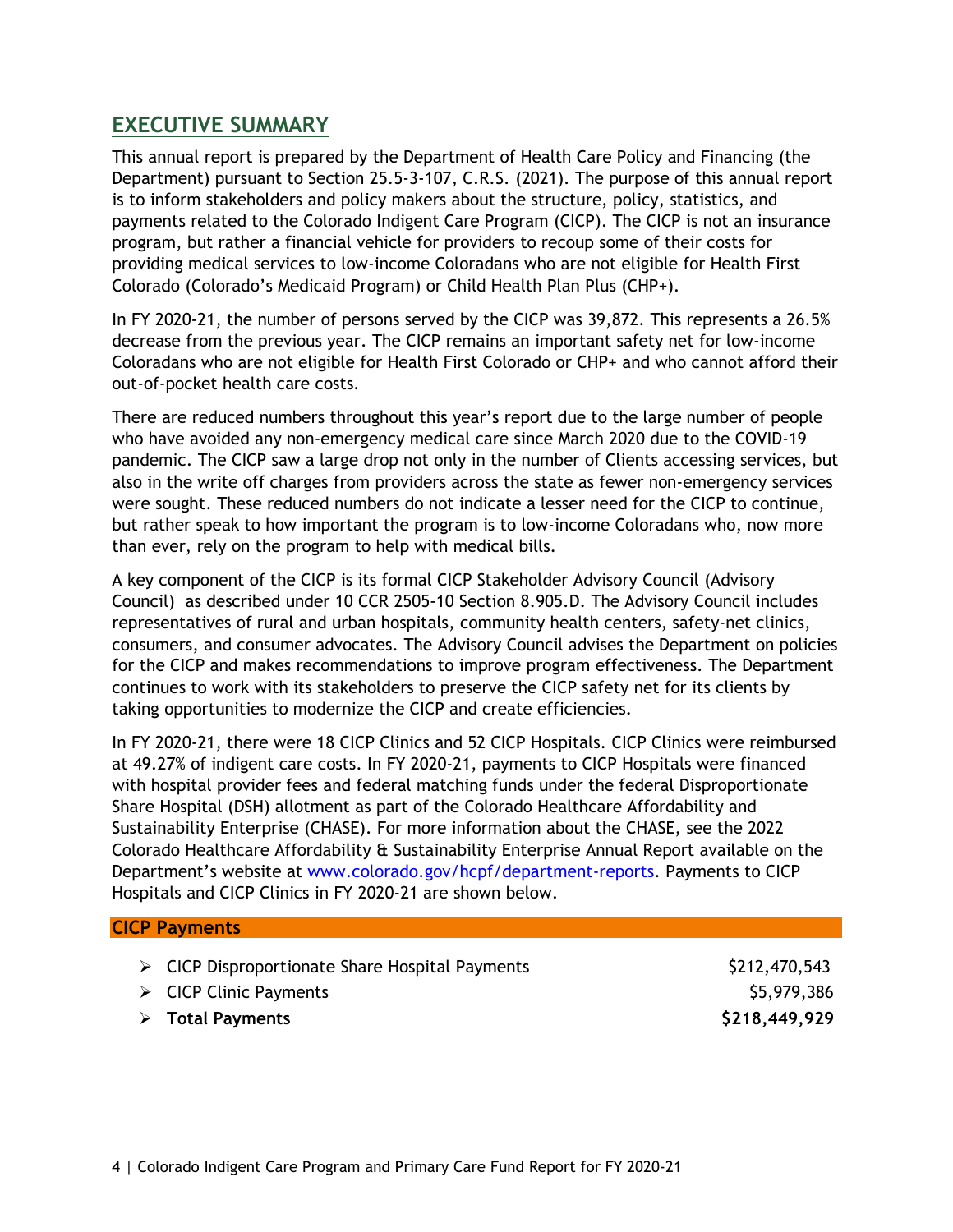### <span id="page-5-0"></span>**INTRODUCTION**

The CICP was created in 1983 under the "Reform Act for the Provision of Health Care for the Medically Indigent" and is currently located at 25.5-3-101, C.R.S. At its peak, the CICP reimbursed participating clinics and hospitals for services provided to approximately 225,000 Coloradans in FY 2010-11.

Since it was created, the CICP has undergone updates and changes to comply with legislative directives and to adapt to changes in the health care marketplace.

Effective with FY 2017-18, the Department made changes to the CICP through the rule making process following more than 12 months of work with stakeholders. This resulted in improved administrative efficiencies while maintaining access to care for clients. Changes include enhanced programmatic flexibility by considering income only when determining CICP eligibility and allowing providers to mirror their internal charity care programs if they fit within the CICP's guidelines, such as using an alternate sliding fee scale if it is equivalent to or lesser than the traditional CICP scale.

As part of the rule change, a formalized Advisory Council was created. The Advisory Council is comprised of 11 members representing the following groups: three consumers eligible for the program or three consumer advocates or a combination of each; a federally qualified health center (FQHC); a rural health clinic or a community health clinic licensed or certified by the Department of Public Health and Environment (DPHE); either Denver Health Medical Center or University of Colorado Hospital; an urban hospital; a rural or critical access hospital; an organization of community health centers as defined in the federal Public Health Service Act, 42 U.S.C. sec. 254(b); an organization of Colorado hospitals; and the Department. Information about current Advisory Council members and topics of discussion can be found at [https://hcpf.colorado.gov/colorado-indigent-care-program-stakeholder-advisory-council.](https://hcpf.colorado.gov/colorado-indigent-care-program-stakeholder-advisory-council)

Rule changes also allowed flexibility when determining financial resources for CICP applicants and their copayments. Specifically, CICP Clinics that are FQHCs may mirror the income determination process and copayment schedule in line with their federal requirements. CICP Clinics that are not FQHCs follow a similar process. Likewise, rules for the CICP Hospitals were adjusted to allow hospitals to define income determination to best fit their communities. While these rule changes allowed more flexibility, minimum guidelines were retained to ensure that the CICP remains responsive to the needs of low-income Coloradans.

The Department also took the opportunity with the recent rule change to modify the way that CICP Clinics are reimbursed by adding a quality metric component to the methodology. The new payment methodology took effect in FY 2018-19 and requires 75% of the payment be based on write-off costs and 25% of the payment be based on quality metrics. The majority of the current CICP Clinics are FQHCs, and as such are required by the federal government to calculate and report specific quality metrics to the Health Resources and Services Administration (HRSA). The Department has chosen to use four of these HRSA quality metrics to incorporate into the calculations, including: Body Mass Index Screening and Follow-Up; Screening for Clinical Depression and Follow-Up Plan; Controlling High Blood Pressure (Hypertensive Patients with Blood Pressure <140/90); and Diabetes: Hemoglobin A1c Poor Control (Diabetic Patients with HbA1c>9%). The Department is monitoring these quality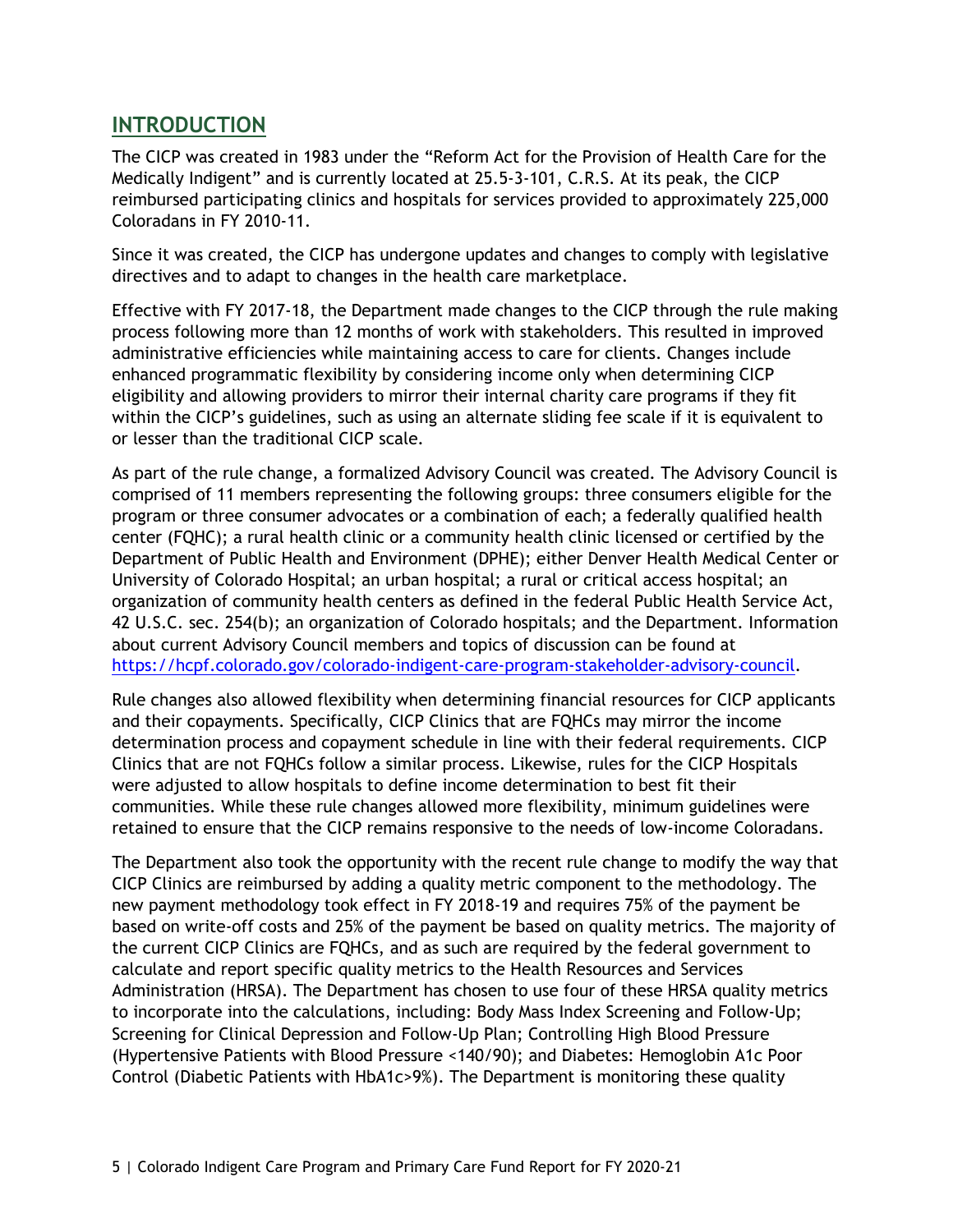metrics and will make changes to them through the rule making process when the majority of the CICP Clinics achieve Department specified goals for each measure.

Aside from the recent rule changes, it is important to point out that the implementation of the Affordable Care Act (ACA) and the expansion of Health First Colorado to adults without dependent children in January 2014 has resulted in fewer clients served by the CICP. However, while many former CICP clients are eligible for health coverage following the implementation of the ACA, not all are covered. Citizens and legal immigrants who have been in the United States less than five-years remain eligible for the CICP, so long as they are not eligible for Health First Colorado and have incomes that are at or below 250% of the federal poverty level (FPL). Also, while many low-income Coloradans are eligible for a federal subsidy to purchase health care coverage, there continues to be Coloradans with income under 250% of the FPL who cannot meet their out-of-pocket expenses. Therefore, the Department continues to work with the Advisory Council to ensure the CICP remains administratively effective and efficient while still retaining the underlying safety net for low-income Coloradans.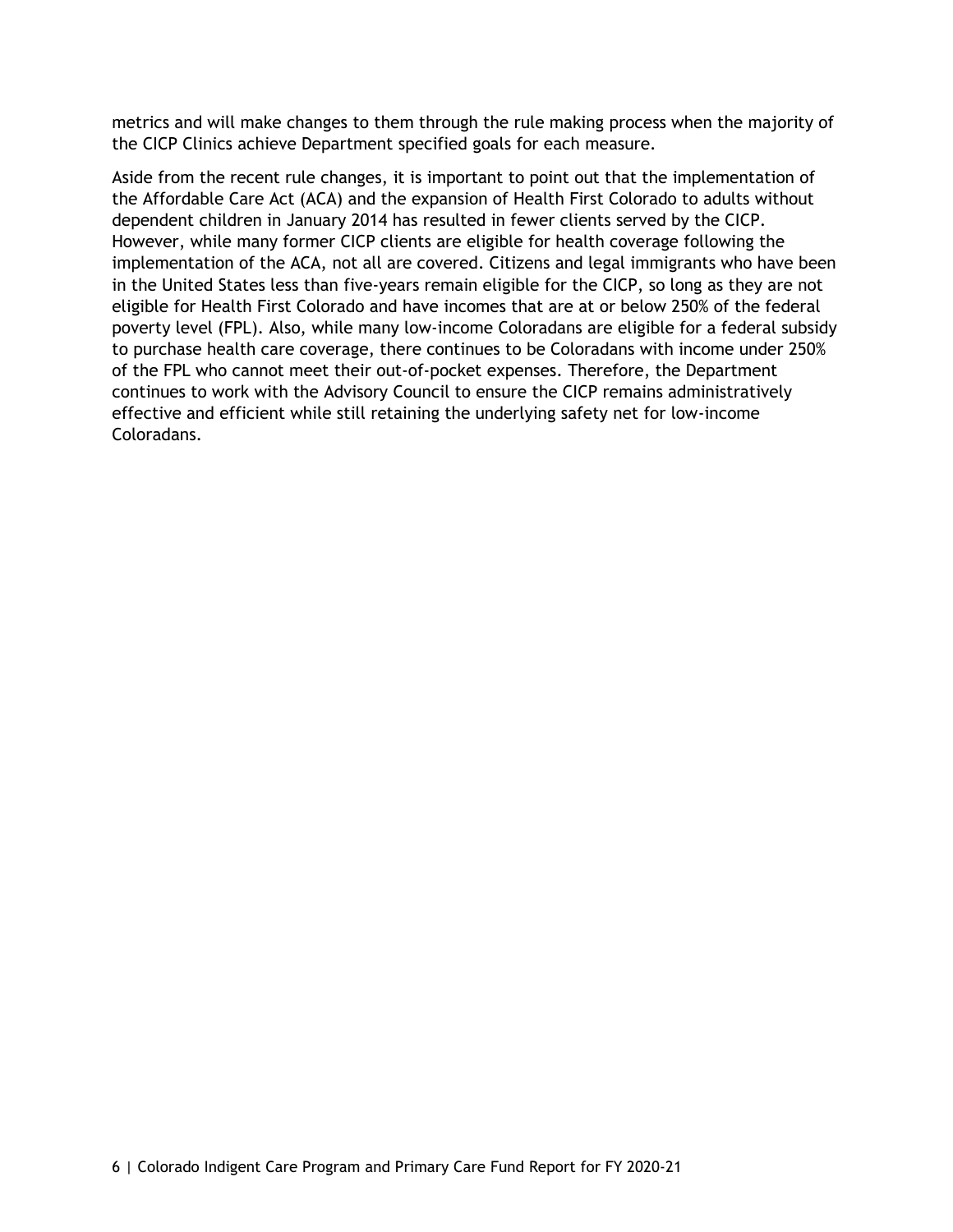### <span id="page-7-0"></span>**PROGRAM OVERVIEW**

The Colorado General Assembly enacted the "Reform Act for the Provision of Health Care for the Medically Indigent" in 1983. This law made it possible to use State funds to partially reimburse providers for services provided to the State's medically indigent residents. This article was amended in 2006 and now stands as the enactment of the "Colorado Indigent Care Program." Part 1 of Article 3 in Title 25.5 is where the program's enabling legislation resides. The following segment of the legislative declaration at Section 25.5-3-102, C.R.S. (2021) helps illustrate the program's purpose.

The general assembly hereby determines, finds, and declares that:

(a) The state has insufficient resources to pay for all medical services for persons who are indigent and must therefore allocate available resources in a manner that will provide treatment of those conditions constituting the most serious threats to the health of such medically indigent persons, as well as increase access to primary medical care to prevent deterioration of the health conditions among medically indigent people.

The general assembly also recognizes that the program for the medically indigent is a partial solution to the health care needs of Colorado's medically indigent citizens. Therefore, medically indigent persons accepting medical services from this program shall be subject to the limitations and requirements imposed in this article.

The CICP offers a partial solution to meet the health care needs of the State's low-income residents. It is not a comprehensive benefits package nor is it an insurance program. Instead, it is a financial vehicle for providers to recoup some of their costs for providing medical services to low-income Coloradans who are not eligible for Health First Colorado or CHP+. The services offered under this program vary from provider to provider. By statute, providers participating in the CICP are required to prioritize care in the following order:

- 1. Emergency care for the full year;
- 2. Additional medical care for those conditions determined to be the most serious threat to the health of indigent persons; and
- 3. Any other medical care.

The CICP includes these requirements in its agreements with providers to ensure that lowincome Coloradans have access to emergency care throughout the year.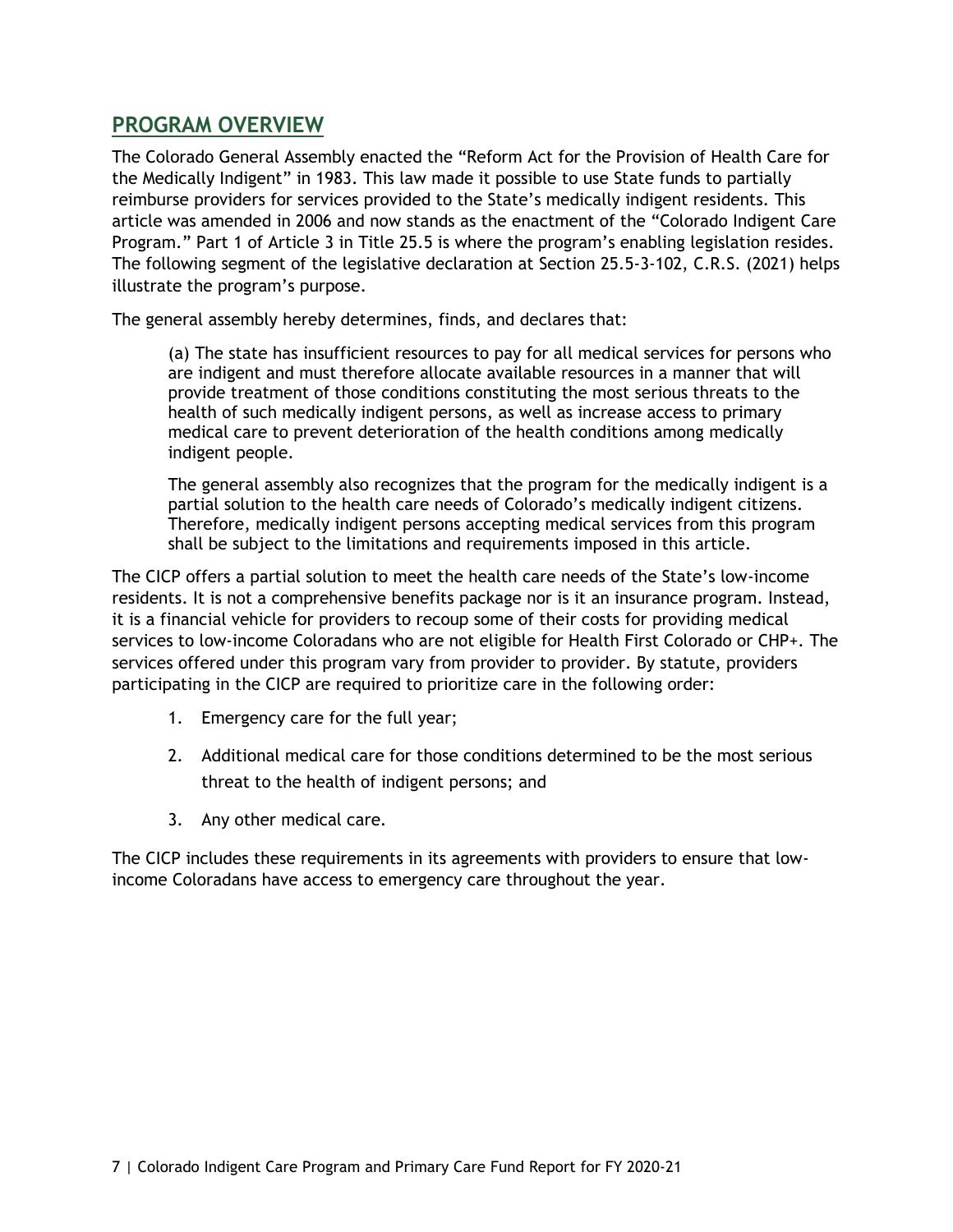#### <span id="page-8-0"></span>**CICP COMMUNICATION**

The Department uses various communication channels to engage its audiences. Specifically, it publishes electronic newsletters that deliver updates on CICP policies and other Department news to CICP providers and stakeholders. In addition, it publishes an annual CICP Provider Manual as well as fact sheets. The CICP Provider Manual details program requirements, including determining an applicant's eligibility for CICP, and is a comprehensive program resource for providers, while the fact sheets offer CICP clients program eligibility guidelines for the CICP, Health First Colorado, and Connect for Health Colorado. The newsletters, Provider Manual, and fact sheets are available on the Department's website at [https://hcpf.colorado.gov/cicp.](https://hcpf.colorado.gov/cicp)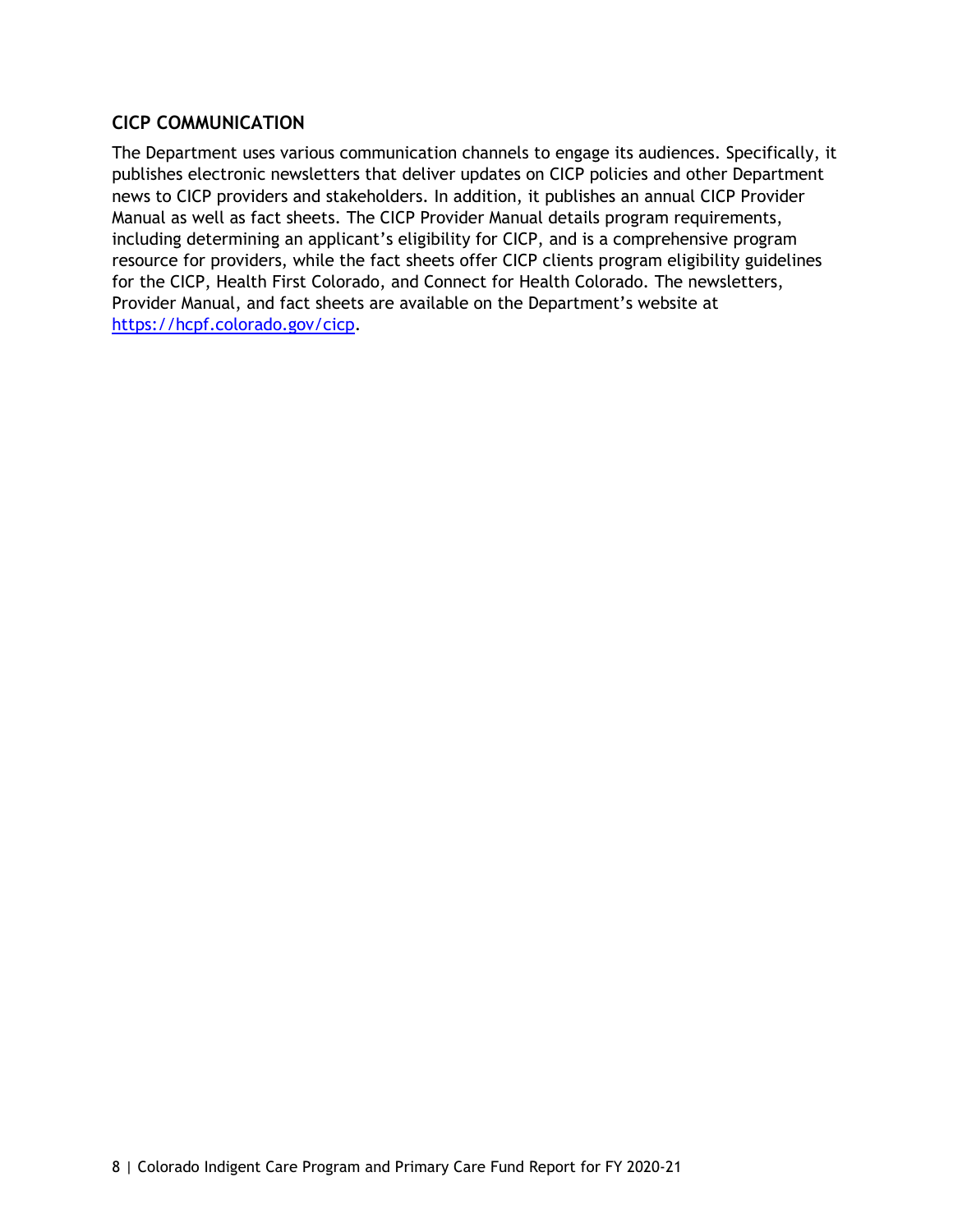### <span id="page-9-0"></span>**CLIENTS**

#### <span id="page-9-1"></span>**ELIGIBILITY REQUIREMENTS**

Participating hospitals and clinics administer the CICP client enrollment. Eligibility technicians at the CICP provider locations assist applicants in completing the client application and determine eligibility for the program using criteria approved by the Department. To be eligible to apply for services discounted under the CICP, an individual must be aged 18 years or older or be an emancipated minor and meet requirements for lawful presence, Colorado residency, and income. Clients must not be eligible for Health First Colorado or CHP+, and they must have income and assets combined at or below 250% of the FPL. Clients can have other third-party insurance that must be billed prior to applying the CICP copayment to medical services.

Under regulations concerning lawful presence, all new applicants and clients reapplying for CICP aged 18 years and older must sign an affidavit indicating their citizenship status and provide acceptable documentation demonstrating that they are either a U.S. citizen or otherwise lawfully residing in the country. Applicants who do not provide a verifiable document may apply for a "Request for Waiver-Restrictions on Public Benefits" from the Department of Revenue. Applicants without acceptable documentation who are U.S. citizens or U.S. nationals may sign a self-declaration statement to satisfy the evidence of lawful presence requirement.

To determine a client's copayment amount, providers assign a rating to the applicant based on the applicant's total income and assets (see Table 1). Ratings are based on a snapshot of an applicant's financial resources as of the date of the rating. See Table 2 for copayment determinations.

Client eligibility ratings are valid for one year. However, initial ratings may change, and a rerating may occur when:

- $\triangleright$  Family income has changed significantly;
- $\triangleright$  Number of dependents has changed;
- $\triangleright$  Calculation errors are identified;
- $\triangleright$  Information provided was not accurate; or
- $\triangleright$  The client goes to a second provider that does not accept the client's initial rating due to the provider's income determination process differing from the first provider.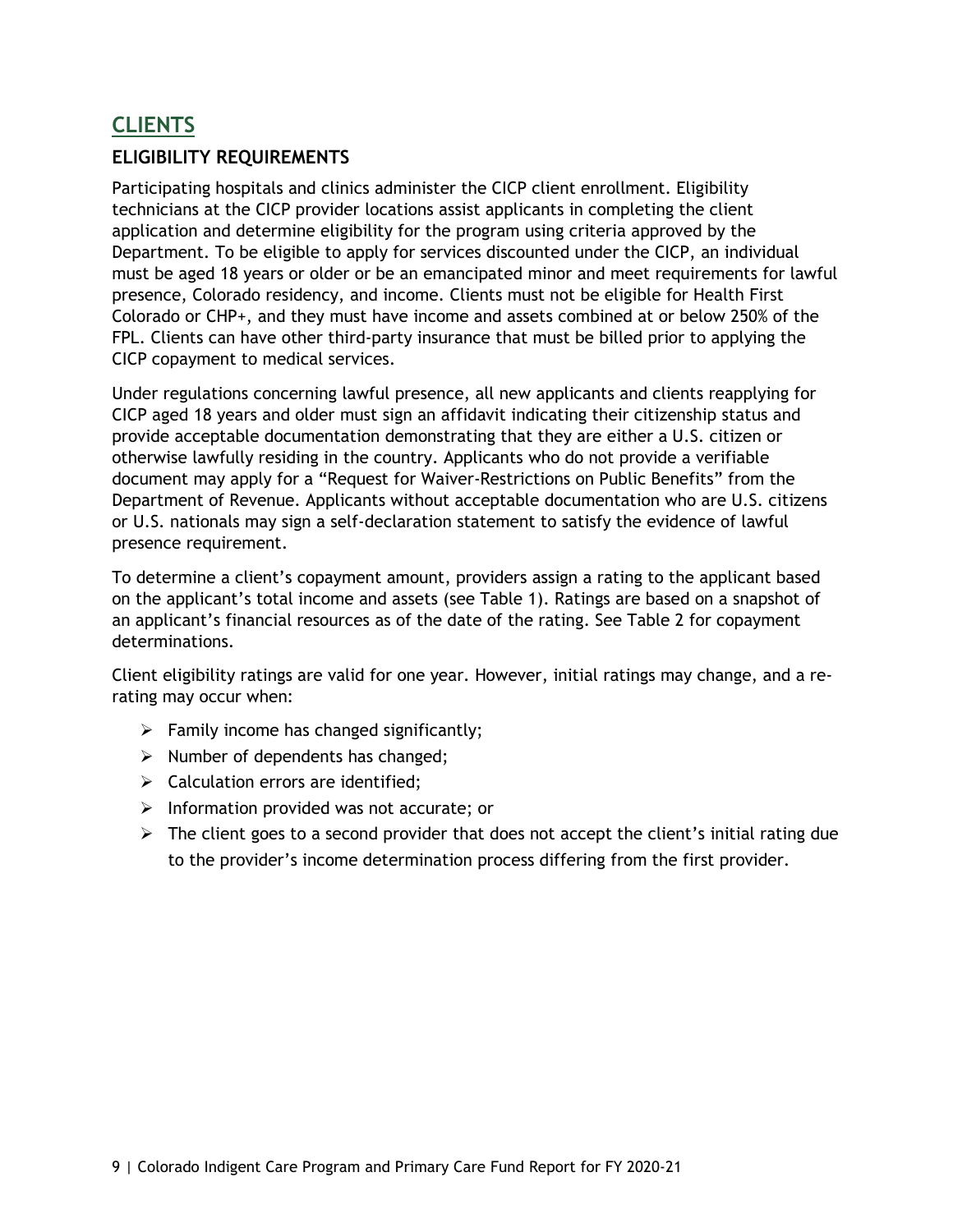### <span id="page-10-0"></span>**Table 1 Annual Income Ranges for Each Federal Poverty Level Percentage Range Effective April 1, 2020 through March 31, 2021**

| <b>Family Size</b> | 0% to 40% &<br><b>Homeless</b> | 0 to 40%     | 41 to 62%         | 63 to 81%         |
|--------------------|--------------------------------|--------------|-------------------|-------------------|
|                    | $$0-$5,104$                    | $$0-$5,104$  | \$5,105-\$7,911   | \$7,912-\$10,336  |
| 2                  | \$0-\$6,896                    | \$0-\$6,896  | \$6,897-\$10,689  | \$10,690-\$13,964 |
| 3                  | \$0-\$8,688                    | \$0-\$8,688  | \$8,689-\$13,466  | \$13,467-\$17,593 |
| 4                  | \$0-\$10,480                   | \$0-\$10,480 | \$10,481-\$16,244 | \$16,245-\$21,222 |
| 5                  | \$0-\$12,272                   | \$0-\$12,272 | \$12,273-\$19,022 | \$19,023-\$24,851 |
| 6                  | $$0-$14,064$                   | \$0-\$14,064 | \$14,065-\$21,799 | \$21,800-\$28,480 |
|                    | \$0-\$15,856                   | \$0-\$15,856 | \$15,857-\$24,577 | \$24,578-\$32,108 |
| 8                  | \$0-\$17,648                   | \$0-\$17,648 | \$17,649-\$27,354 | \$27,355-\$35,737 |

| <b>Family Size</b> | 82 to 100%        | 101 to 117%       | 118 to 133%       | 134 to 159%       |
|--------------------|-------------------|-------------------|-------------------|-------------------|
|                    | \$10,337-\$12,760 | \$12,761-\$14,929 | \$14,930-\$16,971 | \$16,972-\$20,288 |
| 2                  | \$13,965-\$17,240 | \$17,241-\$20,171 | \$20,172-\$22,929 | \$22,930-\$27,412 |
| 3                  | \$17,594-\$21,720 | \$21,721-\$25,412 | \$25,413-\$28,888 | \$28,889-\$34,535 |
| 4                  | \$21,223-\$26,200 | \$26,201-\$30,654 | \$30,655-\$34,846 | \$34,847-\$41,658 |
| 5                  | \$24,852-\$30,680 | \$30,681-\$35,896 | \$35,897-\$40,804 | \$40,805-\$48,781 |
| 6                  | \$28,481-\$35,160 | \$35,161-\$41,137 | \$41,138-\$46,763 | \$46,764-\$55,904 |
|                    | \$32,109-\$39,640 | \$39,641-\$46,379 | \$46,380-\$52,721 | \$52,722-\$63,028 |
| 8                  | \$35,738-\$44,120 | \$44,121-\$51,620 | \$51,621-\$58,680 | \$58,681-\$70,151 |

| <b>Family Size</b>      | 160 to 185%       | 186 to 200%       | 201 to 250%        |
|-------------------------|-------------------|-------------------|--------------------|
|                         | \$20,289-\$23,606 | \$23,607-\$25,520 | \$25,521-\$31,900  |
| $\overline{\mathbf{z}}$ | \$27,413-\$31,894 | \$31,895-\$34,480 | \$34,481-\$43,100  |
| 3                       | \$34,536-\$40,182 | \$40,183-\$43,440 | \$43,441-\$54,300  |
| 4                       | \$41,659-\$48,470 | \$48,471-\$52,400 | \$52,401-\$65,500  |
| 5                       | \$48,782-\$56,758 | \$56,759-\$61,360 | \$61,361-\$76,700  |
| 6                       | \$55,905-\$65,046 | \$65,047-\$70,320 | \$70,321-\$87,900  |
| 7                       | \$63,029-\$73,334 | \$73,335-\$79,280 | \$79,281-\$99,100  |
| 8                       | \$70,152-\$81,622 | \$81,623-\$88,240 | \$88,241-\$110,300 |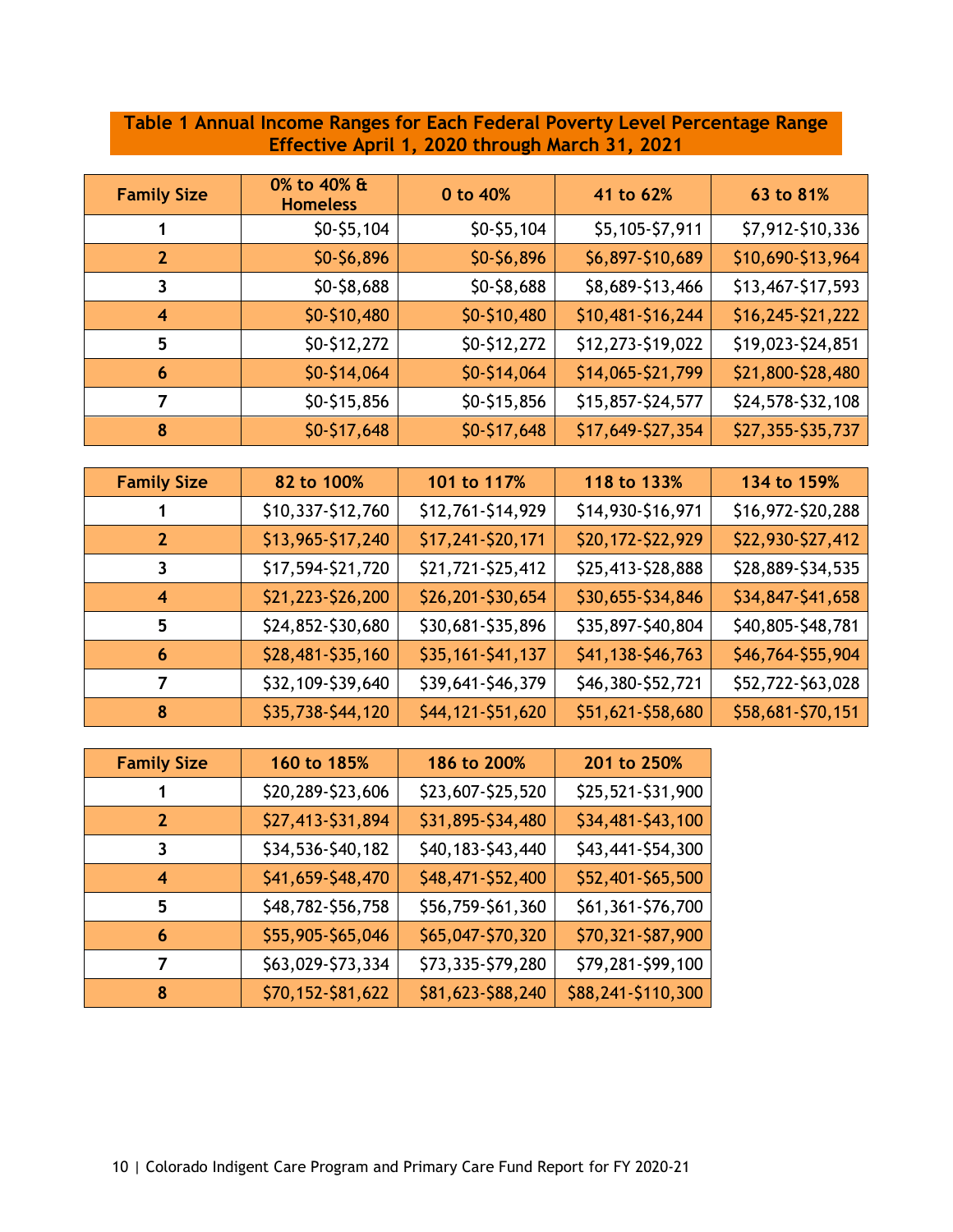<span id="page-11-0"></span>

| <b>Percent of FPL</b>                         | 0 to 40% and<br><b>Homeless</b> | 0 to<br>40% | <b>41 to</b><br>62% | <b>63 to</b><br>81% | <b>82 to</b><br>100% | <b>101 to</b><br>117% | <b>118 to</b><br>133% | <b>134 to</b><br>159% | <b>160 to</b><br>185% | <b>186 to</b><br>200% | <b>201 to</b><br>250% |
|-----------------------------------------------|---------------------------------|-------------|---------------------|---------------------|----------------------|-----------------------|-----------------------|-----------------------|-----------------------|-----------------------|-----------------------|
| <b>Ambulatory Surgery</b>                     | \$0                             | \$15        | \$65                | \$105               | \$155                | \$220                 | \$300                 | \$390                 | \$535                 | \$600                 | \$630                 |
| <b>Inpatient Facility</b>                     | \$0                             | \$15        | \$65                | \$105               | \$155                | \$220                 | \$300                 | \$390                 | \$535                 | \$600                 | \$630                 |
| <b>Hospital Physician</b>                     | \$0                             | \$7         | \$35                | \$55                | \$80                 | \$110                 | \$150                 | \$195                 | \$270                 | \$300                 | \$315                 |
| <b>Emergency Room</b>                         | \$0                             | \$15        | \$25                | \$25                | \$30                 | \$30                  | \$35                  | \$35                  | \$45                  | \$45                  | \$50                  |
| <b>Emergency</b><br><b>Transportation</b>     | \$0                             | \$15        | \$25                | \$25                | \$30                 | \$30                  | \$35                  | \$35                  | \$45                  | \$45                  | \$50                  |
| <b>Outpatient Hospital</b><br><b>Services</b> | \$0                             | \$7         | \$15                | \$15                | \$20                 | \$20                  | \$25                  | \$25                  | \$35                  | \$35                  | \$40                  |
| <b>Clinic Services</b>                        | \$0                             | \$7         | \$15                | \$15                | \$20                 | \$20                  | \$25                  | \$25                  | \$35                  | \$35                  | \$40                  |
| <b>Specialty Outpatient</b>                   | \$0                             | \$15        | \$25                | \$25                | \$30                 | \$30                  | \$35                  | \$35                  | \$45                  | \$45                  | \$50                  |
| <b>Prescription</b>                           | \$0                             | \$5         | \$10                | \$10                | \$15                 | \$15                  | \$20                  | \$20                  | \$30                  | \$30                  | \$35                  |
| <b>Laboratory</b>                             | \$0                             | \$5         | \$10                | \$10                | \$15                 | \$15                  | \$20                  | \$20                  | \$30                  | \$30                  | \$35                  |
| <b>Basic Radiology and</b><br><b>Imaging</b>  | \$0                             | \$5         | \$10                | \$10                | \$15                 | \$15                  | \$20                  | \$20                  | \$30                  | \$30                  | \$35                  |
| <b>High-Level Radiology</b><br>and Imaging    | \$0                             | \$30        | \$90                | \$130               | \$185                | \$250                 | \$335                 | \$425                 | \$580                 | \$645                 | \$680                 |

#### **Table 2 Client Copayment Table Effective July 1, 2020**

The CICP client must pay the copayment listed, the copayment stipulated by their third-party insurance, or the actual charges, whichever is lower. Clients are notified of their copayment obligation at or before the time that services are rendered. For all clients with an FPL at or above 41% the annual copayments for CICP cannot exceed 10% of the family's income. Annual copayments for clients with an FPL rating of 0 to 40% cannot exceed the lesser of 10% of the family's income or \$120. Clients with an FPL of 0% to 40% and who are homeless are exempt from a CICP copayment.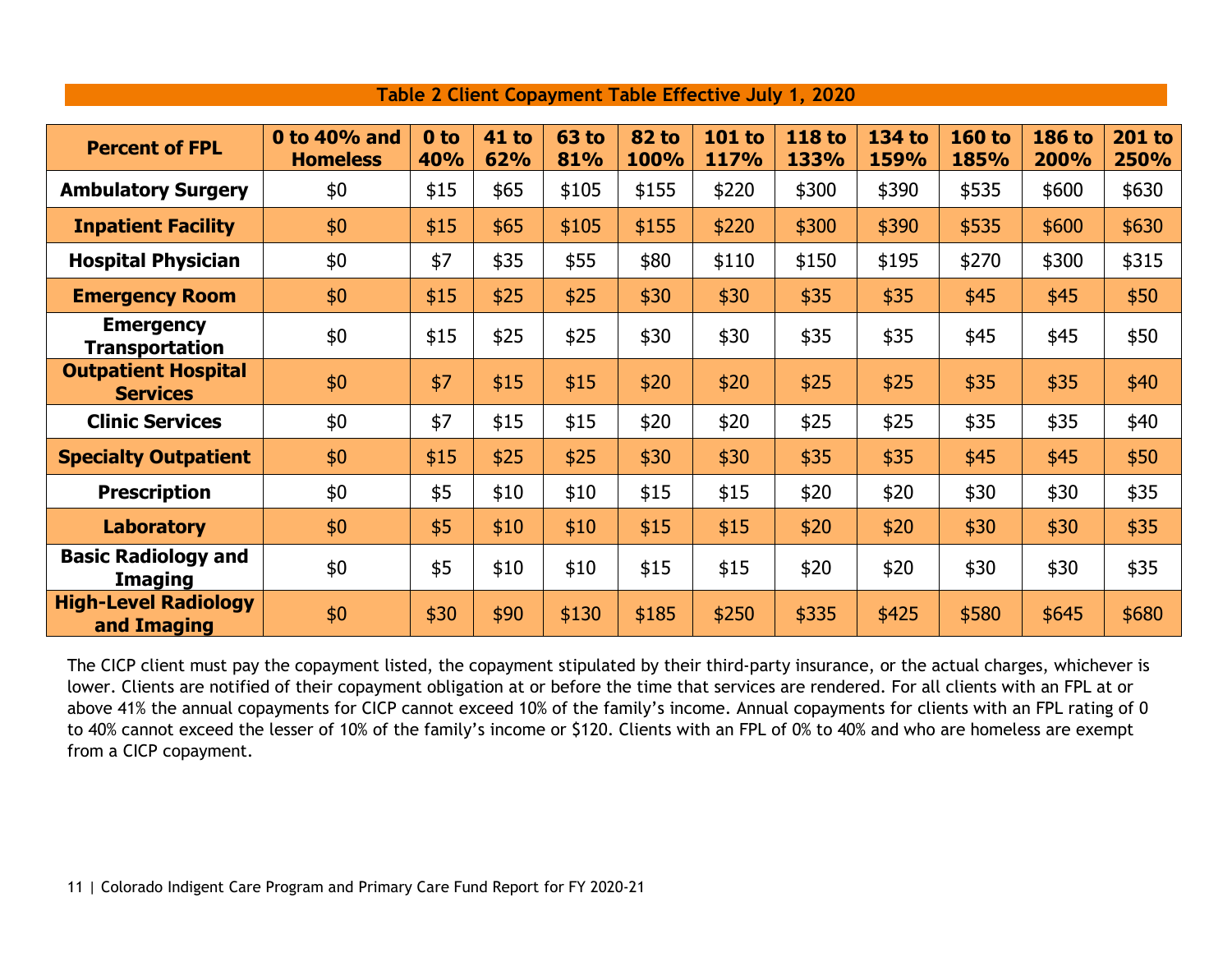### <span id="page-12-0"></span>**CLIENTS SERVED**

During FY 2020-21, there were 39,872 unduplicated clients who received services through the CICP. This represents a 26.5% decrease from the 54,222 unduplicated clients assisted in FY 2019-20. Children represented 2.4% of the total unique population receiving services. The total unduplicated count of children receiving care under the CICP decreased by 48.9% in FY 2020-21 relative to the FY 2019-20 total. Overall, the program provided 2,003 unduplicated clients with inpatient care, while 39,0[1](#page-12-2)0 received outpatient services in FY 2020-21.<sup>1</sup>

<span id="page-12-1"></span>

As shown in Table 3, the number of inpatient days decreased from 19,517 in FY 2019-20 to 12,900 in FY 2020-21, representing a decrease of 33.9%. Overall, the total number of inpatient days has decreases by 34.6% since FY 2018-19. Relative to FY 2019-20, Denver Health Medical Center had a decrease in inpatient days in FY 2020-21 of 46.5%, while University of Colorado Hospital had a decrease of 28.8%.

<span id="page-12-2"></span><sup>1</sup> This count is done at the provider level, a client who receives care at multiple CICP providers is counted multiple times in this figure. These conditions create an unduplicated count that overstates the number of actual clients receiving care under the CICP.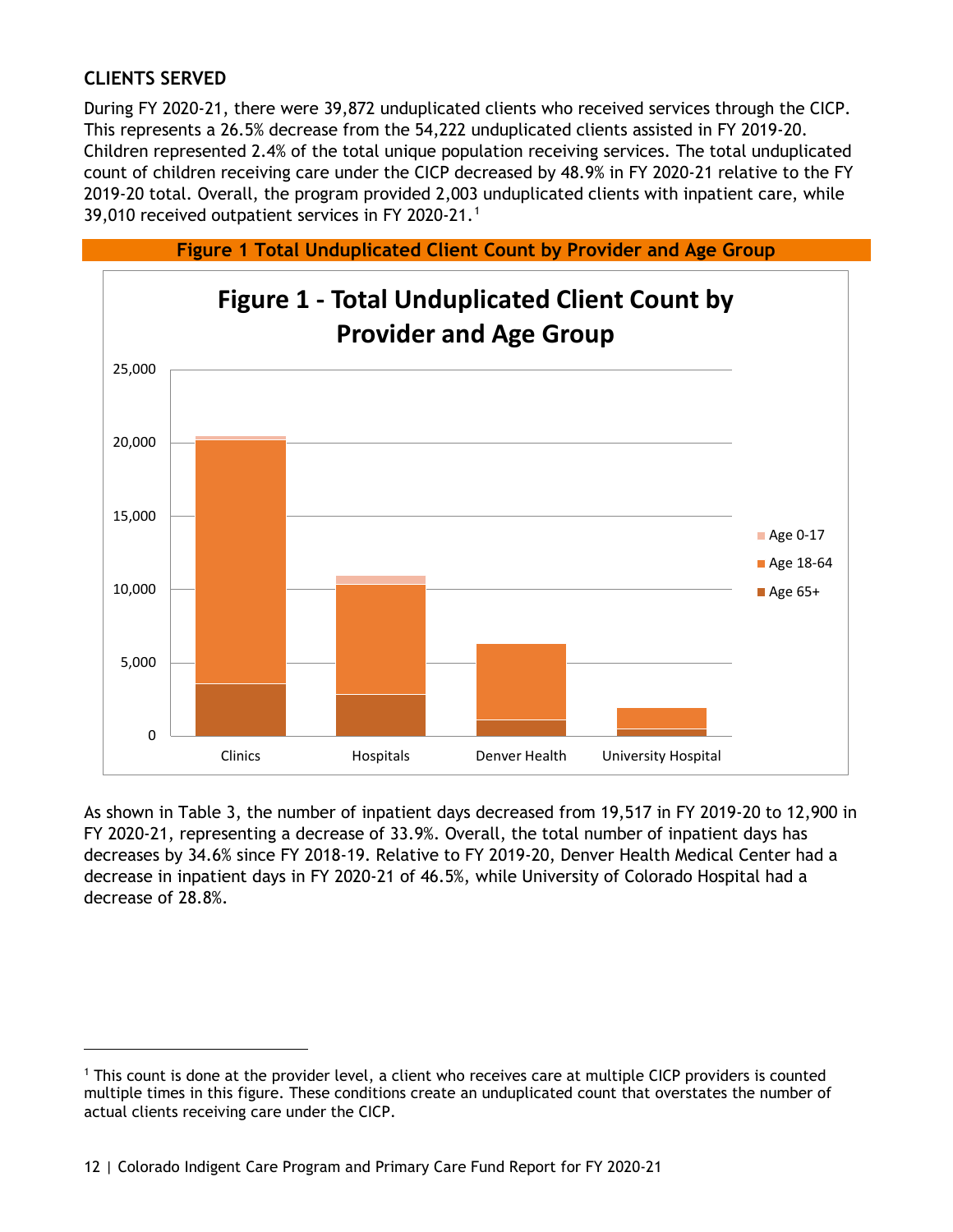#### **Table 3 Comparison of Inpatient Days[2](#page-13-2)**

<span id="page-13-0"></span>

| <b>CICP Provider</b>                   | FY 2018-19<br>Inpatient<br><b>Days</b> | <b>Percent</b><br>Change | FY 2019-20<br>Inpatient<br><b>Days</b> | <b>Percent</b><br>Change | FY 2020-21<br>Inpatient<br><b>Days</b> | <b>Percent</b><br>Change |
|----------------------------------------|----------------------------------------|--------------------------|----------------------------------------|--------------------------|----------------------------------------|--------------------------|
| CICP Hospitals $3$                     | 12,261                                 | 7.9%                     | 11,878                                 | $-3.1%$                  | 8,082                                  | $-32.0%$                 |
| Denver Health<br><b>Medical Center</b> | 3,423                                  | 11.1%                    | 3,514                                  | 2.7%                     | 1,879                                  | $-46.5%$                 |
| University of<br>Colorado Hospital     | 4,028                                  | $-6.5%$                  | 4,125                                  | 2.4%                     | 2,939                                  | $-28.8%$                 |
| <b>TOTAL</b>                           | 19,712                                 | 5.1%                     | 19,517                                 | $-1.0%$                  | 12,900                                 | $-33.9%$                 |

Figure 2 shows the total inpatient admissions by CICP Rating and FPL percentage for FY 2020-21. Of the total inpatient admissions, 20.1% were made for individuals living at or below 100% FPL (former ratings Z, N, A, B, and C), similar to the 19.2% figure seen in FY 2019-20. FPL Ratings between 101% and 200% (former ratings D, E, F, G, and H) accounted for 56.1% of inpatient admissions, while FPL Ratings between 201% and 250% (former rating I) accounted for 23.0% of inpatient admissions.

<span id="page-13-1"></span>

As shown in Table 4, there was a 24.0% decrease in total outpatient visits from FY 2019-20 to FY 2020-21. CICP Clinics experienced a 11.7% decrease in outpatient visits. CICP Hospitals experienced a

<span id="page-13-2"></span><sup>2</sup> Source: Analysis of Data from Previous CICP Annual Reports

<span id="page-13-3"></span><sup>3</sup> Includes CICP Specialty Hospital Providers

<sup>13</sup> | Colorado Indigent Care Program and Primary Care Fund Report for FY 2020-21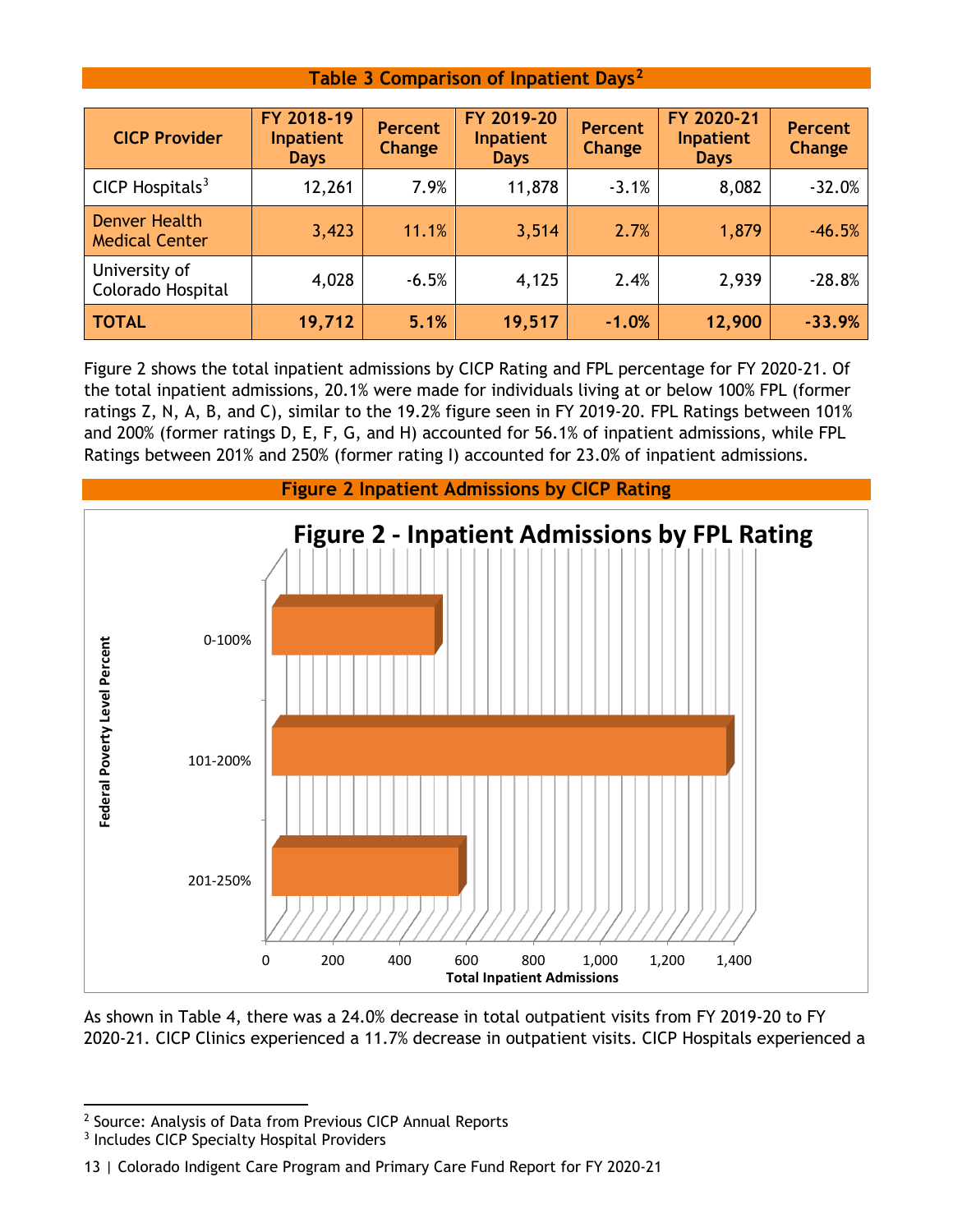33.7% decrease in outpatient visits while Denver Health Medical Center experienced a 36.3% decrease and University of Colorado Hospital experienced a 33.2% decrease.

<span id="page-14-0"></span>

| <b>CICP Provider</b>                      | FY 2018-19<br><b>Outpatient</b><br><b>Visits</b> | <b>Percent</b><br>Change | FY 2019-20<br><b>Outpatient</b><br><b>Visits</b> | <b>Percent</b><br>Change | FY 2020-21<br><b>Outpatient</b><br><b>Visits</b> | <b>Percent</b><br>Change |  |  |
|-------------------------------------------|--------------------------------------------------|--------------------------|--------------------------------------------------|--------------------------|--------------------------------------------------|--------------------------|--|--|
| <b>CICP Clinics</b>                       | 87,212                                           | 18.1%                    | 82,307                                           | $-5.6%$                  | 72,638                                           | $-11.7%$                 |  |  |
| CICP Hospitals <sup>5</sup>               | 38,183                                           | 0.6%                     | 43,717                                           | 14.5%                    | 28,989                                           | $-33.7%$                 |  |  |
| Denver Health<br><b>Medical Center</b>    | 36,949                                           | 5.3%                     | 38,713                                           | 4.8%                     | 24,666                                           | $-36.3%$                 |  |  |
| University of<br><b>Colorado Hospital</b> | 12,110                                           | $-10.5%$                 | 11,002                                           | $-9.1%$                  | 7,351                                            | $-33.2%$                 |  |  |
| <b>TOTAL</b>                              | 174,454                                          | 8.8%                     | 175,739                                          | 0.7%                     | 175,739                                          | $-24.0%$                 |  |  |

**Table 4 Comparison of Outpatient Visits[4](#page-14-2)**

In FY 2020-21, the total number of outpatient visits for CICP clients fell by 24.1%, decreasing from 175,739 in FY 2019-20 to 133,647 in FY 2020-21. Clients with an FPL rating between 0 and 100% made up 27.2% of the total visits, with clients falling between 101% and 200% making up 52.0% of the total visits, and clients falling between 201% and 250% making up 18.7% of the total visits.

<span id="page-14-1"></span>

<span id="page-14-2"></span><sup>4</sup> Source: Analysis of Data from Previous CICP Annual Reports

<span id="page-14-3"></span><sup>5</sup> Includes CICP Specialty Hospital Providers

<sup>14</sup> | Colorado Indigent Care Program and Primary Care Fund Report for FY 2020-21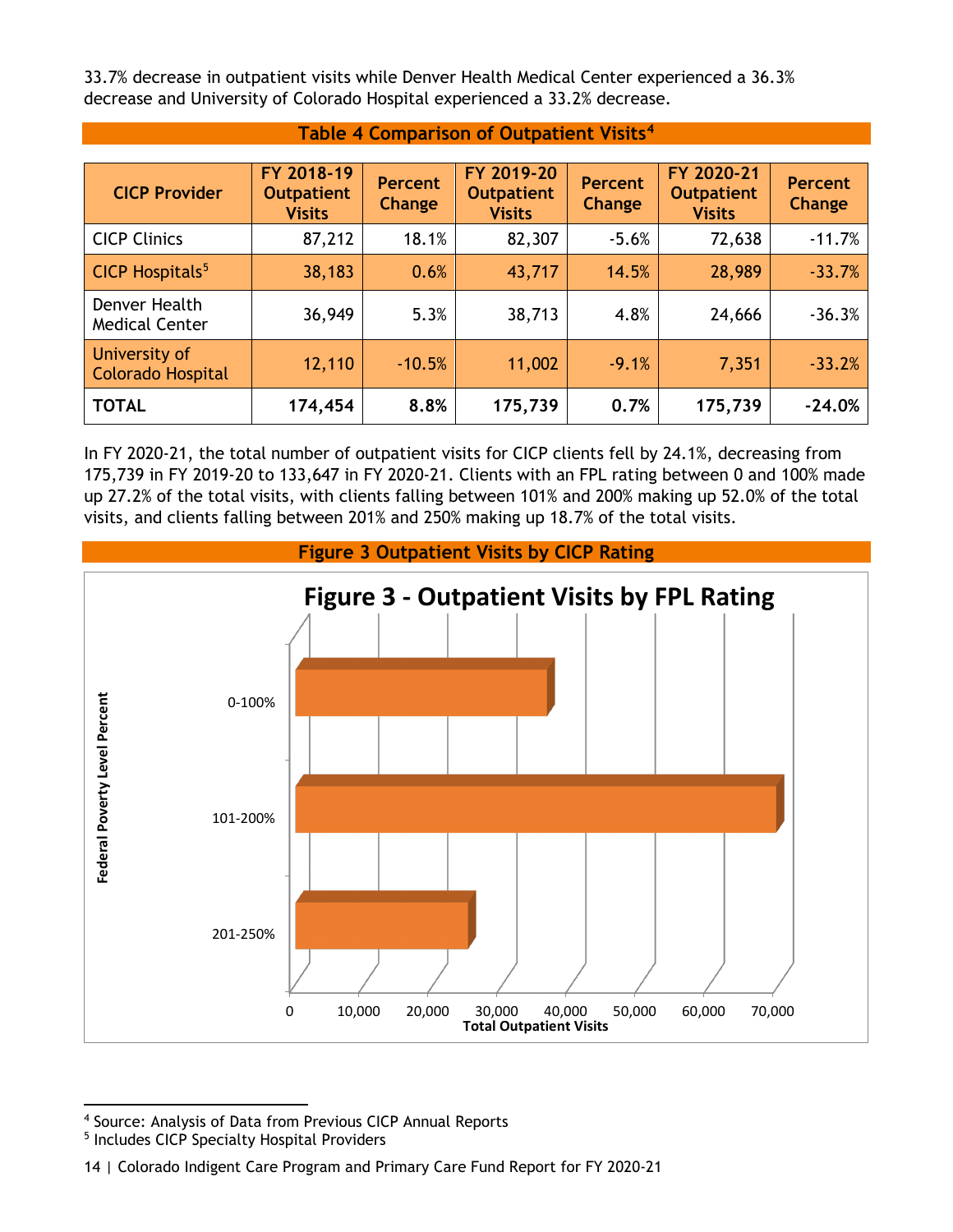### <span id="page-15-0"></span>**PROVIDERS**

#### <span id="page-15-1"></span>**PROVIDER ELIGIBILITY REQUIREMENTS**

The CICP allows participation from any interested provider that meets the following criteria:

1. Licensed or certified as a general hospital, community health clinic, or maternity hospital (birth center) by the Department of Public Health and Environment (DPHE); or

A federally qualified health center, as defined in section 1861 (aa) (4) of the federal "Social Security Act", 42 U.S.C sec. 1395x (aa) (4); or

A rural health clinic, as defined in section 1861 (aa) (2) of the federal "Social Security Act", 42 U.S.C sec. 1395x (aa) (2).

- 2. Assure that emergency care is available to all CICP clients throughout the contract year.
- 3. If the provider is a hospital, the hospital must have at least two obstetricians with staff privileges at the hospital who agree to provide obstetric services to individuals entitled to such services as Health First Colorado members. In the case where a hospital is located in a rural area, the term "obstetrician" includes any physician with staff privileges at the hospital to perform non-emergency obstetric procedures. This obstetrics requirement does not apply to a hospital in which the patients are predominantly under 18 years of age or which does not offer non-emergency obstetric services as of December 21, 1987.

For the purposes of this FY 2020-21 Annual Report, CICP providers are identified in the following categories by funding appropriation:

- $\triangleright$  CICP Clinics clinics located throughout the state.
- $\triangleright$  CICP Hospitals hospitals located throughout the state.
- CICP Specialty Hospitals this includes Children's Hospital Colorado and National Jewish Health. Specialty providers must either offer unique services or serve a unique population. Additionally, at least 50% of the medical care rendered through the CICP must be provided to individuals who reside outside the City and County of Denver.
- Denver Health Medical Center Denver Health Medical Center, including neighborhood outpatient clinics.
- University of Colorado Hospital University of Colorado Hospital and associated specialty clinics.

#### <span id="page-15-2"></span>**PROVIDER PARTICIPATION**

A total of 70 providers, 52 hospitals and 18 clinics, participated in the CICP in FY 2020-21. Most of the participating CICP Clinics and several of the CICP Hospitals have multiple sites. Any site other than the main facility is considered a satellite facility. There were 193 satellite CICP facilities throughout the state for FY 2020-21.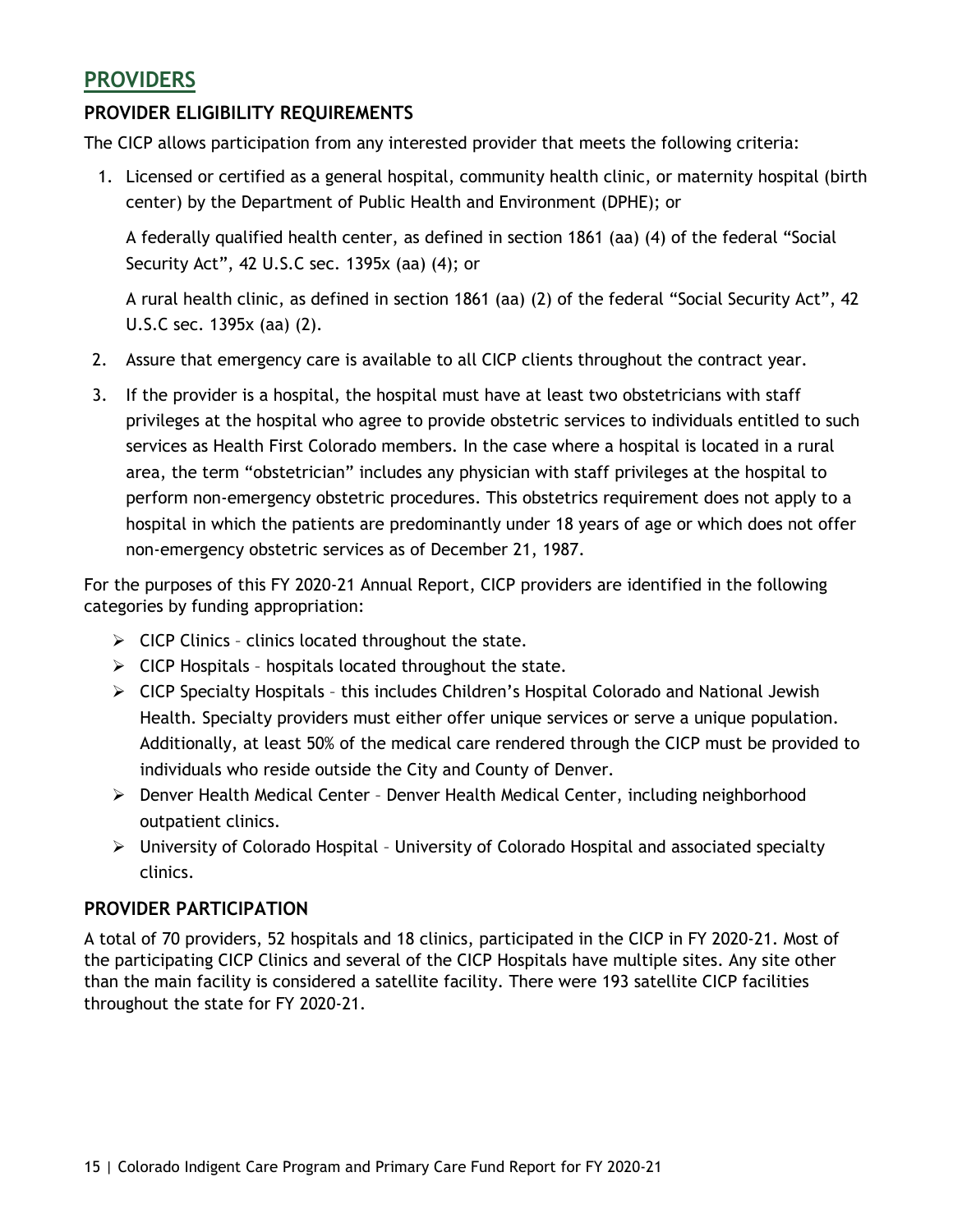### <span id="page-16-0"></span>**Table 5 FY 2020-21 CICP Clinics and Hospitals Including Satellite Facilities by County**

| County            | <b>Clinics</b>          | <b>Hospitals</b> | <b>Totals</b>            |
|-------------------|-------------------------|------------------|--------------------------|
| Adams             | 7                       | 4                | 11                       |
| Alamosa           | 8                       | $\overline{1}$   | 9                        |
| Arapahoe          | 9                       | 0                | 9                        |
| <b>Archuleta</b>  | 0                       | 0                | 0                        |
| <b>Baca</b>       | 0                       | 1                | $\mathbf{1}$             |
| <b>Bent</b>       | $\overline{2}$          | $\mathbf{0}$     | $\overline{2}$           |
| Boulder           | 4                       | 3                | 7                        |
| <b>Broomfield</b> | $\overline{1}$          | $\overline{0}$   | $\overline{1}$           |
| Chaffee           | $\overline{2}$          | $\overline{2}$   | $\overline{\mathcal{A}}$ |
| Cheyenne          | 0                       | 0                | 0                        |
| Clear<br>Creek    | 0                       | 0                | 0                        |
| Conejos           | 3                       | $\overline{1}$   | $\overline{\mathbf{4}}$  |
| Costilla          | 0                       | 0                | 0                        |
| Crowley           | $\mathbf{0}$            | $\overline{0}$   | $\mathbf{0}$             |
| Custer            | 0                       | 0                | 0                        |
| <b>Delta</b>      | $\overline{1}$          | $\overline{1}$   | $\overline{2}$           |
| Denver            | 19                      | $\overline{2}$   | 21                       |
| <b>Dolores</b>    | $\overline{0}$          | $\overline{0}$   | $\overline{0}$           |
| Douglas           | 6                       | 1                | 7                        |
| <b>Eagle</b>      | $\overline{2}$          | $\overline{0}$   | $\overline{2}$           |
| El Paso           | 25                      | 4                | 29                       |
| <b>Elbert</b>     | 1                       | $\mathbf{0}$     | 1                        |
| Fremont           | $\overline{2}$          | 1                | 3                        |
| Garfield          | 3                       | $\overline{2}$   | 5                        |
| Gilpin            | 0                       | 0                | 0                        |
| Grand             | 5                       | $\overline{1}$   | 6                        |
| Gunnison          | $\overline{\mathbf{4}}$ | 1                | 5                        |
| <b>Hinsdale</b>   | $\bf{0}$                | $\mathbf{0}$     | $\mathbf{0}$             |
| Huerfano          | 0                       | 1                | $\mathbf{1}$             |
| <b>Jackson</b>    | $\overline{1}$          | $\mathbf{0}$     | $\overline{1}$           |
| Jefferson         | 11                      | 0                | 11                       |
| <b>Kiowa</b>      | 0                       | $\mathbf{0}$     | 0                        |

| County            | <b>Clinics</b> | <b>Hospitals</b> | <b>Totals</b>  |
|-------------------|----------------|------------------|----------------|
| <b>Kit Carson</b> | 1              | 0                | 1              |
| La Plata          | 0              | $\overline{1}$   | $\overline{1}$ |
| Lake              | 1              | 1                | $\overline{2}$ |
| Larimer           | 8              | 5                | 13             |
| Las Animas        | $\overline{2}$ | 1                | 3              |
| Lincoln           | $\overline{2}$ | 1                | 3              |
| Logan             | 1              | 1                | $\overline{2}$ |
| Mesa              | 9              | 3                | 12             |
| Mineral           | 1              | 0                | $\mathbf{1}$   |
| <b>Moffat</b>     | 1              | 1                | $\overline{2}$ |
| Montezuma         | 6              | 1                | 7              |
| Montrose          | 7              | 1                | 8              |
| Morgan            | 1              | $\overline{2}$   | 3              |
| <b>Otero</b>      | $\overline{2}$ | 1                | 3              |
| Ouray             | 0              | 0                | 0              |
| Park              | 0              | 0                | $\overline{0}$ |
| Phillips          | 1              | 1                | $\overline{2}$ |
| Pitkin            | 1              | 1                | $\overline{2}$ |
| Prowers           | $\overline{7}$ | 1                | 8              |
| Pueblo            | 12             | 1                | 13             |
| Rio Blanco        | 0              | 0                | 0              |
| <b>Rio Grande</b> | 6              | 1                | 7              |
| Routt             | 1              | 1                | $\overline{2}$ |
| Saguache          | 3              | 0                | 3              |
| San Juan          | 0              | 0                | 0              |
| San Miguel        | $\overline{1}$ | 0                | $\overline{1}$ |
| Sedgwick          | 1              | 1                | $\overline{2}$ |
| Summit            | $\mathbf{0}$   | 0                | $\mathbf{0}$   |
| <b>Teller</b>     | 1              | 1                | 2              |
| Washington        | $\overline{0}$ | 0                | $\overline{0}$ |
| Weld              | 14             | $\overline{2}$   | 16             |
| Yuma              | $\overline{1}$ | $\overline{1}$   | $\overline{2}$ |
| <b>Totals</b>     | 207            | 56               | 263            |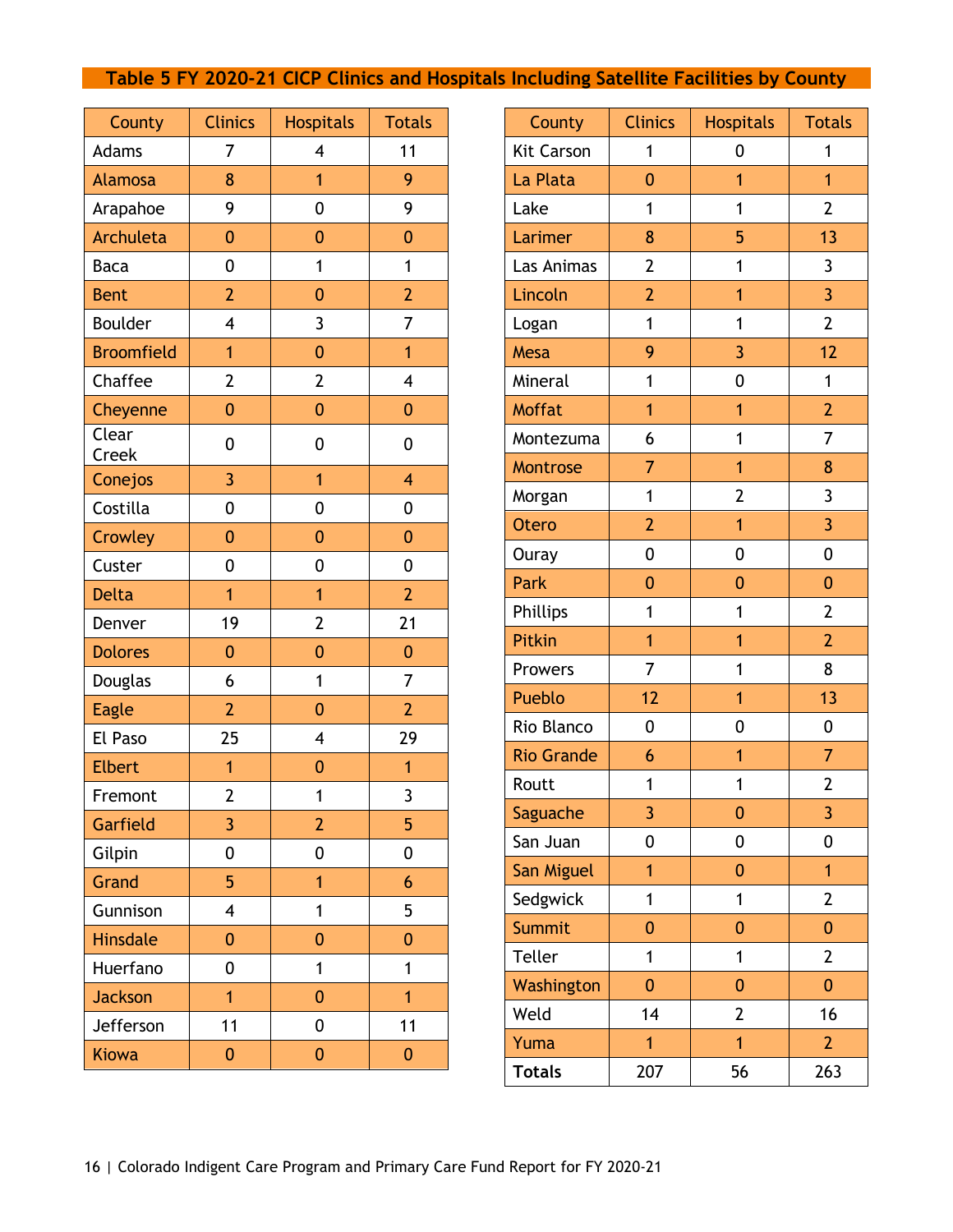Table 6 lists CICP providers by the city in which the main participating provider is located. A list of all current CICP providers, including satellite facilities and the services they offer, can be found on the Department's website.

### **Table 6 FY 2020-21 CICP Participating Providers**

<span id="page-17-0"></span>

| <b>CICP Hospital Providers</b>                          | <b>City</b>           |
|---------------------------------------------------------|-----------------------|
| Arkansas Valley Regional Medical Center                 | La Junta              |
| <b>Aspen Valley Hospital District</b>                   | Aspen                 |
| <b>Banner Fort Collins Medical Center</b>               | <b>Fort Collins</b>   |
| <b>Boulder Community Health</b>                         | <b>Boulder</b>        |
| Centura Health - Penrose-St. Francis Health<br>Services | Colorado Springs      |
| Centura Health - St. Thomas More Hospital               | <b>Canon City</b>     |
| Colorado Canyons Hospital and Medical Center            | Fruita                |
| <b>Colorado Plains Medical Center</b>                   | Fort Morgan           |
| <b>Community Hospital</b>                               | <b>Grand Junction</b> |
| <b>Delta County Memorial Hospital</b>                   | <b>Delta</b>          |
| East Morgan County Hospital                             | <b>Brush</b>          |
| <b>Estes Park Health</b>                                | <b>Estes Park</b>     |
| <b>Grand River Hospital and Medical Center</b>          | Rifle                 |
| <b>Gunnison Valley Hospital</b>                         | <b>Gunnison</b>       |
| Heart of the Rockies Regional Medical Center            | Salida                |
| <b>Lincoln Health</b>                                   | <b>Hugo</b>           |
| Longmont United Hospital                                | Longmont              |
| <b>McKee Medical Center</b>                             | Loveland              |
| Melissa Memorial Hospital                               | Holyoke               |
| <b>Memorial Regional Health</b>                         | Craig                 |
| Mercy Regional Medical Center                           | Durango               |
| Middle Park Medical Center, Kremmling                   | <b>Kremmling</b>      |
| Montrose Memorial Hospital                              | Montrose              |
| <b>Mt San Rafael Hospital</b>                           | <b>Trinidad</b>       |

| <b>CICP Hospital Providers</b>                 | <b>City</b>              |
|------------------------------------------------|--------------------------|
| North Colorado Medical Center                  | Greeley                  |
| <b>Parkview Medical Center</b>                 | Pueblo                   |
| <b>Platte Valley Medical Center</b>            | <b>Brighton</b>          |
| <b>Prowers Medical Center</b>                  | Lamar                    |
| Rio Grande Hospital                            | Del Norte                |
| San Luis Valley Health Conejos County Hospital | La Jara                  |
| San Luis Valley Regional Medical Center        | Alamosa                  |
| Sedgwick County Memorial Hospital              | Julesburg                |
| Southeast Colorado Hospital District           | Springfield              |
| Southwest Memorial Hospital                    | Cortez                   |
| Spanish Peaks Regional Health Center           | Walsenburg               |
| St. Mary's Hospital and Medical Center, Inc.   | <b>Grand Junction</b>    |
| St. Vincent General Hospital                   | Leadville                |
| <b>Sterling Regional Medical Center</b>        | <b>Sterling</b>          |
| <b>UCHealth Greeley Hospital</b>               | Greeley                  |
| <b>UCHealth Highlands Ranch Hospital</b>       | <b>Highlands Ranch</b>   |
| <b>UCHealth Longs Peak Hospital</b>            | Longmont                 |
| <b>UCHealth Medical Center of the Rockies</b>  | Loveland                 |
| <b>UCHealth Memorial Hospital</b>              | <b>Colorado Springs</b>  |
| <b>UCHealth Pikes Peak Regional Hospital</b>   | <b>Woodland Park</b>     |
| <b>UCHealth Poudre Valley Hospital</b>         | <b>Fort Collins</b>      |
| <b>UCHealth Yampa Valley Medical Center</b>    | <b>Steamboat Springs</b> |
| <b>Valley View Hospital</b>                    | <b>Glenwood Springs</b>  |
| <b>Wray Community Hospital District</b>        | <b>Wray</b>              |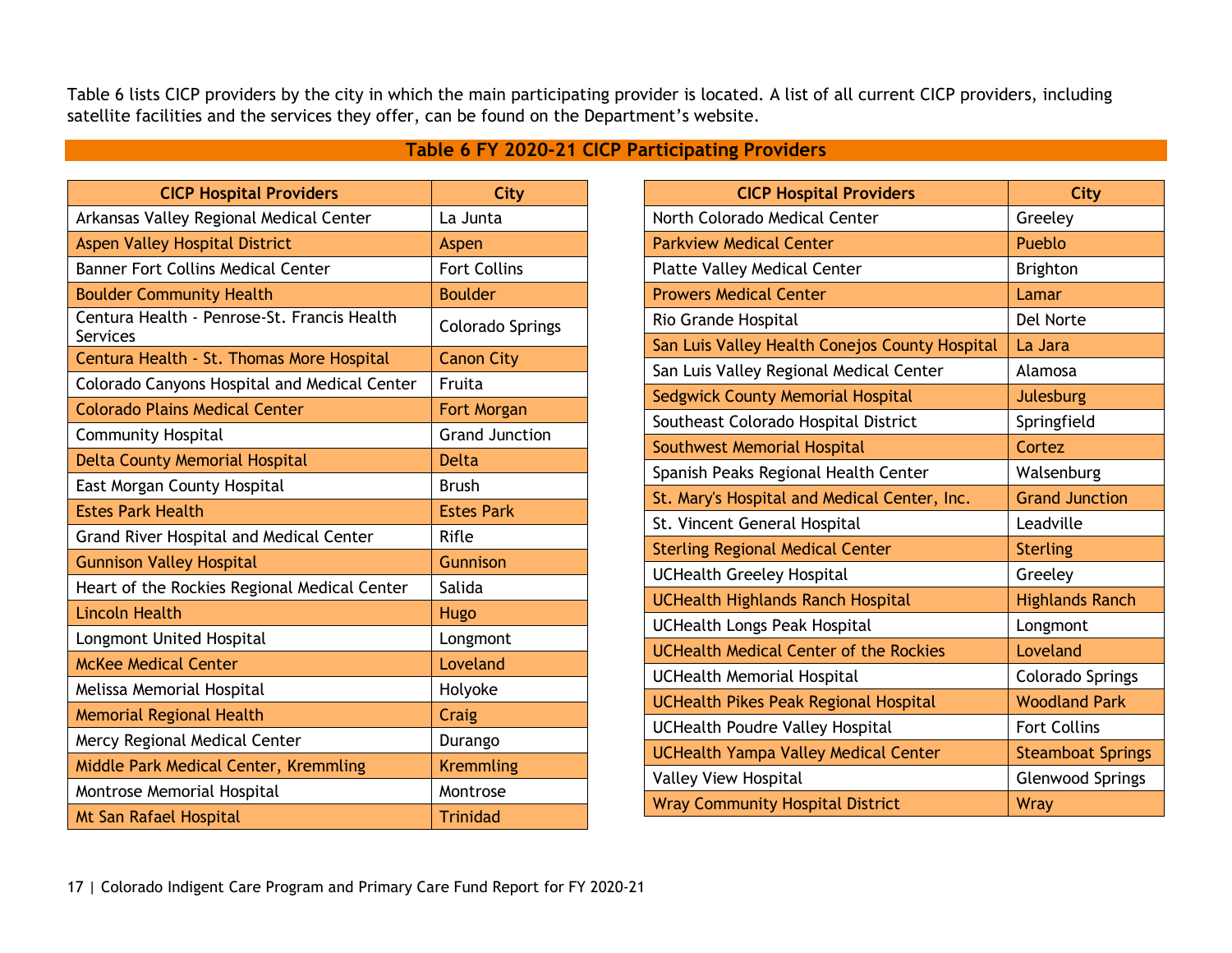### **Table 6 FY 2020-21 CICP Participating Providers Continued**

| <b>CICP Specialty Hospital Providers</b> | City          |
|------------------------------------------|---------------|
| Children's Hospital Colorado             | Aurora        |
| Denver Health Medical Center             | Denver        |
| National Jewish Hospital                 | Denver        |
| University of Colorado Hospital          | <b>Aurora</b> |

| <b>CICP Clinic Providers</b>                | City                     |
|---------------------------------------------|--------------------------|
| Basin Clinic, Inc                           | Naturita                 |
| <b>Clinica Family Health</b>                | Lafayette                |
| Denver Indian Health & Family Services, Inc | Denver                   |
| High Plains Community Health Center, Inc    | Lamar                    |
| Inner City Health Center                    | Denver                   |
| MarillacHealth                              | <b>Grand Junction</b>    |
| <b>Mountain Family Health Centers</b>       | <b>Glenwood Springs</b>  |
| Northwest Colorado Health                   | <b>Steamboat Springs</b> |
| Peak Vista Community Health Centers         | <b>Colorado Springs</b>  |
| <b>Pueblo Community Health Center</b>       | Pueblo                   |
| <b>River Valley Family Health Centers</b>   | Olathe                   |
| Salud Family Health, Inc.                   | <b>Fort Lupton</b>       |
| <b>Stout Street Health Center</b>           | Denver                   |
| <b>STRIDE Community Health Center</b>       | Englewood                |
| <b>Sunrise Community Health Center</b>      | Evans                    |
| <b>Tepeyac Community Health Center</b>      | Denver                   |
| Uncompahgre Medical Center                  | Norwood                  |
| <b>Valley-Wide Health Systems</b>           | Alamosa                  |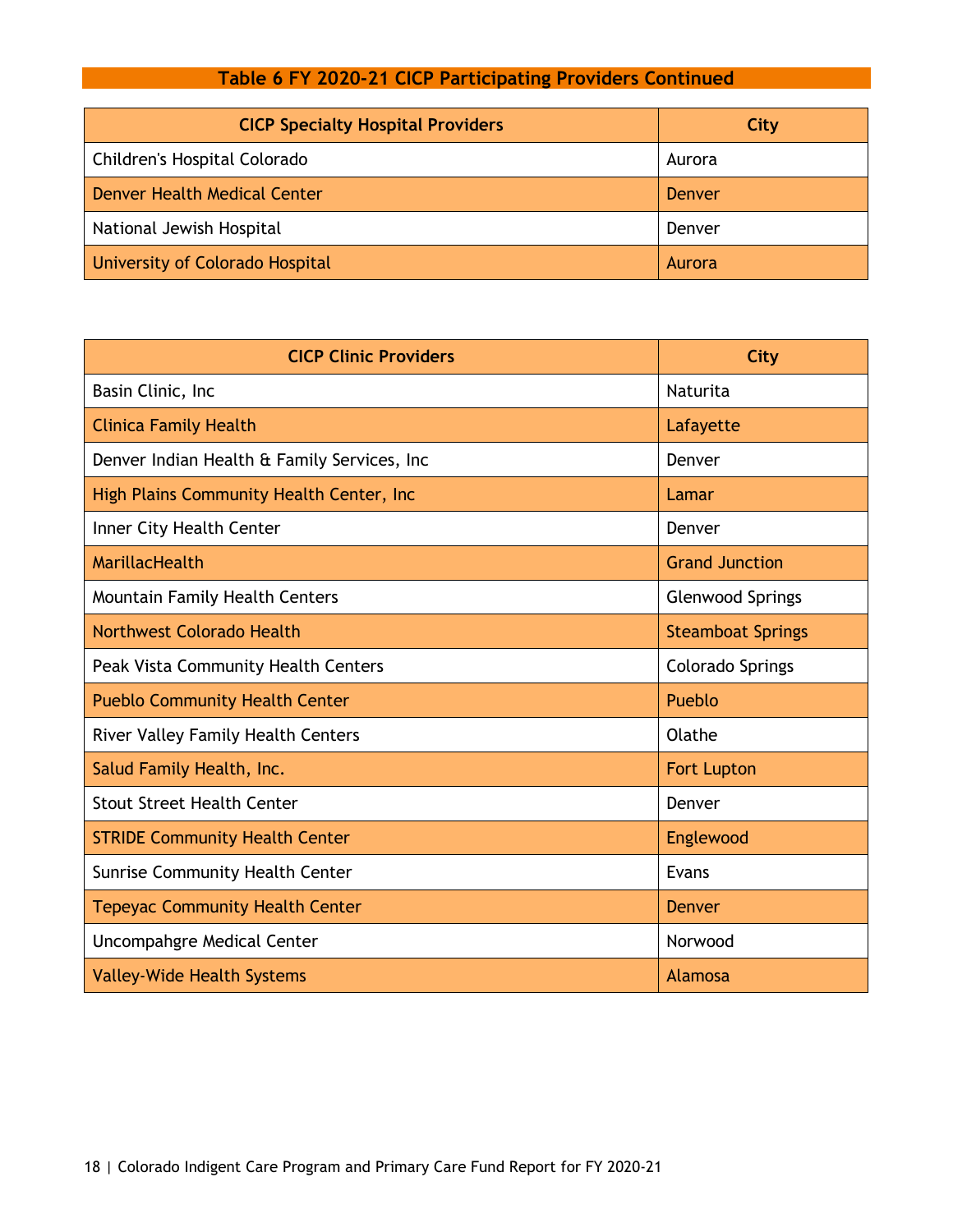### <span id="page-19-0"></span>**PROGRAM ADMINISTRATION**

#### <span id="page-19-1"></span>**REPORTING REQUIRMENTS**

To meet its fiduciary responsibility, the Department requires CICP providers to submit an annual report to the Special Financing Division [hcpf\\_cicpcorrespondence@state.co.us.](mailto:hcpf_cicpcorrespondence@state.co.us)

This annual report has four forms (Summary Data, Physician, Pharmacy, and Ambulance). In accordance with the CICP Provider Manual, the Clinic's annual data is due with the Provider Application in May. The Hospital's data is due with the annual data aggregation in June.

#### <span id="page-19-2"></span>**CICP PROVIDER COMPLIANCE AUDIT**

In accordance with the CICP Provider Manual, the Department requires CICP providers to submit a provider compliance audit statement along with a Corrective Action Plan (CAP), when required.

The Department contracted with the accounting firm Public Consulting Group, Inc (PCG) to conduct comprehensive reviews of providers receiving funding from the CICP. Going forward, the Department's auditor will audit approximately one third of the participating providers during each contract year and test compliance with both eligibility and billing criteria based on programmatic requirements. As such, providers will be audited by the Department's auditor approximately once every three years instead of completing an audit annually. During FY 2020-21, PCG and the Department selected 11 providers consisting of eight hospitals and three clinic providers to be audited on applications completed during FY 2019-20 and billing claims during calendar year 2019. All eleven of the providers that were audited required a Corrective Action Plan (CAP). Beginning this year, the Department is following up on Providers that were required to file a CAP. After the Department approves their CAPs, the Provider is required to enforce these changes within 60 days. Based on their corrective plans, the Department is asking for examples of procedures and/or policy changes that have been put in place to ensure these errors will not occur in future audits. PCG audits found the most errors in the Application Completion, Federal Poverty Limit Determination, Calculation of Copayment, and Billing Record Review areas. These findings were used to determine which areas to emphasize in the CICP provider training held in the summer of 2021.

### <span id="page-19-3"></span>**PREVENTION OF FRAUD BY APPLICANTS**

At the time of application, each CICP applicant is notified of their rights prior to completing and signing the CICP client application. The CICP client application requires that the applicant attest to the accuracy of the personal and financial information presented to the provider and affirm his or her understanding that false statements could result in prosecution by local authorities.

The CICP client application also includes a penalty clause, confirmation statement, and authorization for release of information. Part of the statement reads, "I authorize the Provider to use any information contained in the application to verify my eligibility for this program and to obtain records pertaining to eligibility from a financial institution as defined in Section 15-15-201(4), C.R.S., or from any insurance company." The applicant is required to sign this statement. Any applicant reporting false information on a CICP application should be reported to the local county District Attorney's office or to the local police by the provider.

#### <span id="page-19-4"></span>**COLLECTION OF THIRD-PARTY PAYMENTS**

The CICP guidelines require providers to collect all available payments from third-party resources. Providers are required to seek third-party reimbursement before the account is charged to the CICP.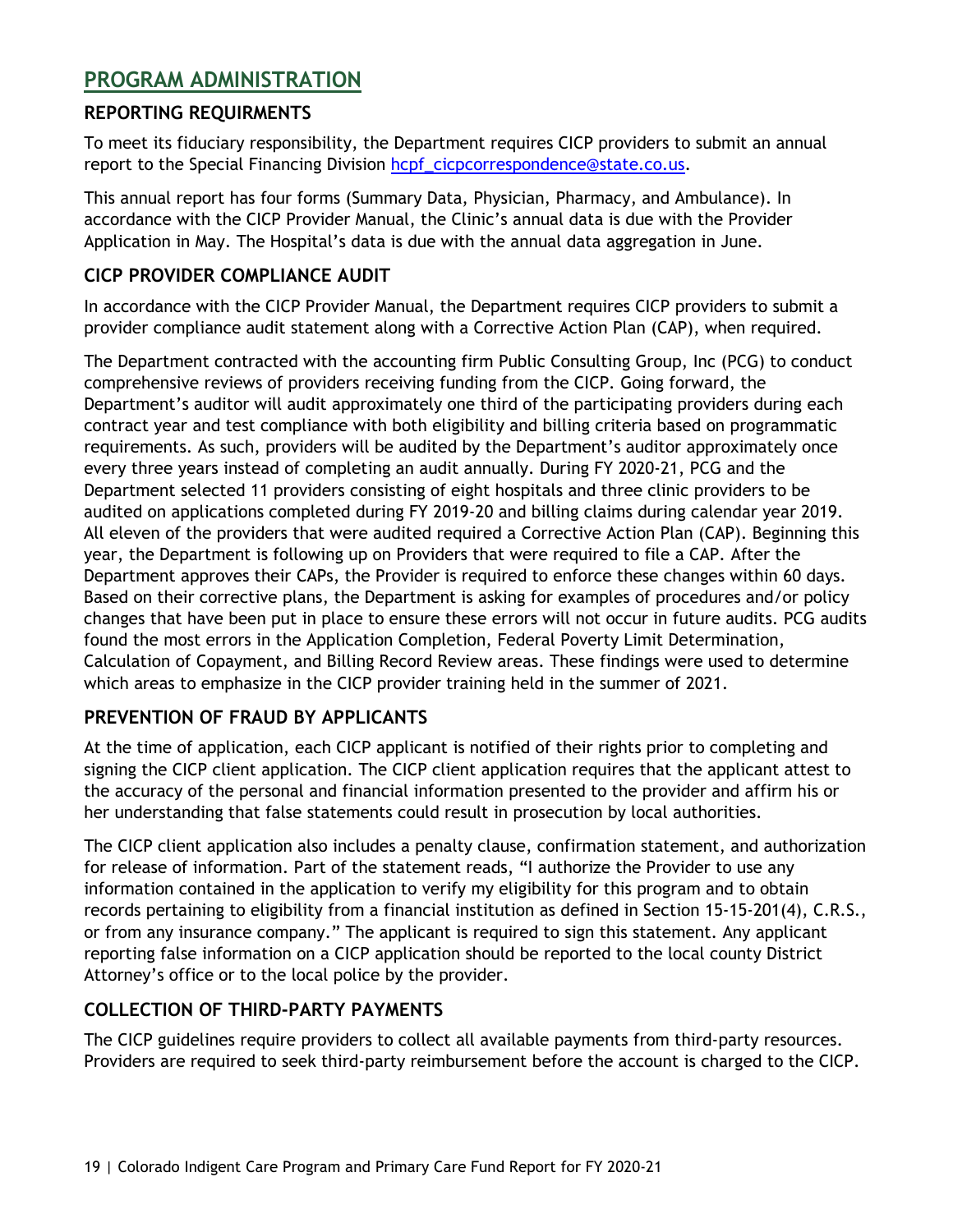#### <span id="page-20-0"></span>**INCENTIVES FOR UTILIZATION CONTROL**

Incentives for efficient utilization of resources are built into the CICP by the very nature of the reimbursement level since providers are contracted to prioritize their services of emergency and urgent care to CICP clients. Many CICP Hospitals have limited services and provide only emergency and urgent care.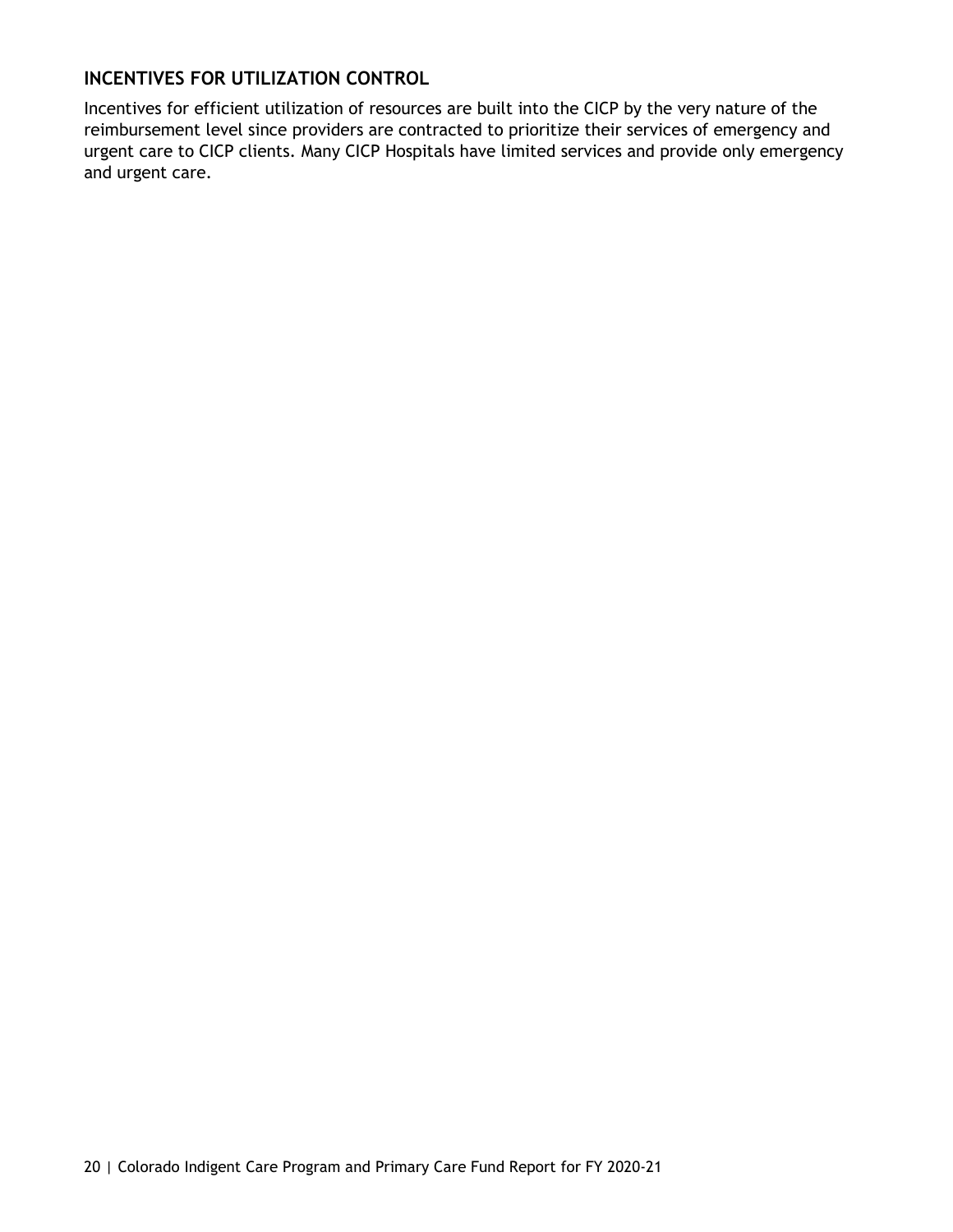### <span id="page-21-0"></span>**REIMBURSEMENT**

#### <span id="page-21-1"></span>**REIMBURSEMENT FOR CLINICS AND HOSPITALS**

In the FY 2020-21 Long Bill, appropriations included the following line items:

Department of Health Care Policy and Financing

Section Five, Indigent Care Program

- $\triangleright$  Safety Net Provider Payments
- Clinic Based Indigent Care

In the FY 2020-21 Long Bill (HB 20-1360), the Colorado General Assembly appropriated \$206,719,975 through the Safety Net Provider Payments line item to reimburse CICP Hospitals and other hospital providers for uncompensated care. SB 21-043 reduced this line item to \$203,515,816. The SFY 2020- 21 appropriation was reduced again to \$195,317,270 after SB 21-205 was passed. This appropriation is funded through hospital provider fees and matching federal funds. The DSH and Uncompensated Care supplemental payments are made from this line item. For more information on payments to hospitals funded through hospital provider fees, including DSH and Uncompensated Care Payments by hospital, see the 2021 Colorado Healthcare Affordability & Sustainability Enterprise Annual Report available on the Department's website at [https://hcpf.colorado.gov/publications.](https://hcpf.colorado.gov/publications)

The appropriation allocated to Clinic Based Indigent Care was \$6,079,573 in total funds appropriated through the FY 2020-21 Long Bill to the Clinic Based Indigent Care line item through HB 20-1360 and SB 21-043. Of the \$6,079,573, \$40,187 was appropriated for CICP provider audits.

The State share for the federal match is General Fund matched with federal funds under upper payment limit (UPL) financing. The appropriation included funds to reimburse Children's Hospital Colorado for the administration of CICP Clinic based care, resulting in total payments to CICP Clinics of \$5,979,386.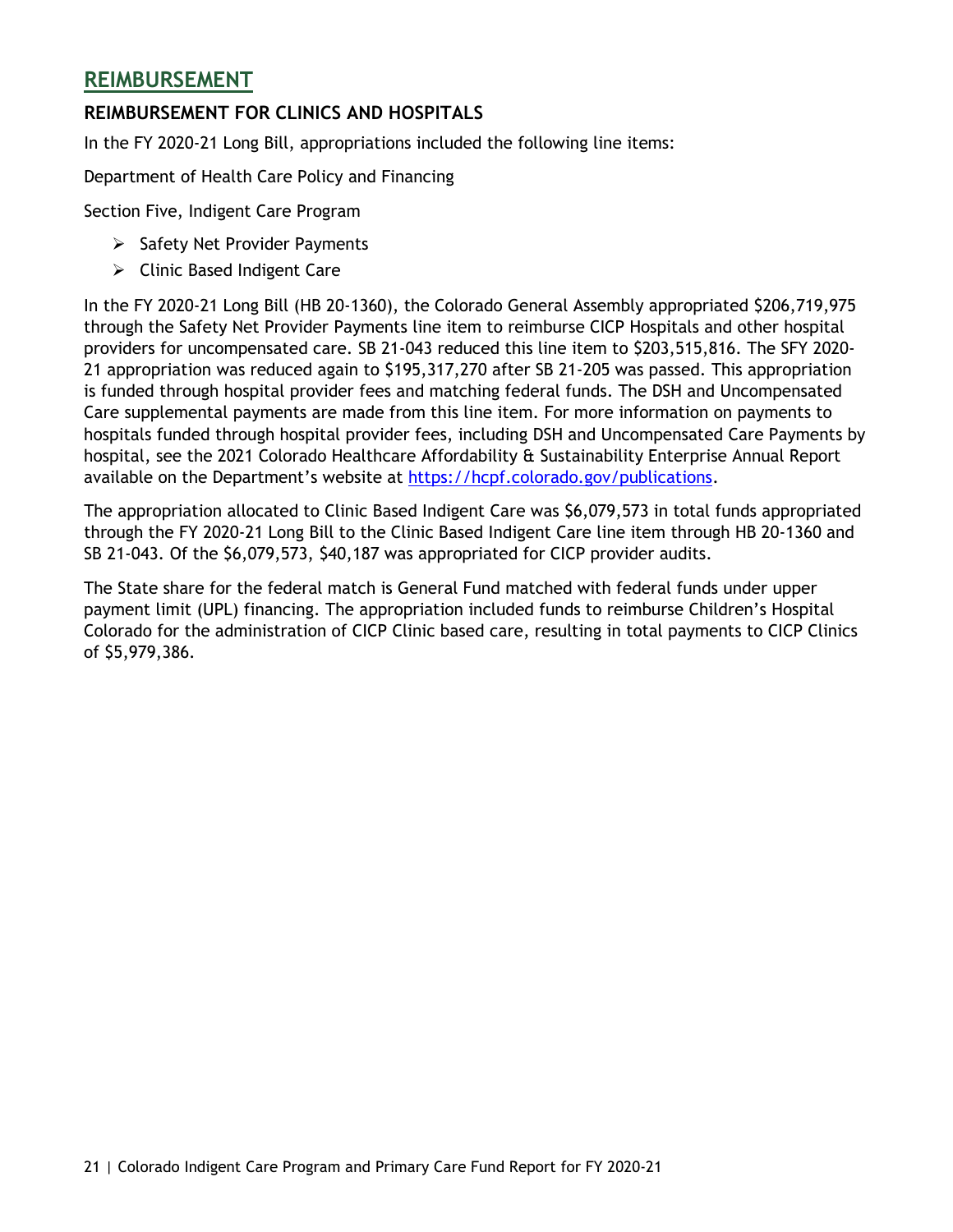#### **Table 7 FY 2020-21 CICP Payments**

<span id="page-22-0"></span>

|                                                         | State Funds <sup>6</sup> | Provider Fees <sup>7</sup> | <b>Federal Funds</b> | <b>Payments to</b><br>Providers <sup>8</sup> |
|---------------------------------------------------------|--------------------------|----------------------------|----------------------|----------------------------------------------|
| CICP Clinics <sup>9</sup>                               | \$2,618,971              | \$0                        | \$3,360,415          | \$5,979,386                                  |
| <b>CICP Hospitals and</b><br><b>Specialty Hospitals</b> | \$0                      | \$55,345,881               | \$55,345,882         | \$110,691,763                                |
| Denver Health Medical<br>Center                         | \$0                      | \$41,555,681               | \$41,555,682         | \$83,111,363                                 |
| University of Colorado<br><b>Hospital</b>               | 50                       | \$12,782,081               | \$12,782,081         | \$25,564,162                                 |
| <b>Total CICP Payments</b>                              | \$2,618,971              | \$109,683,643              | \$113,044,060        | \$225,346,674                                |

#### **Table 8 Historical CICP Write-Off Costs[10](#page-22-6)**

<span id="page-22-1"></span>

|                                 | FY 2018-19    | FY 2019-20    | FY 2020-21    |
|---------------------------------|---------------|---------------|---------------|
| <b>CICP Clinics</b>             | \$15,995,625  | \$16,339,151  | \$12,136,705  |
| Percent Change                  | 23.1%         | 2.1%          | $-25.7%$      |
| <b>CICP Hospitals</b>           | \$73,633,423  | \$76,857,223  | \$51,979,347  |
| Percent Change                  | 10.2%         | 4.4%          | $-32.4%$      |
| Denver Health Medical Center    | \$25,989,304  | \$32,317,285  | \$21,421,072  |
| <b>Percent Change</b>           | 21.0%         | 24.3%         | $-33.7%$      |
| University of Colorado Hospital | \$27,608,360  | \$29,611,255  | \$20,157,032  |
| Percent Change                  | 0.9%          | 7.3%          | $-32.6%$      |
| <b>All CICP Hospitals</b>       | \$127,231,087 | \$138,785,763 | \$93,557,451  |
| Percent Change                  | 10.0%         | 9.1%          | $-32.6%$      |
| <b>Total CICP Providers</b>     | \$143,226,712 | \$155,124,914 | \$105,694,156 |
| <b>Percent Change</b>           | 11.3%         | 8.3%          | $-31.9%$      |

<span id="page-22-2"></span><sup>6</sup> State Funds include State General Fund appropriations

<span id="page-22-3"></span><sup>&</sup>lt;sup>7</sup> This amount represents the portion of the entire payment received by the provider that is comprised of fees. It does not represent the amount of fees paid by the provider

<span id="page-22-4"></span><sup>&</sup>lt;sup>8</sup> Payments to Providers represents the actual cash payment and is the sum of State Funds, Provider Fees, and Federal Funds. Clinic payments are stated on a Fiscal Year and hospital provider fees and payments are stated on a Federal Fiscal Year

<span id="page-22-5"></span><sup>9</sup> \$6,039,386 was paid to Children's Hospital Colorado, which administers payments to CICP Clinics. Children's Hospital Colorado retained \$60,000 of the total funds for the administration of this payment, which are not reported in any other statistics or diagrams in this annual report

<span id="page-22-6"></span><sup>10</sup> Source: Analysis of Data from Previous CICP Annual Reports

<sup>22 |</sup> Colorado Indigent Care Program and Primary Care Fund Report for FY 2020-21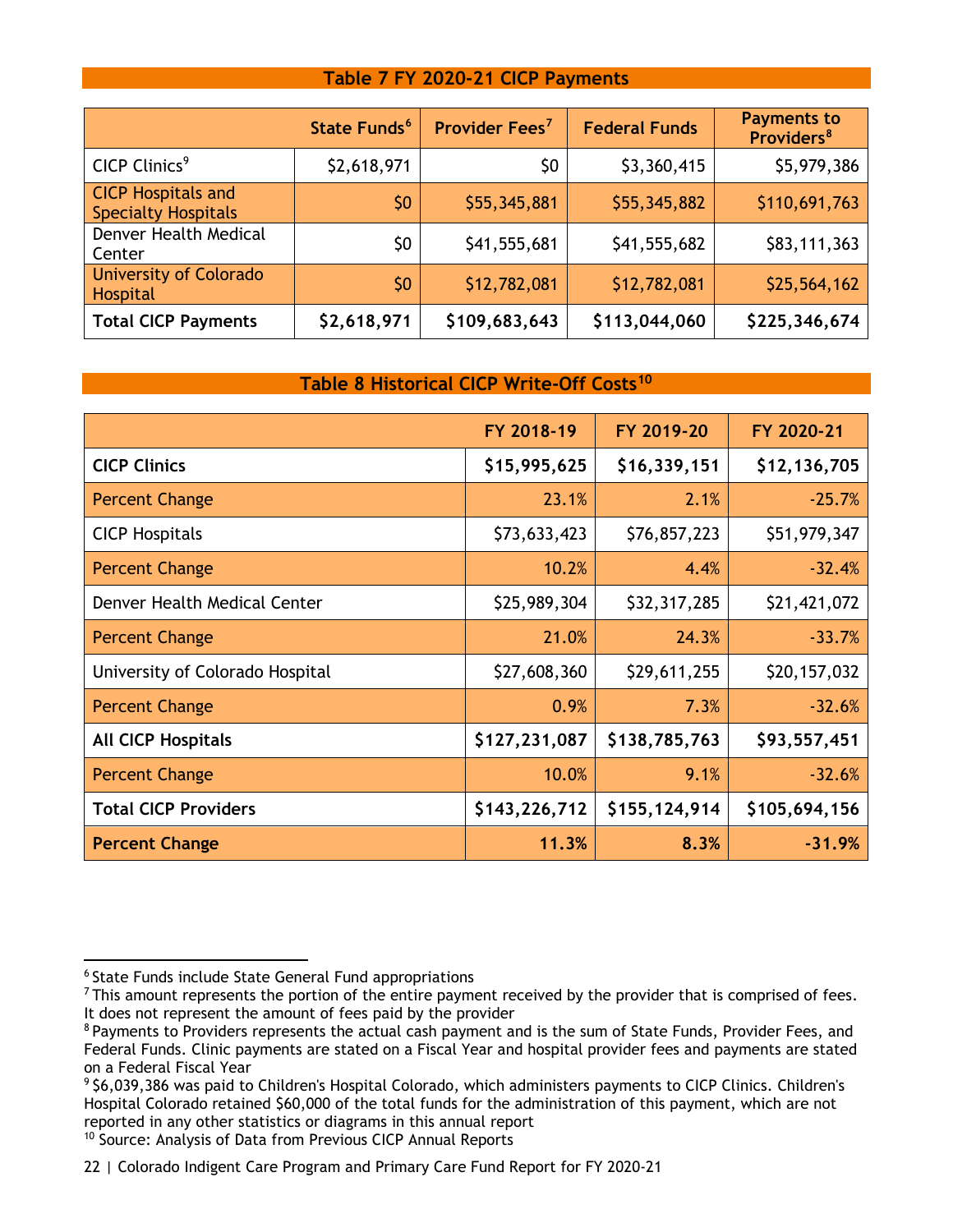#### <span id="page-23-0"></span>**REIMBURSEMENT METHODOLOGY FOR HOSPITALS**

The Colorado Healthcare Affordability and Sustainability Enterprise (CHASE) charges a healthcare affordability and sustainability fee on hospitals which is matched with federal funds. The total funds collected are used to increase hospital reimbursement for services provided to Health First Colorado and CICP clients, fund hospital quality incentive payments, and finance health coverage expansion in the Health First Colorado and CHP+ programs.

Hospital payments financed with fees are reported on a federal fiscal year (FFY) basis. CHASE hospital payments for FFY 2020-21 totaled more than \$1.48 billion, including \$219 million in DSH payments for CICP Hospitals.

More information about the CHASE hospital payments, including DSH payments by hospital, are reported in the Colorado Healthcare Affordability and Sustainability Enterprise Annual Report, available on the Department's website at [https://hcpf.colorado.gov/publications.](https://hcpf.colorado.gov/publications)

#### <span id="page-23-1"></span>**REIMBURSEMENT METHODOLOGY FOR CLINICS**

#### **Clinic Payments**

 $\triangleright$  CICP Clinic Payments  $$5,979,386$ 

### <span id="page-23-2"></span>**CHILDREN'S HOSPITAL COLORADO CLINIC PAYMENT**

An agreement was reached with Children's Hospital Colorado and the Department such that the hospital would administer the CICP payments to the CICP Clinics. Of the \$6,039,386 paid to Children's Hospital Colorado, \$5,979,386 was paid to the CICP Clinics as payment for services provided under the CICP. The remaining amount was retained by Children's Hospital Colorado to administer the payments to the CICP Clinics.

Displayed in Table 9 are reimbursement and total write-off costs for Clinic Providers in FY 2020-21. The average reimbursement relative to costs for Clinic Providers was 49.27%, an increase from last year's 36.6%.

#### **Table 9 FY 2020-21 Percentage of Write-Off Cost Reimburse[d11](#page-23-5)**

<span id="page-23-3"></span>

|                              | Payment     | <b>Write-Off Costs</b> | <b>Percent Reimbursed</b> |
|------------------------------|-------------|------------------------|---------------------------|
| <b>CICP Clinic Providers</b> | \$5,979,386 | \$12,136,705           | 49.27%                    |

Table 10 shows the average reimbursement as a percentage of costs for CICP Clinic Providers over the past six fiscal years. The reimbursement rate for CICP Clinics remains decreased due to the discontinuance of the Health Care Services Fund. The Department believes the higher reimbursement percentage for 2020-21 can be fully attributed to the fewer number of patients seeking routine care during the COVID-19 pandemic. As seen in previous tables, the outpatient visits were all sharply reduces compared to previous years and the total number of CICP clients served also decreased.

#### **Table 10 Historical Percentage of Write-Off Cost Reimbursed[12](#page-23-6)**

<span id="page-23-4"></span>

|                       |        |        |        | 1 Q    | FY 2015-   FY 2016-   FY 2017-   FY 2018-   FY 2019-   FY 2020- |          |
|-----------------------|--------|--------|--------|--------|-----------------------------------------------------------------|----------|
| CICP Clinic Providers | 59.06% | 51.92% | 46.62% | 37.52% | 36.6%                                                           | 49.27% l |

<span id="page-23-5"></span><sup>11</sup> Source: Table 7, Financial Tables

<span id="page-23-6"></span><sup>12</sup> Source: Analysis of CICP Annual Reports

23 | Colorado Indigent Care Program and Primary Care Fund Report for FY 2020-21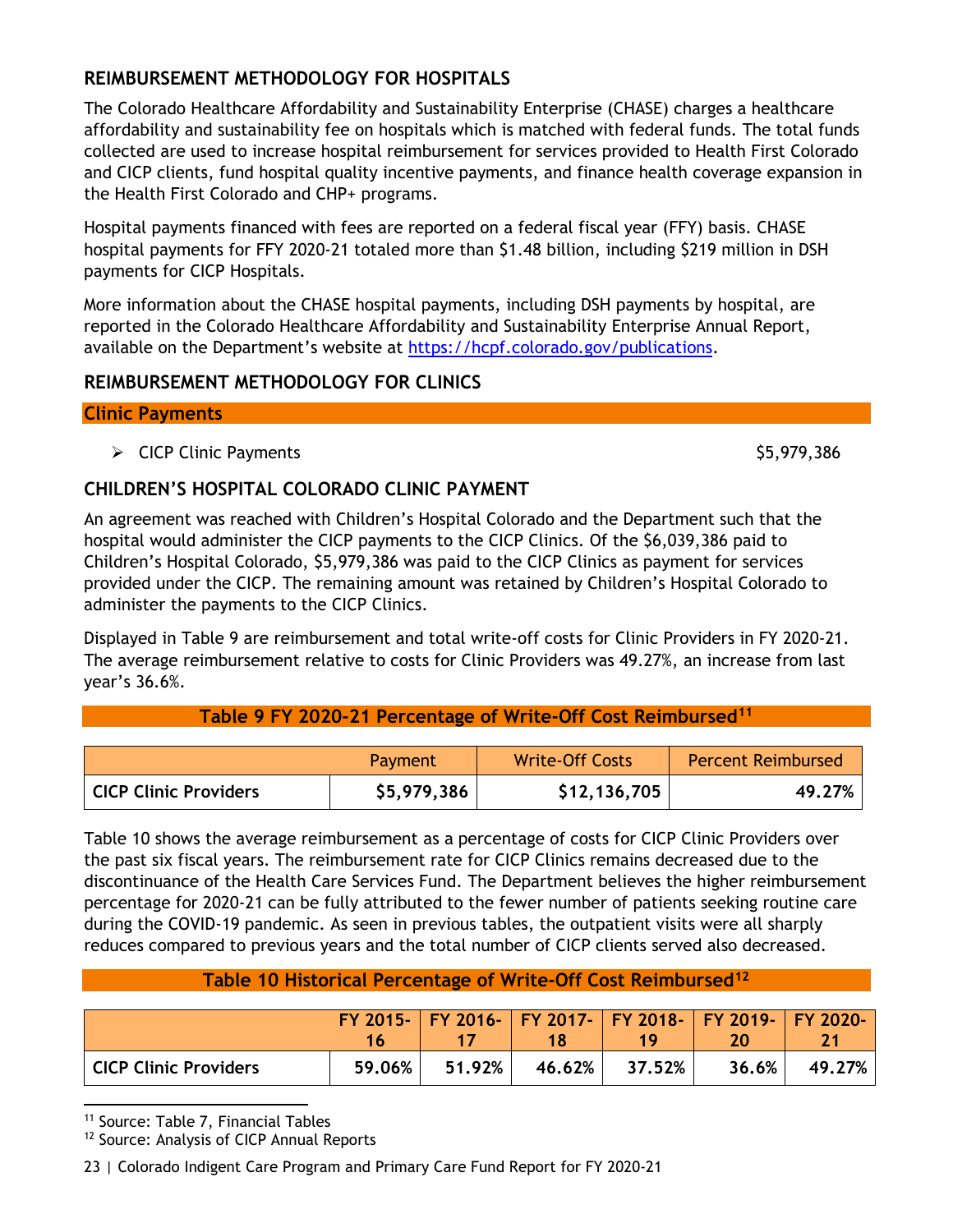Write-off costs for all CICP providers have decreased 81.8% from FY 2012-13 to FY 2020-21, with write-off costs for CICP Hospitals decreasing 81.6% and write-off costs for CICP Clinics decreasing 72.1% from FY 2012-13 levels. Write-off costs for the two largest CICP Hospital providers have decreased significantly since 2012-13, with a decrease of 85.1% for Denver Health Medical Center and a decrease of 81.5% for University of Colorado Hospital. The decrease in write-off costs, as is the case with caseload and other statistics, can be largely attributed to the implementation of the Medicaid expansion pursuant to SB 13-200 and the ACA in January 2014, with more recent decreases attributable to the COVID-19 pandemic.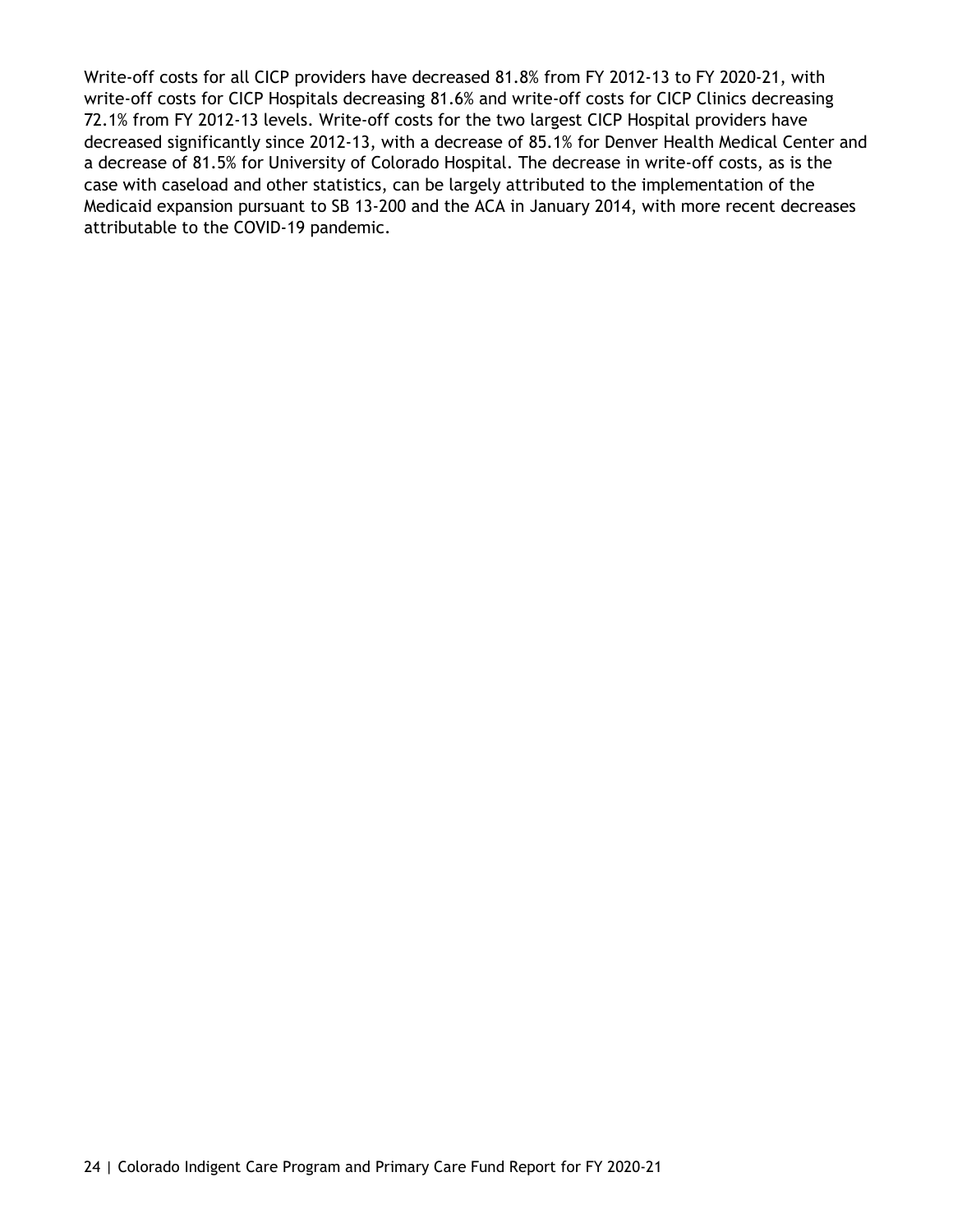### <span id="page-25-0"></span>**PRIMARY CARE FUND PROGRAM**

In accordance with Section 21 of Article X (Tobacco Taxes for Health-Related Purposes) of the State Constitution, an increase in Colorado's tax on cigarettes and tobacco products became effective January 1, 2005 and created a cash fund that was designated for health-related purposes. HB 05- 1262 divided the tobacco tax cash fund into separate funds, assigning 19% of the moneys to establish the Primary Care Fund.

The Primary Care Fund provides an allocation of moneys to health care providers that make basic health care services available in an outpatient setting to residents of Colorado who are considered medically indigent. Awards are allocated based on the number of medically indigent patients who received services from a provider in an amount proportionate to the total number of medically indigent patients served by all health care providers who qualify for an award from this fund. Primary Care Fund providers are required to submit with their application the tiered co-payment sliding fee schedule they use for determining the level of patient financial participation and that guarantees the patient financial participation is below usual and customary charges.

To be a qualified provider, an entity must:

- $\triangleright$  Accept all patients regardless of their ability to pay, using either a meaningful sliding fee schedule or providing services to the patient at no charge;
- $\triangleright$  Serve a population that lacks adequate health care services;
- $\triangleright$  Provide cost-effective care;
- $\triangleright$  Provide comprehensive primary care for all ages;
- $\triangleright$  Screen and report eligibility for Health First Colorado, CHP+, and CICP; and,
- $\triangleright$  Be a federally qualified health center per Section 330 of the federal Public Health Services Act or have a patient base that is at least 50% uninsured, medically indigent, a participant in the CHP+, a participant in Health First Colorado, or any combination thereof.

In FY 2020-21, \$24,666,436 was allocated to 34 Primary Care Fund providers. These providers served 133,799 unique medically indigent clients in the 2019 Calendar Year.

The Department began auditing the information provided on applications for funding through the Primary Care Fund for accuracy and validity following the General Assembly's appropriation of funds for this purpose beginning in FY 2015-16. Approximately one-third of all Primary Care Fund providers are audited each year. The results from the data validation process have improved the transparency and efficiency of the Primary Care Fund Grant. The role of the contracted auditor is to:

- $\triangleright$  Verify the number of unique medically indigent clients reported on the application;
- $\triangleright$  Verify correct copayments were charged;
- $\triangleright$  Report draft findings after they complete each provider audit; and
- $\triangleright$  Prepare a final report for the Department.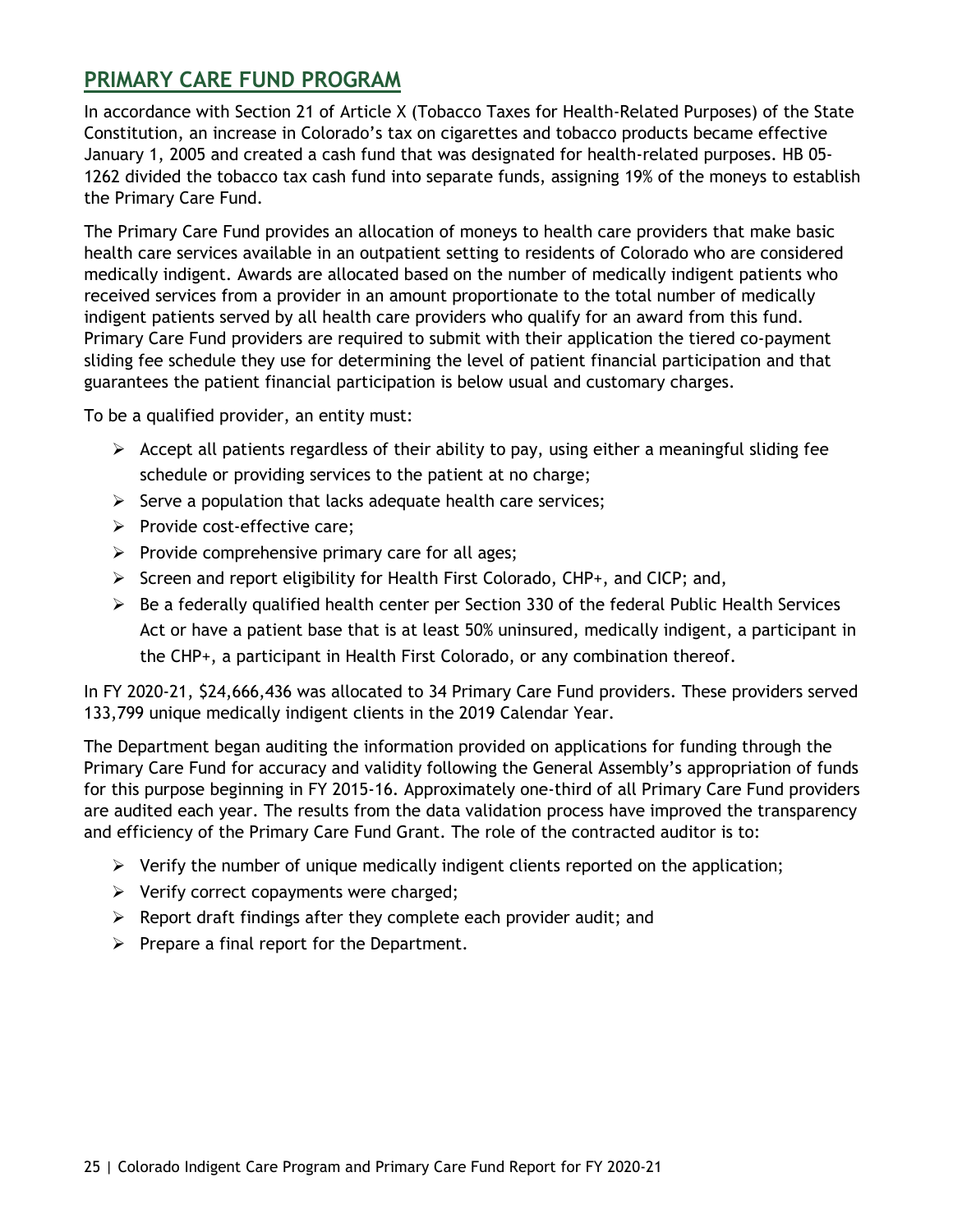### **Table 11 FY 2020-21 Primary Care Fund Payments**

<span id="page-26-0"></span>

| <b>Primary Care Fund Provider</b>                             | <b>Total Payments</b> |
|---------------------------------------------------------------|-----------------------|
| Axis Health System                                            | \$215,142             |
| <b>Carin' Clinic</b>                                          | \$21,016              |
| Caritas Clinic at Saint Joseph Hospital                       | \$202,052             |
| <b>Clinica Colorado</b>                                       | \$584,772             |
| <b>Clinica Family Health</b>                                  | \$2,762,735           |
| Denver Health and Hospital Authority                          | \$4,899,034           |
| <b>Doctors Care</b>                                           | \$41,664              |
| <b>Every Child Pediatrics</b>                                 | \$396,362             |
| Family Medicine Clinic for Health Equity (FMC-CAHEP)          | \$127,389             |
| Fort Collins Family Medicine Residency Program                | \$52,541              |
| High Plains Community Health Center, Inc.                     | \$164,444             |
| <b>Hopelight Medical Clinic</b>                               | \$146,562             |
| Inner City Health Center                                      | \$412,585             |
| <b>Kids First Health Care</b>                                 | \$106,557             |
| MarillacHealth                                                | \$273,582             |
| <b>Mission Medical Center</b>                                 | \$77,798              |
| Mountain Family Health Centers                                | \$480,059             |
| <b>Northwest Colorado Health</b>                              | \$208,320             |
| Open Bible Medical Clinic                                     | \$53,647              |
| <b>Peak Vista Community Health Centers</b>                    | \$2,222,208           |
| Pueblo Community Health Center                                | \$496,651             |
| <b>River Valley Family Health Center</b>                      | \$338,843             |
| Saint Joseph Hospital Sr Joanna Bruner Family Medicine Center | \$401,155             |
| Salud Family Health, Inc.                                     | \$2,938,609           |
| <b>SET Family Medical Clinics</b>                             | \$77,613              |
| <b>Sheridan Health Services</b>                               | \$166,288             |
| <b>Stout Street Health Center</b>                             | \$339,028             |
| <b>STRIDE Community Health Center</b>                         | \$3,034,658           |
| <b>Summit Community Care Clinic</b>                           | \$318,011             |
| <b>Sunrise Community Health Center</b>                        | \$1,850,918           |
| Tepeyac Community Health Center                               | \$463,467             |
| The PIC Place                                                 | \$41,664              |
| Uncompahgre Medical Center                                    | \$37,055              |
| <b>Valley-Wide Health Systems</b>                             | \$714,005             |
| <b>Total Providers</b>                                        | \$24,666,436          |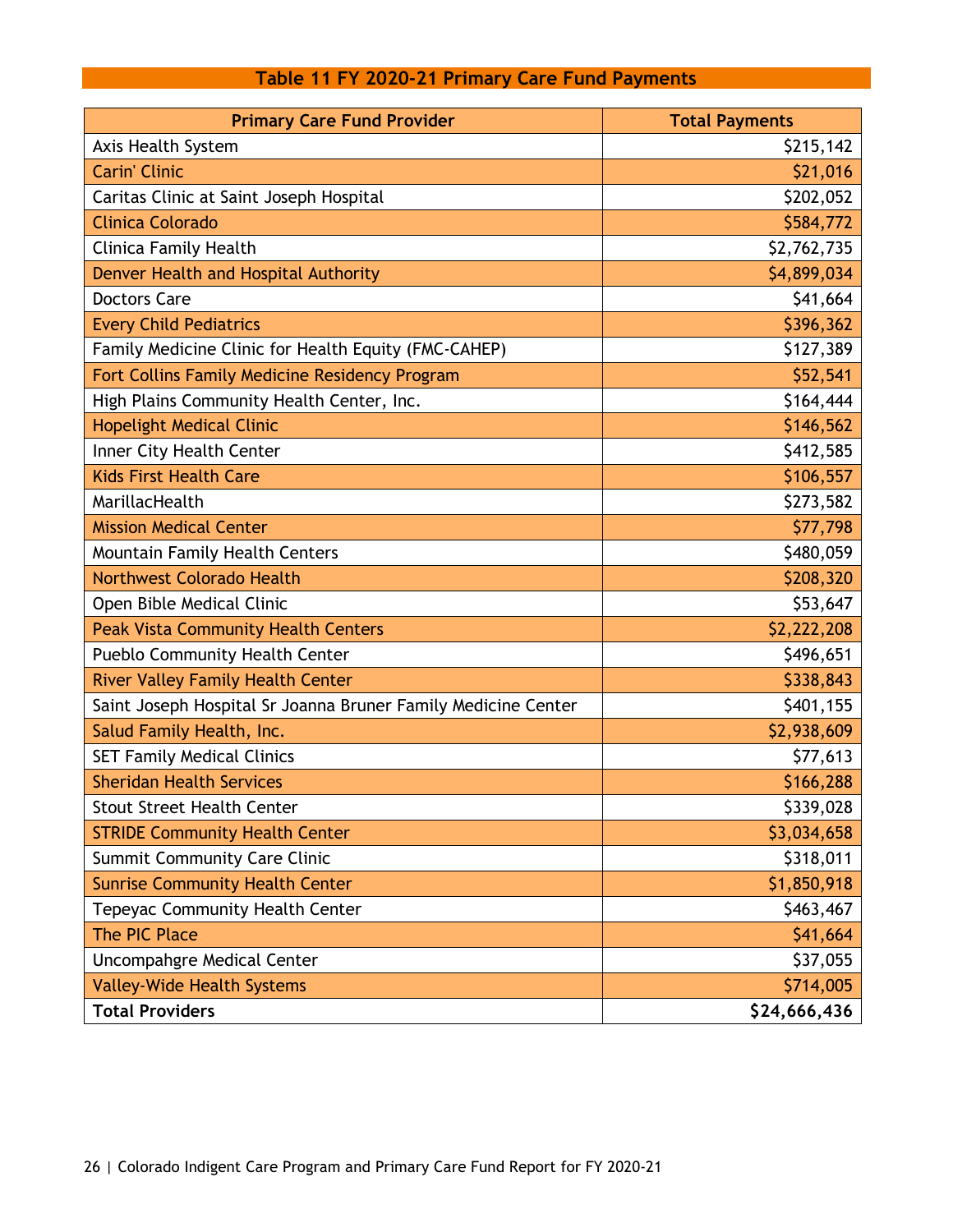### <span id="page-27-0"></span>**FEDERAL MATCH RATES**

Payments for medical services covered under Title XIX of the Social Security Act (the Medicaid Program) are matched with federal funds at the state's Federal Medical Assistance Percentage (FMAP) rate. The FMAP rate is the percentage of the total payments that consists of federal funds. For example, if the FMAP is 50%, then for every qualified payment of \$100, \$50 is sourced from federal funds while the remaining \$50 is sourced from General Fund or other state dollars. The FMAP rate is used to determine the federal share of most Medicaid expenditures, but exceptions to the regular FMAP rate have been made for certain states, situations, populations, providers, and services. The FMAP is based on the state's median income level relative to the national average, therefore states with a larger proportion of their population at low-income levels will receive a higher federal match than states with a smaller proportion of low-income individuals. The FMAP rate varies from state to state but is never less than 50%.

Exceptions to the regular FMAP include categories of service that have historically been federally matched at a higher percentage. Breast and Cervical Cancer Program (BCCP) services receive a 65% FMAP; Family Planning Services receive a 90% FMAP; and Indian Health Services receive a 100% FMAP. Additionally, the Patient Protection and Affordable Care Act (ACA) stipulates that Medicaid expansion populations receive a higher match rate than traditional Medicaid populations. Expansion populations with qualifying income up to 133% of the federal poverty level (FPL) received a 90% FMAP in FY 2020- 21.

For DSH payments, the federal government matches state payments using the FMAP, but the total DSH payments in a state are subject to an annual allotment or cap.

Section 5001 of Public Law 111-5, the American Recovery and Reinvestment Act of 2009 (ARRA), provided for a temporary increase in the FMAP to assist states in meeting the costs of increasing Medicaid caseloads at a time when their revenues fell due to rising unemployment. Three types of temporary assistance applied to the costs of Medicaid items and services during the period October 1, 2008, through December 31, 2010:

- 1. States that would otherwise experience a drop in their federal matching rate under the regular FMAP formula during FY 2009 or FY 2010 or the first quarter of FY 2011 were held harmless against any decline.
- 2. Every state received an increase in its FMAP by 4.9 percentage points for the entire ninequarter period.
- 3. States experiencing an increase in their unemployment rate received an additional percentage point increase in their FMAP based on a specific formula.

The FMAP increase under ARRA did not apply to DSH payments. The FMAP for DSH payments remained at the state's effective FMAP rate without ARRA, keeping Colorado's FMAP for DSH payments at 50%.

For the period October 1, 2018 to September 30, 2019, Health First Colorado was assigned the minimum FMAP rate of 50%. The 50% FMAP rate was also effective for the period October 1, 2019 to December 31, 2019. Federal funds were specified to offset the state's General Fund and not directed to increase or decrease provider payments when the FMAP changes.

The FMAP rate for the period January 1, 2020 to September 30, 2021 is 56.2%, which includes a temporary 6.2% increase because of the declaration of a public health emergency declared by the Secretary of Health and Human Services (HHS) for COVID-19. The 6.2% temporary increase will be effective until the last day of the calendar quarter in which HHS declares the termination of the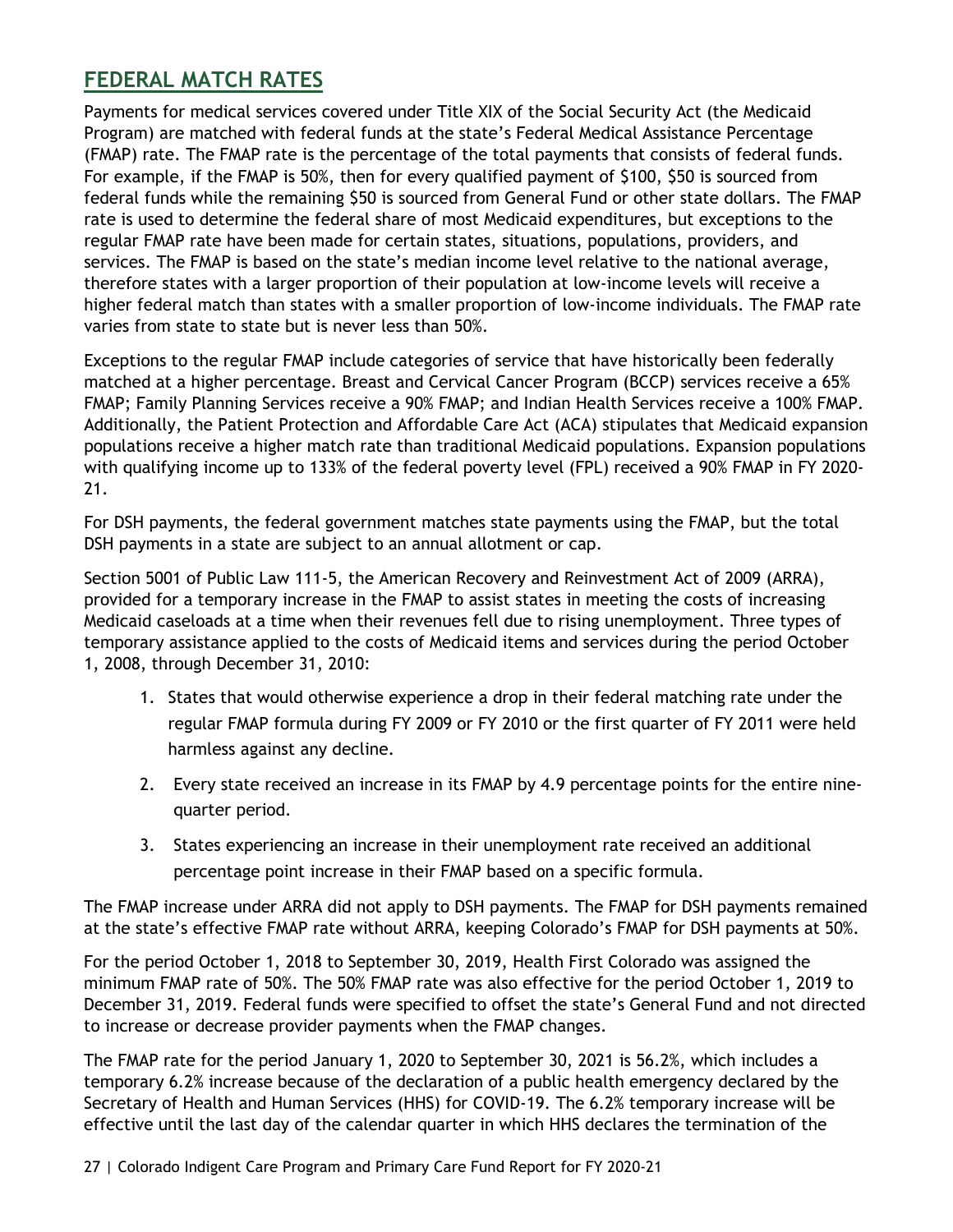emergency. – *H.R.6201, Families First Coronavirus Response Act (FFCRA) (Pub. L. 116-127), Section 6008.*

The FMAP rates for Colorado from FFY 2011-12 through FFY 2020-21 are listed in Table 12.

<span id="page-28-0"></span>

| <b>Federal Fiscal Year</b><br>(October - September) | <b>Match Rate</b> |
|-----------------------------------------------------|-------------------|
| 2011-12                                             | 50.00%            |
| 2012-13                                             | 50.00%            |
| 2013-14                                             | 50.00%            |
| 2014-15                                             | 51.01%            |
| 2015-16                                             | 50.72%            |
| 2016-17                                             | 50.02%            |
| 2017-18                                             | 50.00%            |
| 2018-19                                             | 50.00%            |
| 2019-20<br>(Oct. 1, 2019 - Dec. 31, 2019)           | 50.00%            |
| 2019-20<br>(Jan. 1, 2020 - Sept. 30, 2020)          | 56.20%            |
| 2020-21                                             | 56.20%            |

#### **Table 12 Colorado's Federal Match Rates**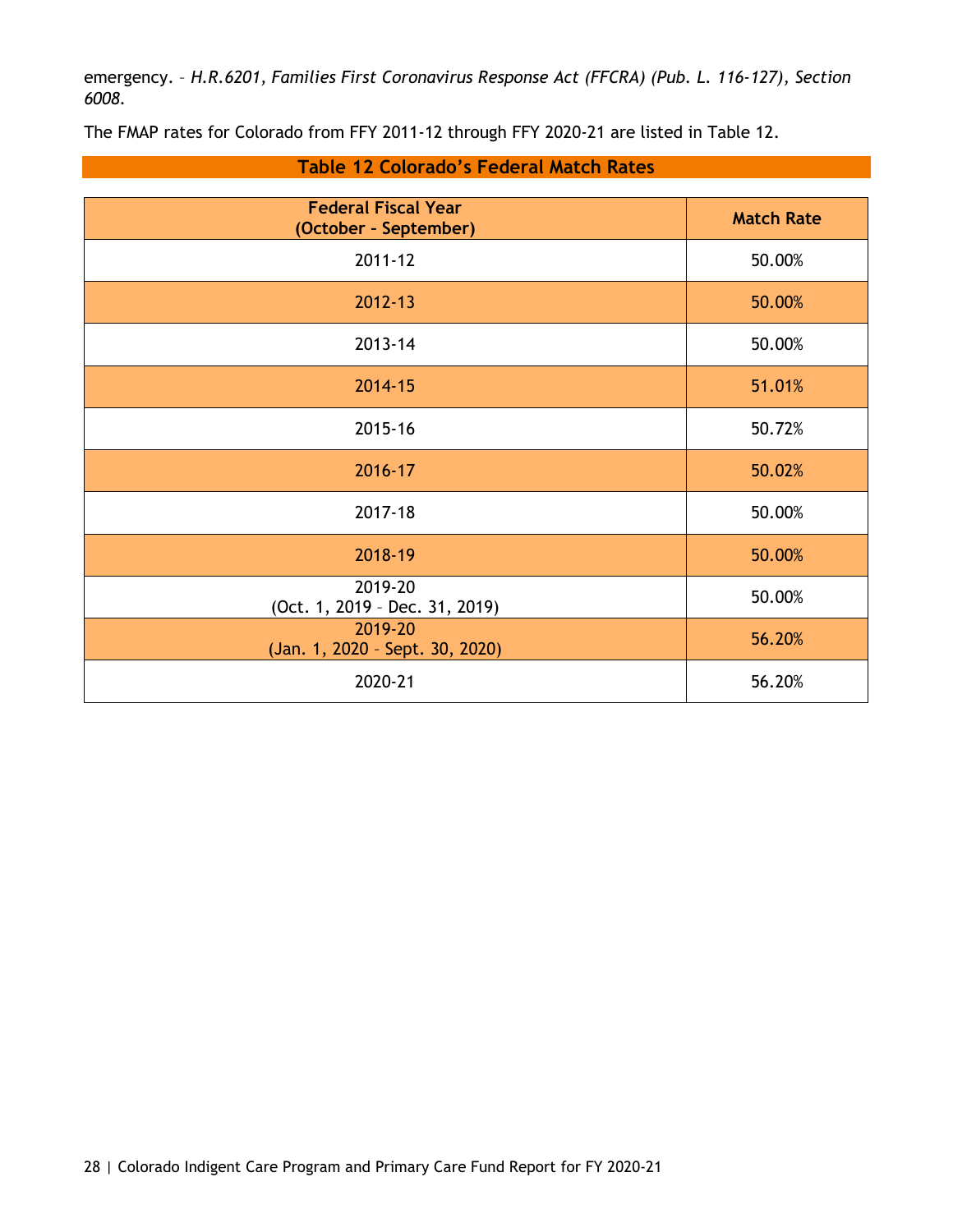### <span id="page-29-0"></span>**DISPROPORTIONATE SHARE HOSPITAL PAYMENT (DSH)**

### <span id="page-29-1"></span>**LAW AND REGULATIONS**

In 1987, Congress amended Title XIX of the Social Security Act (the Medicaid Program), requiring states to make enhanced payments for those safety-net hospitals which provide services to a disproportionate share of Medicaid and low-income patients. DSH payments are intended to offset the uncompensated costs of providing services to uninsured and underinsured patients. The payments assist in securing hospitals' financial viability and preserving access to care for Health First Colorado and uninsured patients, while reducing a shift in costs to private payers. In subsequent legislation, Congress gave states a great deal of flexibility in the design and implementation of their DSH plans.

As states exercised this flexibility to finance the state share of the Medicaid Program, the federal government became alarmed at the corresponding impact on the federal budget. Regulations were put into effect to limit states' discretion in using provider taxes and contributions for this purpose. These regulations placed caps on the amount of DSH payments states can utilize. Since January 1991, Health First Colorado has developed and implemented several measures using DSH payments to finance Health First Colorado program expansions and to cover the escalating costs of ongoing Health First Colorado programs and costs associated with the CICP. Today, DSH payments to CICP Hospitals are financed with the healthcare affordability and sustainability fee and federal matching funds under CHASE.

### <span id="page-29-2"></span>**PAYMENT ALLOTMENT**

Federal law establishes an annual DSH allotment for each state that limits Federal Financial Participation (FFP) for total statewide DSH payments made to hospitals. Federal law also limits FFP for DSH payments through the hospital-specific DSH limit. Under the hospital-specific DSH limit, FFP is not available for DSH payments that are more than the hospital's eligible uncompensated care cost, which is the cost of providing inpatient hospital and outpatient hospital services to Health First Colorado and uninsured patients, minus payments received by the hospital from or on behalf of those patients.

Based on the assumption of declining uninsured and uncompensated care, the ACA prescribed aggregate reductions to the DSH payments beginning in FFY 2013-14 and scheduled through FFY 2019- 20. However, several pieces of legislation enacted since 2010 altered the ACA's Medicaid reduction schedule. Most recently, the Consolidated Appropriations Acts for 2021 signed into law on December 27, 2020, delays the aggregate reductions to FFY 2024 and will last through FFY 2027.

### <span id="page-29-3"></span>**DSH AUDIT**

Each year, the Department submits an independent audit of DSH Payments (DSH Audit) to the Centers for Medicare and Medicaid Services (CMS) as directed by Title 42 of the Code of Federal Regulations (CFR), Section 447 (Payments for Services, Reporting Requirements) and 42 CFR Section 455 (Subpart D—Independent Certified Audit of State Disproportionate Share Hospital Payment Adjustments). Beginning with the audits for FY 2010-11, those hospitals that exceed their hospitalspecific DSH limit must redistribute the overage to those hospitals under their hospital-specific DSH limit as prescribed by the Medicaid State Plan. The most recent DSH Audit was submitted in December 2021 for DSH payments made in FY 2017-18.

More information, including states' Annual DSH Reports, is available on CMS' website at [https://www.medicaid.gov/medicaid/financial-management/medicaid-disproportionate-share](https://www.medicaid.gov/medicaid/financial-management/medicaid-disproportionate-share-hospital-dsh-payments/index.html)[hospital-dsh-payments/index.html.](https://www.medicaid.gov/medicaid/financial-management/medicaid-disproportionate-share-hospital-dsh-payments/index.html)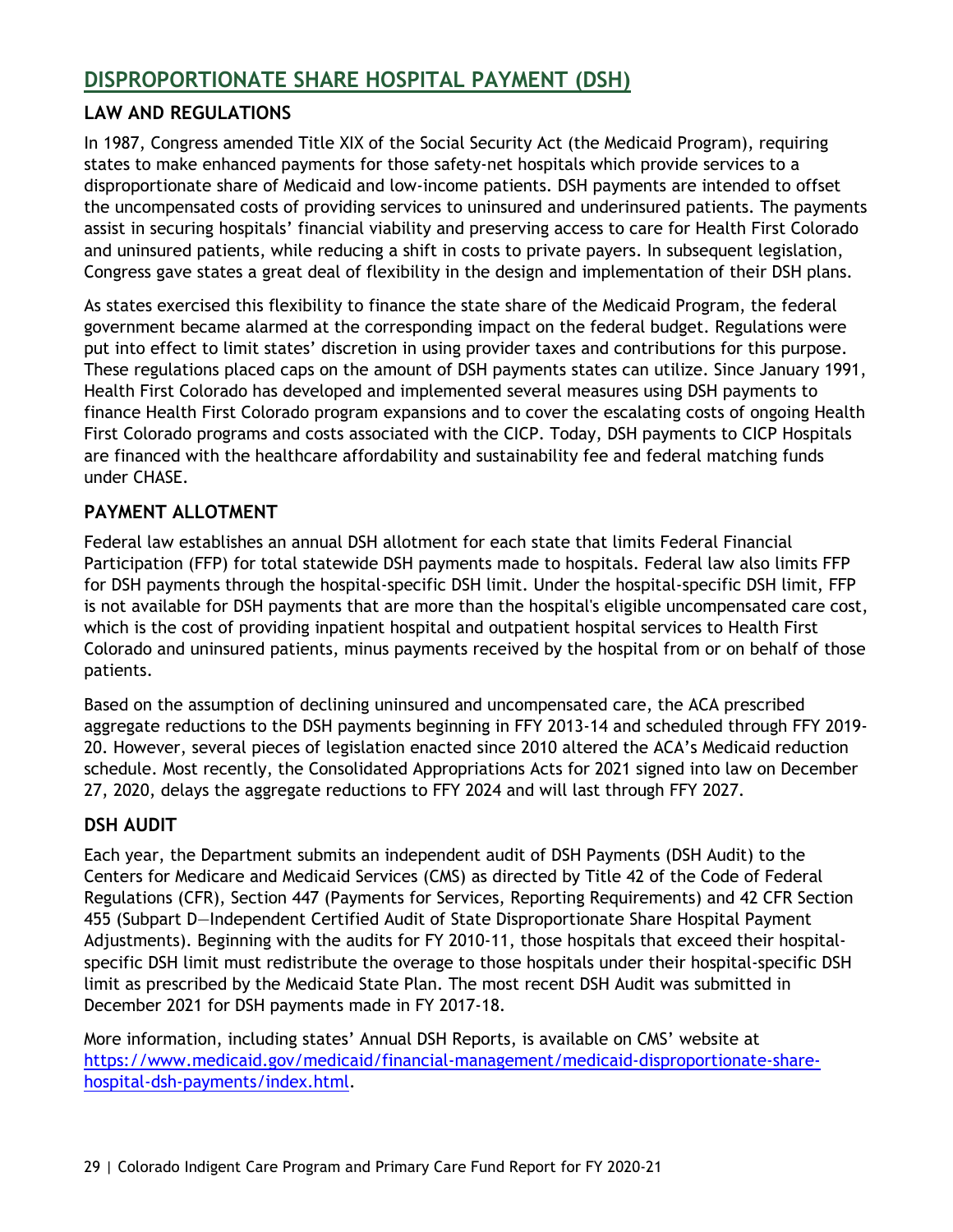#### **Table 13 Colorado DSH Allotment**

<span id="page-30-0"></span>

| <b>Federal Fiscal Year</b> | <b>Disproportionate Share Hospital Allotments</b><br>(Federal Funds) |
|----------------------------|----------------------------------------------------------------------|
| $2011 - 12$                | \$94,912,751                                                         |
| 2012-13                    | \$97,190,657                                                         |
| 2013-14                    | \$98,745,708                                                         |
| 2014-15                    | \$100,325,639                                                        |
| 2015-16                    | \$100,626,616                                                        |
| 2016-17                    | \$101,532,256                                                        |
| 2017-18                    | \$103,969,030                                                        |
| 2018-19                    | \$106,152,379                                                        |
| 2019-20                    | \$108,169,274                                                        |
| 2020-21                    | \$109,791,813                                                        |

#### **Table 14 FFY 2020-21 DSH Payments**

<span id="page-30-1"></span>

| <b>Provider Name</b>                               | <b>Payment Amount</b> |
|----------------------------------------------------|-----------------------|
| Aspen Valley Hospital District                     | \$164,276             |
| <b>Banner Fort Collins Medical Center</b>          | \$1,021,069           |
| <b>Boulder Community Health</b>                    | \$1,603,912           |
| Children's Hospital Colorado <sup>13</sup>         | \$14,915,819          |
| Children's Hospital Colorado Springs <sup>13</sup> | \$764,084             |
| <b>Community Hospital</b>                          | \$3,507,481           |
| Denver Health Medical Center                       | \$83,111,363          |
| <b>Grand River Hospital and Medical Center</b>     | \$2,901,005           |
| <b>Gunnison Valley Hospital</b>                    | \$132,541             |
| <b>Lincoln Health</b>                              | \$720,154             |
| Longmont United Hospital                           | \$4,319,587           |
| <b>McKee Medical Center</b>                        | \$1,834,492           |
| Memorial Regional Health                           | \$89,089              |
| <b>Mercy Regional Medical Center</b>               | \$2,913,729           |
| Montrose Memorial Hospital                         | \$3,487,529           |
| <b>National Jewish Health</b>                      | \$551,883             |
| North Colorado Medical Center                      | \$8,132,047           |
| North Suburban Medical Center                      | \$6,896,745           |
| <b>Platte Valley Medical Center</b>                | \$3,690,374           |
| St. Mary's Hospital and Medical Center, Inc.       | \$8,796,001           |
| <b>UCHealth Greeley Hospital</b>                   | \$4,943,670           |
| <b>UCHealth Highlands Ranch</b>                    | \$598,332             |
| <b>UCHealth Longs Peak</b>                         | \$2,636,982           |

<span id="page-30-2"></span> $^{13}$  Children's Hospital Colorado and Children's Hospital Colorado Springs are considered two different entities under the CHASE Fee model, but only one provider under CICP. Data for both hospitals are combined under the Children's Hospital Colorado name in all other tables in this report.

<sup>30</sup> | Colorado Indigent Care Program and Primary Care Fund Report for FY 2020-21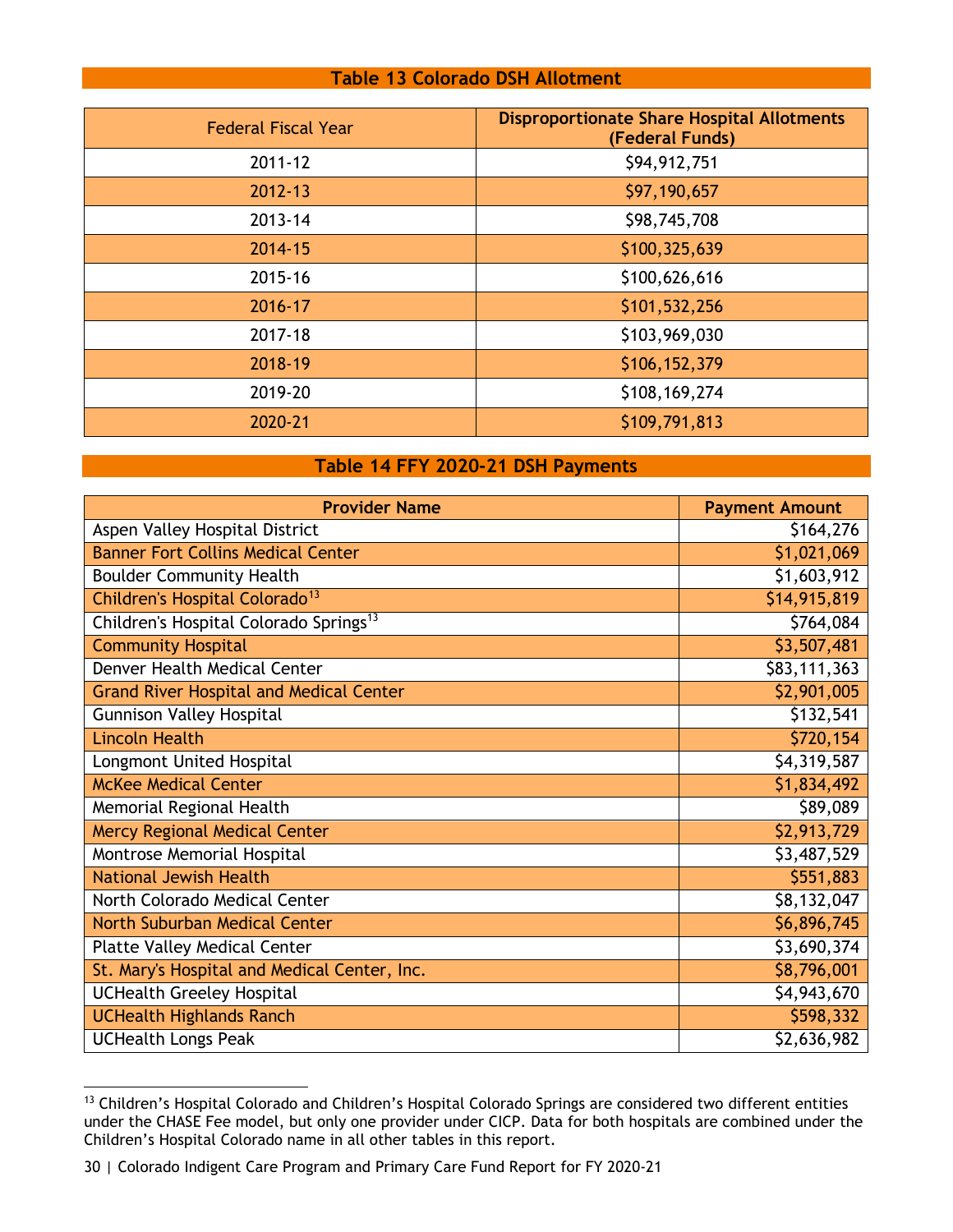| <b>Provider Name</b>                          | <b>Payment Amount</b> |
|-----------------------------------------------|-----------------------|
| <b>UCHealth Medical Center of the Rockies</b> | \$7,403,608           |
| <b>UCHealth Memorial Hospital</b>             | \$13,455,877          |
| UCHealth Poudre Valley Hospital               | \$7,587,502           |
| UCHealth Yampa Valley Medical Center          | \$1,929,259           |
| <b>University of Colorado Hospital</b>        | \$25,564,162          |
| <b>Valley View Hospital</b>                   | \$5,694,716           |
| <b>Total</b>                                  | \$219,367,288         |

### <span id="page-31-0"></span>**DEFINITIONS**

Affordable Care Act (ACA) – The comprehensive federal health care reform law enacted in March 2010. The law was enacted in two parts: The Patient Protection and Affordable Care Act was signed into law on March 23, 2010 and was amended by the Health Care and Education Reconciliation Act on March 30, 2010. The name "Affordable Care Act" is used to refer to the final, amended version of the law.

American Recovery and Reinvestment Act of 2009 or ARRA – Economic stimulus bill that was created after the economic recession in 2007 to invest in healthcare initiatives.

Calendar Year - The twelve-month period beginning on January 1st and ending on December 30th of the same year.

Centers for Medicare and Medicaid Services (CMS) – The federal agency that runs the Medicare, Medicaid, and Children's Health Insurance Programs, and the federally facilitated health insurance marketplace.

Child Health Plan Plus (CHP+) – Colorado's Children's Health Insurance Program, which is jointly funded by the state and federal government. CHP+ is low cost health and dental insurance for Colorado's uninsured children and pregnant women. CHP+ is public health insurance for children and pregnant women who earn too much to qualify for Health First Colorado, but not enough to afford private health insurance.

Colorado Indigent Care Program (CICP) – A State program that reimburses participating providers for a portion of the costs incurred in treating eligible individuals. In turn, providers must adhere to State-established limits for amounts charged to eligible individuals. The program promotes access to health care services for low-income individuals by helping to defray the provider costs of furnishing uncompensated care and by limiting the amount that low-income patients must pay. The CICP is not an insurance plan under state law, because it does not provide individuals with a policy that defines a list of benefits to which they are entitled. Colorado statute limits the program's expenditures to available appropriations and the individual provider's physical, financial, and staff resources.

CICP Client – A lawfully present, Colorado resident whose household income and assets are at or below 250% of the federal poverty level.

CICP Clinic or Clinic Provider – A community health clinic licensed by the Department of Public Health and Environment or certified by the U.S. Department of Health and Human Services as a federally qualified health center or rural health clinic and participates in the Colorado Indigent Care Program.

CICP Hospital or Hospital Provider – Any General Provider that is a general hospital licensed or certified by the Department of Public Health and Environment pursuant to 25-1.5-103 C.R.S., which operates inpatient facilities and participates in the Colorado Indigent Care Program.

31 | Colorado Indigent Care Program and Primary Care Fund Report for FY 2020-21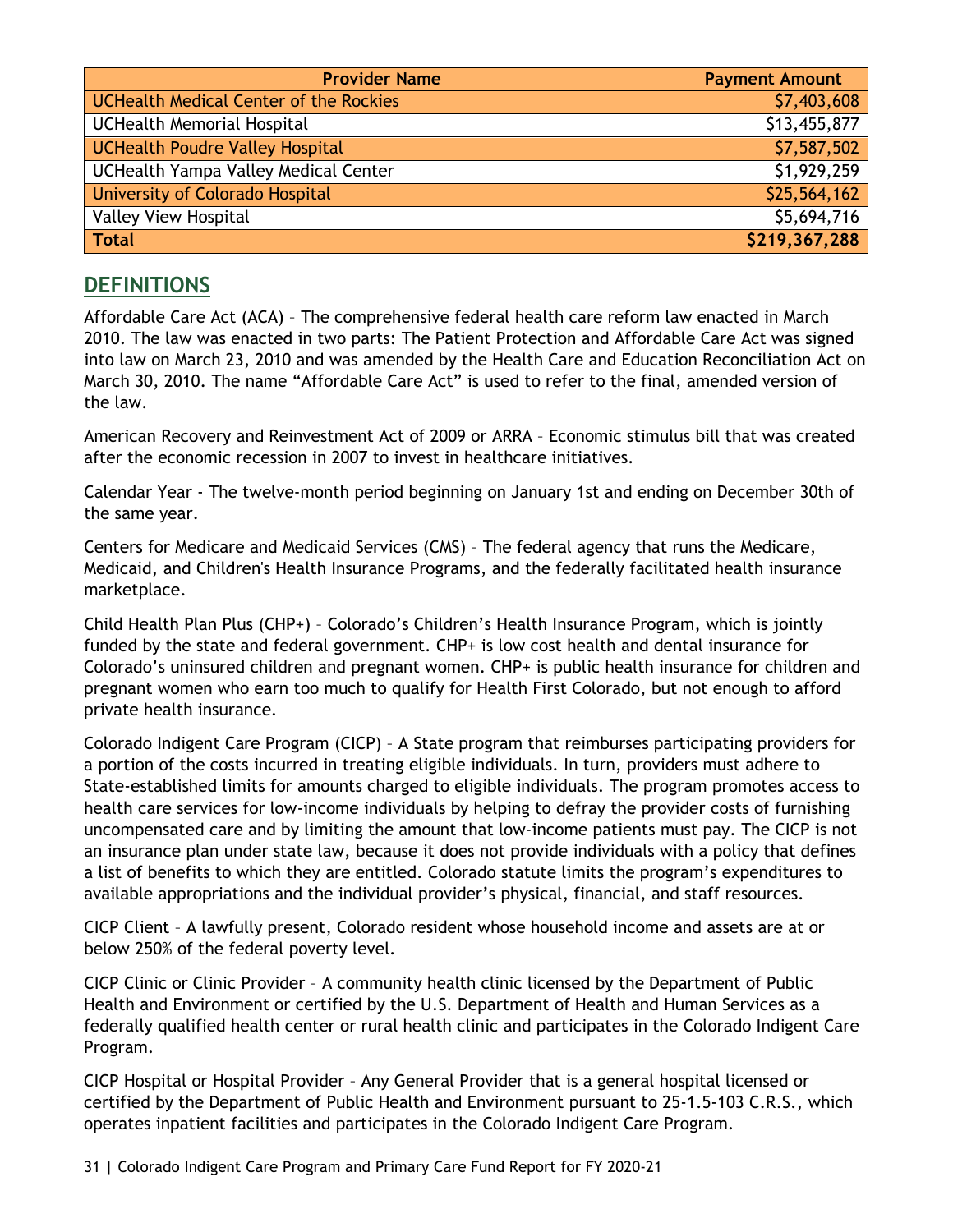CICP Rating – An assigned numeric code that designates a family's copayment and annual copayment cap and correlates to a specific ability to pay. Income, resources, and the family household size are used to determine what percentage of the federal poverty level the family meets. The CICP Federal Poverty Level Percentage Range Scale is divided into 11 sections.

Colorado Healthcare Affordability and Sustainability Enterprise (CHASE) Act of 2017 – Pursuant to Section 25.5-4-402.4, C.R.S., effective July 1, 2017 CHASE is a government-owned business within the Department to collect a healthcare affordability and sustainability fee from hospitals to increase Health First Colorado and CICP payments to hospitals, to fund hospital quality incentive payments, to expand health care coverage in the Health First Colorado and CHP+ programs, to reduce cost-shifting to private payers, and to provide other business services to hospitals.

Comprehensive Primary Care – Specific to the Primary Care Fund, the basic, entry-level health care provided by health care practitioners or non-physician health care practitioners that is generally provided in an outpatient setting. Comprehensive primary care, at a minimum, includes providing or arranging for the provision of the following services on a year-round basis: Primary health care; maternity care, including prenatal care; preventive, developmental, and diagnostic services for infants and children; adult preventive services, diagnostic laboratory and radiology services; emergency care for minor trauma; pharmaceutical services; and coordination and follow-up for hospital care." 25.5-3-203 (1), C.R.S.

Connect for Health Colorado – Colorado's health insurance marketplace for small employers with two to fifty (2 to 50) employees, Coloradans who buy their own health insurance or are uninsured, or do not have access to affordable coverage through an employer. Connect for Health Colorado is a nonprofit entity established by a state law, Senate Bill 11-200, that was passed in 2011. The organization, legally known as the Colorado Health Benefit Exchange, is governed by a Board of Directors with additional direction from a committee of state legislators, known as the Legislative Health Benefit Exchange Implementation Review Committee.

Department of Health Care Policy and Financing or Department – A department of the government of the State of Colorado.

Denver Health Medical Center – Under the CICP, Denver Health Medical Center primarily serves eligible patients who reside in the City and County of Denver. These facilities include Denver Health Medical Center and 10 neighborhood health clinics, 9 of which are located in Denver and 1 of which is located in Winter Park.

Disproportionate Share Hospitals (DSH) – Available DSH funds are distributed to hospitals that participate in the CICP and to other Colorado Health First Colorado hospitals under two separate DSH payments: the CICP Disproportionate Share Hospital Payment and the Uninsured Disproportionate Share Hospital Payment. The payments help defray the cost of treating uninsured and low-income patients. DSH payments assist in securing the hospitals' financial viability, preserving access to care for the Health First Colorado and low-income clients, while reducing cost shifting onto private payers.

Emergency Care – Treatment for conditions of an acute, severe nature which are life, limb, or disability threats requiring immediate attention, where any delay in treatment would, in the judgment of the responsible physician, threaten life or loss of function of a patient or viable fetus, Section 25.5-3-103 (1), C.R.S.

Federal Fiscal Year or FFY – The twelve-month period beginning on October 1st of each Calendar Year and ending on September 30th of the following Calendar Year.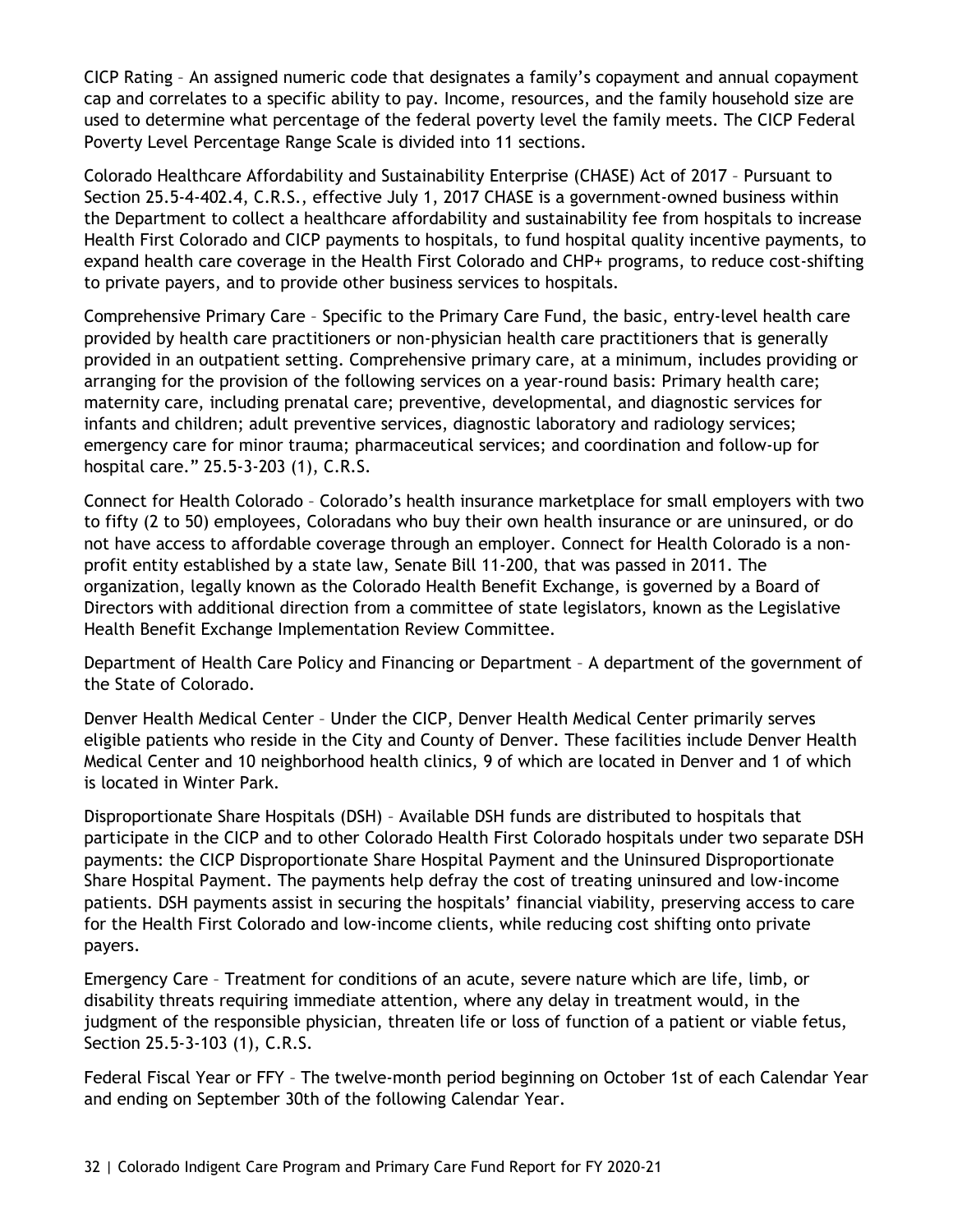Federal Medical Assistance Percentage (FMAP) or Federal Match Rate – The portion of the eligible medical and administrative payments that consist of federal funds. For example, if the federal match rate is 50%, then for every qualified payment of \$100, \$50 is federal funds while the remaining \$50 is State General Fund or other state dollars.

Federal Poverty Level or FPL - A measure of income issued every year by the United States Department of Health and Human Services (HHS).

Federally Qualified Health Center – Community-based health care providers that receive funds from the Health Resources & Services Administration (HRSA) to provide primary care services in underserved areas as defined in section 1861 (aa)(2) of the Federal Social Security Act, 42 U.S.C. sec. 1395x (aa)(4).

Fiscal Year or FY - The twelve-month period beginning on July 1st of each Calendar Year and ending on June 30th of the following Calendar Year.

General Provider – Licensed or certified as a general hospital, community health clinic, or maternity hospital (birth center) by the Department of Public Health and Environment or certified by the U.S. Department of Health and Human Services as a federally qualified health center or rural health clinic.

Health First Colorado or Colorado's Medicaid Program – Colorado medical assistance program as defined in Article 4 of Title 25.5, C.R.S.

Inpatient Day – Each day in which an individual is admitted into a hospital, whether or not the individual is in a specialized ward and whether or not the individual remains in the hospital for lack of suitable placement elsewhere.

Long Bill – Legislative document that provides for the payment of expenses of the executive, legislative, and judicial departments of the State of Colorado, and of its agencies and institutions, for and during the fiscal year beginning July 1st, unless otherwise noted.

Medically Indigent or Indigent - A person receiving medical services from a Qualified Health Care Provider and:

- $\triangleright$  Specific to the Primary Care Fund:
	- $\circ$  Whose yearly family income is below 200% of the FPL for the Primary Care Fund;
	- $\circ$  Who is not eligible for Health First Colorado, CHP+, Medicare, or any other governmental reimbursement for health care costs such as through Social Security, the Veterans Administration, Military Dependency (TRICARE or CHAMPUS), or the United States Public Health Service. (Payments received from the CICP are not considered a governmental reimbursement for health care costs related to a specific patient); and
	- o There is no Third-Party Payer.
- $\triangleright$  Specific to the CICP:
	- $\circ$  Whose income and combined assets are at or below 250% of the FPL; and
	- o Who is not eligible for Health First Colorado or CHP+.

Medical Services Board – An 11-member board responsible for adopting rules that govern the Department's programs. Of the 11 members, there is at least 1 member from each congressional district and no more than 6 members from the same political party.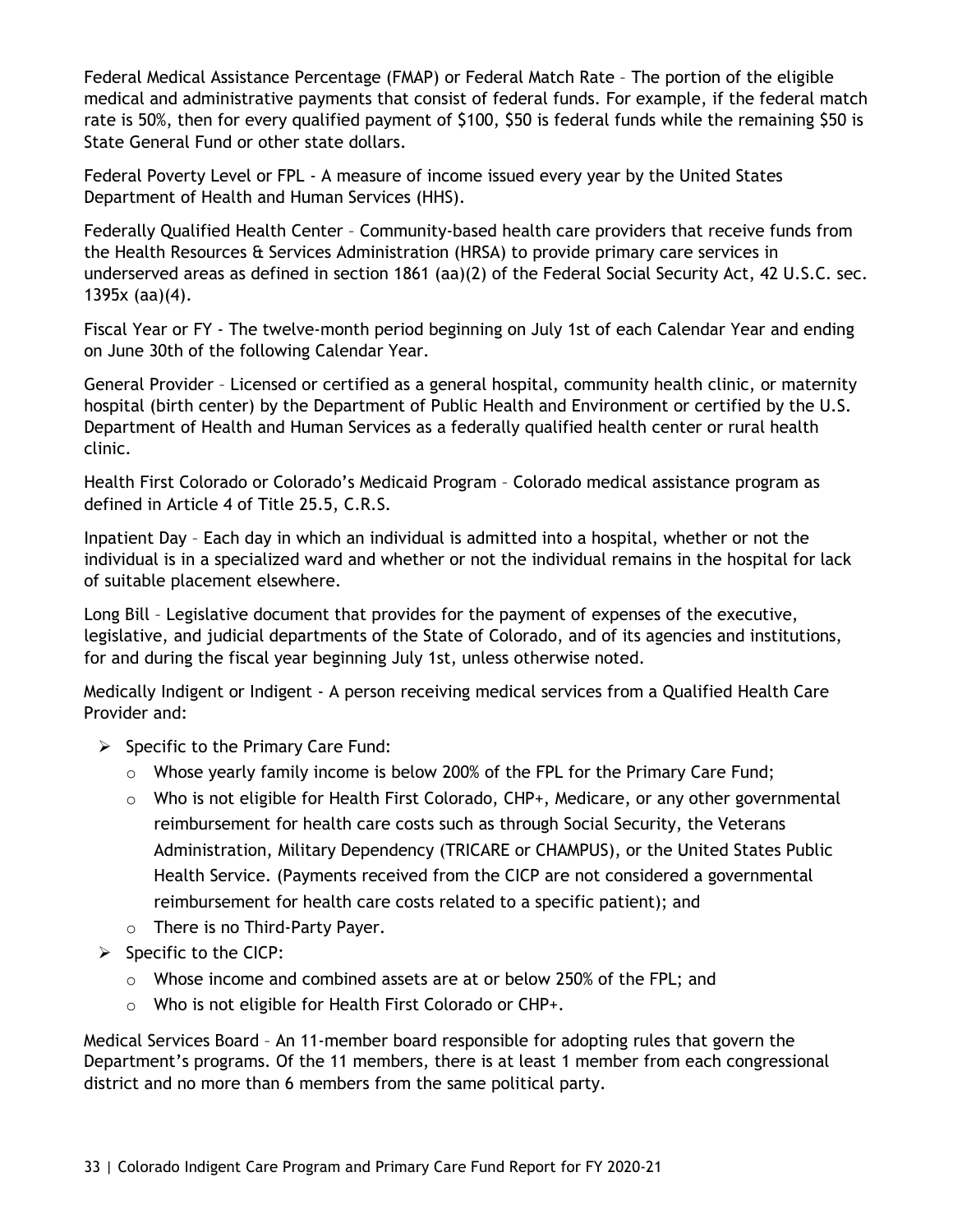Non-Emergency Care – Treatment for any conditions not included in the emergency care definition and any additional medical care for those conditions the Department determines to be the most serious threat to the health of medically indigent persons.

Outpatient visit – Determined by counting only one visit day for each calendar day that a patient visits an outpatient department or multiple outpatient departments.

Primary Care Fund or Primary Care Fund Program - The Primary Care Fund as authorized by state law at part 2 of the article 3 of title 25.5, C.R.S. (2017).

Qualified Health Care Provider – A provider defined by each program as follows:

- $\triangleright$  Specific to the CICP:
	- o Any General Provider who is approved by the Department to provide and receive funding for discounted health care services under the CICP.
- $\triangleright$  Specific to the Primary Care Fund:
	- o A provider who is identified by the Department to receive funding from the Primary Care Fund and who:
		- Accepts all patients regardless of their ability to pay and uses a Sliding Fee Schedule for payments or does not charge Medically Indigent Patients for services;
		- Serves a designated Medically Underserved Area or Medically Underserved Population as provided in section 330(b) of the federal "Public Health Services Act", 42 U.S.C. sec. 254b, or demonstrates to the Department that the entity serves a population or area that lacks adequate health care services for low-income, uninsured persons;
		- **Has a demonstrated Track Record of providing Cost-Effect Care;**
		- Provides or arranges for the provision of Comprehensive Primary Care to persons of all ages. An entity in a rural area may be exempt from this requirement if they can demonstrate that there are no providers in the community to provide one or more of the Comprehensive Primary Care services;
		- Completes a screening that evaluates eligibility for Health First Colorado, CHP+, and the CICP and refers patients potentially eligible for one of the Programs to the appropriate agency (e.g., county departments of human/social services) for eligibility determination if they are not qualified to make eligibility determinations; and
		- In Is a community health center, as defined in Section 330 of the federal "Public Health Services Act", 42 U.S.C. Section 254b; or at least 50% of the patients served by the applicant agency are Medically Indigent Patients or patients who are enrolled in Medicaid, CHP+, or any combination thereof.

Residency – The residence of a person is the principal or primary home or place of abode of a person. A principal or primary home or place of abode is that home or place in which a person's habitation is fixed and to which they, whenever absent, have the present intention of returning after a departure or absence there from, regardless of the duration of such absence, pursuant to Section 1-2-102, C.R.S.

Rural Health Clinic – Clinics that are located in rural areas and that have been certified under Medicare as defined in section 1861(aa)(2) of the Federal Social Security Act, 42 U.S.C. sec. 1395x (aa)(2). Such clinics are either freestanding or hospital affiliated.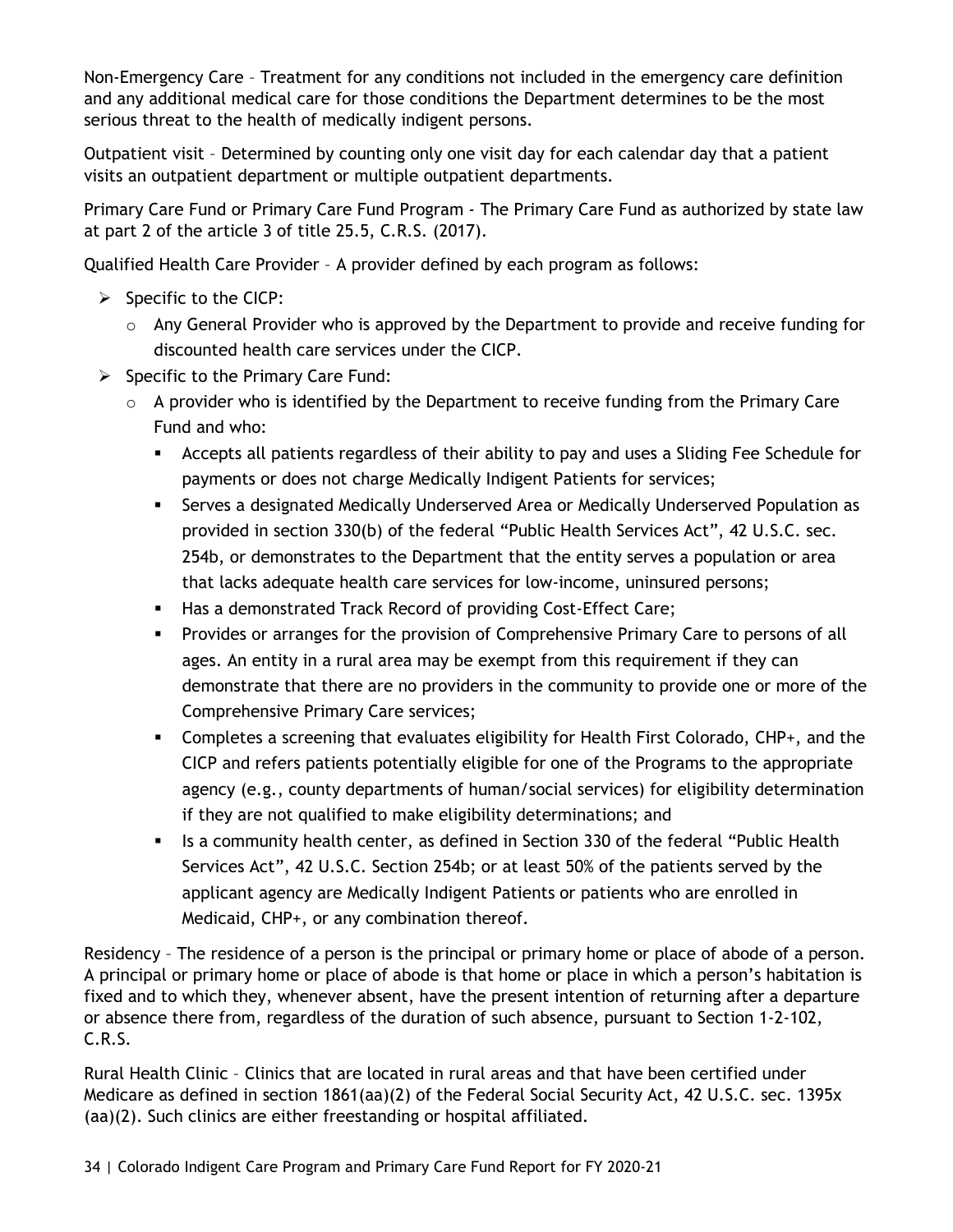Sliding Fee Schedule – Specific to the Primary Care Fund, a tiered co-payment system that determines the level of patient financial participation and guarantees that the patient financial participation is below usual and customary charges. Factors considered in establishing the tiered copayment system shall only be financial status and the number of members in the patient's family unit. In the case of Pharmaceutical Services, formal arrangements with pharmaceutical companies to provide prescriptions at a minimal charge or at no fee can replace a Sliding Fee Schedule as long as all classes of prescription medications are covered.

Social Security Act – A legislative act established in 1935 to provide for the general welfare by establishing a system of Federal old-age benefits, and by enabling the several states to make more adequate provision for aged persons, blind persons, dependent and crippled children, maternal and child welfare, public health, and the administration of their unemployment compensation laws; to establish Social Security Board; to raise revenue; and for other purposes.

Third-Party Payment or Third-Party – Any payment for health services including, but not limited to, private health insurance, medical payments under any other private insurance plan, Workers' Compensation, Medicare, CHAMPUS, The Health Care Program for Children with Special Needs, and other insurance coverage responsible for payment of medical expenses incurred by individuals. Responsibility for payment may be established by contract, by statute, or by legal liability. Thirdparty payment does not include: 1) payment from voluntary sources or 2) payment under the Colorado Crime Victim Compensation Act, Section 24-4.1-100.1, C.R.S.

University of Colorado Hospital – Under the CICP, University of Colorado Hospital serves primarily the residents of the Denver metropolitan area who are not residents of the City and County of Denver. University of Colorado Hospital also serves as a referral center to provide such complex care that is not available nor contracted for in Denver and the remaining areas of the state.

Upper Payment Limit or UPL – The UPL is the maximum amount Health First Colorado can reimburse a provider and still receive the federal match rate. The UPL is calculated for three (3) distinct service categories: Inpatient Hospital, Outpatient Hospital, and Nursing Facilities. The three (3) unique UPLs are calculated by the Department such that each must be a reasonable estimate of the amount Medicare would reimburse providers for providing Health First Colorado services.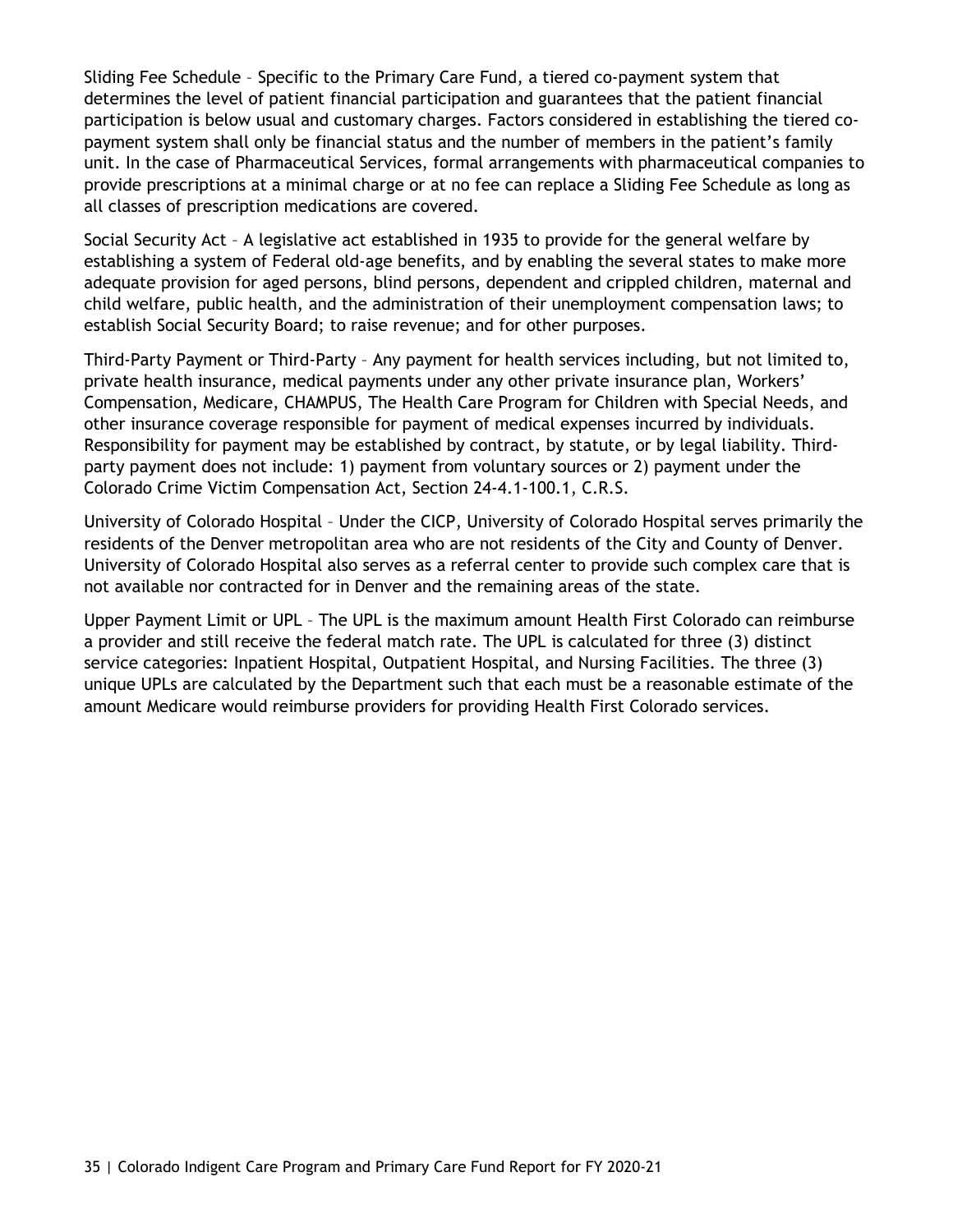### **CICP FINANCIAL TABLES**

### <span id="page-36-3"></span><span id="page-36-2"></span>**Table 15 Total Clinic Financial Activity and CICP Payment**

<span id="page-36-1"></span><span id="page-36-0"></span>

| <b>Providers</b>                                          | <b>Charges</b> | <b>Third Party</b><br>Liability | <b>Patient</b><br><b>Liability</b> | <b>Write-Off</b><br><b>Charges</b> | <b>Write-Off</b><br><b>Costs</b> | <b>Payment</b> |
|-----------------------------------------------------------|----------------|---------------------------------|------------------------------------|------------------------------------|----------------------------------|----------------|
| Basin Clinic, Inc                                         | \$28,274       | \$2,458                         | \$2,083                            | \$23,733                           | \$23,733                         | \$5,743        |
| <b>Clinica Family Health</b>                              | \$3,458,779    | \$118,468                       | \$237,605                          | \$3,102,706                        | \$3,102,706                      | \$1,614,797    |
| Denver Indian Health & Family Services, Inc <sup>14</sup> | \$0            | \$0                             | \$0                                | \$0                                | \$0                              | \$363          |
| High Plains Community Health Center, Inc <sup>15</sup>    | \$552,819      | \$2,706                         | \$26,141                           | \$523,972                          | \$523,972                        | \$138,612      |
| Inner City Health Center                                  | \$3,414        | \$0                             | \$1,421                            | \$1,993                            | \$1,993                          | \$3,387        |
| <b>MarillacHealth</b>                                     | \$81,961       | \$0                             | \$14,535                           | \$67,426                           | \$67,426                         | \$28,390       |
| Mountain Family Health Centers                            | \$191,937      | \$0                             | \$29,800                           | \$162,137                          | \$162,137                        | \$98,958       |
| <b>Northwest Colorado Health</b>                          | \$25,172       | \$4,941                         | \$5,881                            | \$14,350                           | \$14,350                         | \$12,993       |
| Peak Vista Community Health Centers <sup>15</sup>         | \$2,887,896    | \$182,577                       | \$385,349                          | \$2,319,970                        | \$2,319,970                      | \$944,105      |
| <b>Pueblo Community Health Center</b>                     | \$1,657,455    | \$387,747                       | \$204,164                          | \$1,065,544                        | \$1,065,544                      | \$472,820      |
| River Valley Family Health Center <sup>15</sup>           | \$629,533      | \$129,324                       | \$61,858                           | \$438,351                          | \$438,351                        | \$72,650       |
| Salud Family Health, Inc.                                 | \$1,552,263    | \$17,792                        | \$202,291                          | \$1,332,180                        | \$1,332,180                      | \$849,636      |
| Stout Street Health Center <sup>14</sup>                  | \$0            | \$0                             | \$0                                | \$0                                | \$0                              | \$1,033        |
| <b>STRIDE Community Health Center</b>                     | \$2,068,959    | \$0                             | \$204,230                          | \$1,864,729                        | \$1,864,729                      | \$1,182,255    |
| Sunrise Community Health Center <sup>15</sup>             | \$1,105,709    | \$0                             | \$239,258                          | \$866,451                          | \$866,451                        | \$366,910      |
| <b>Tepeyac Community Health Center</b>                    | \$23,614       | \$0                             | \$6,529                            | \$17,085                           | \$17,085                         | \$20,611       |
| Uncompahgre Medical Center                                | \$86,925       | \$25,956                        | \$9,725                            | \$51,244                           | \$51,244                         | \$37,868       |
| <b>Valley-Wide Health Systems</b>                         | \$558,969      | \$196,121                       | \$78,014                           | \$284,834                          | \$284,834                        | \$128,256      |
| <b>Total CICP Clinic Providers</b>                        | \$14,913,679   | \$1,068,090                     | \$1,708,884                        | \$12,136,705                       | \$12,136,705                     | \$5,979,386    |

<sup>&</sup>lt;sup>14</sup> Denver Indian Health & Family Services, Inc. and Stout Street Health Center had no reportable visits in CY 2020.

<sup>&</sup>lt;sup>15</sup> Includes pharmacy charges, third party payments, and patient liability.

<sup>36</sup> | Colorado Indigent Care Program and Primary Care Fund Report for FY 2020-21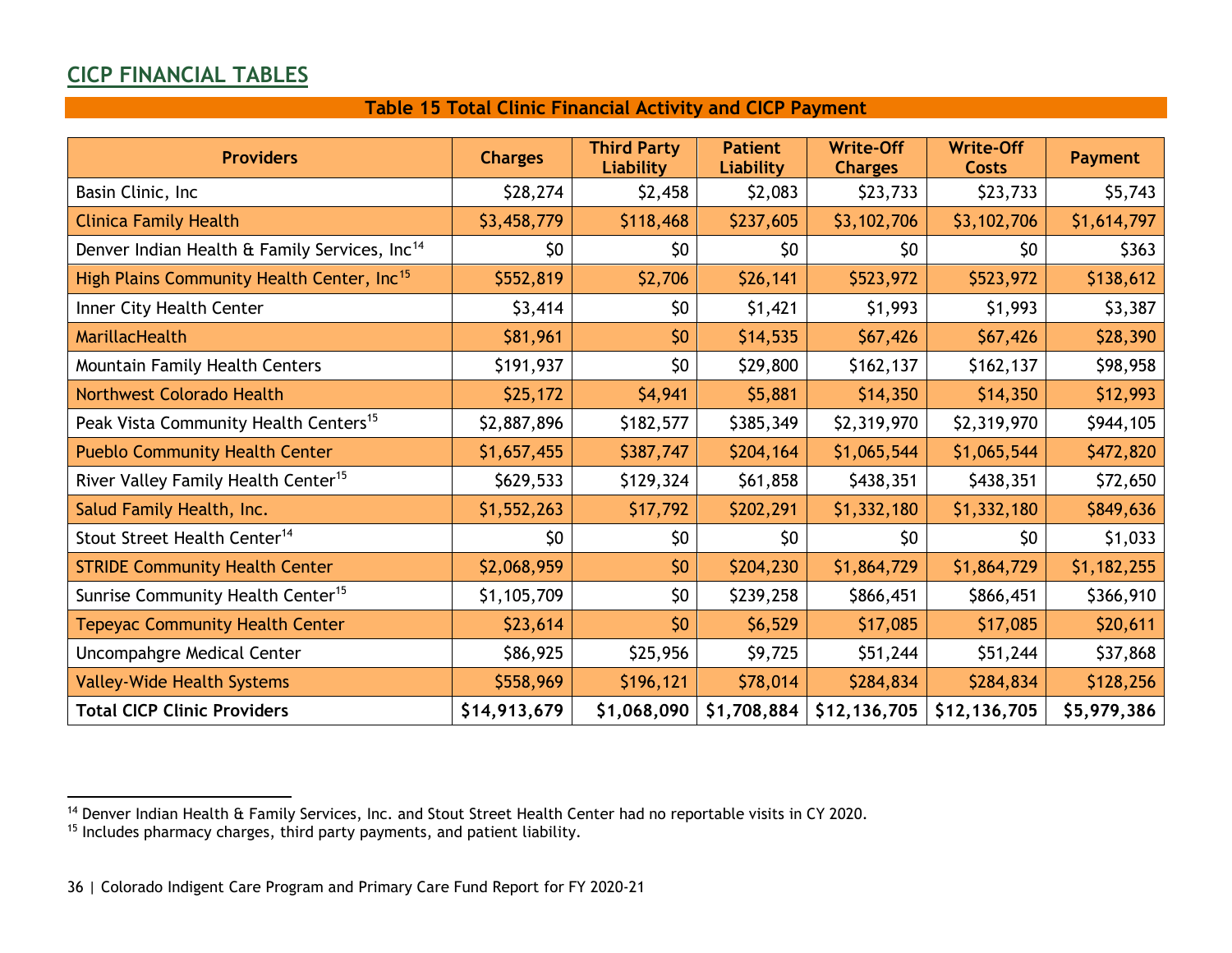### <span id="page-37-2"></span><span id="page-37-1"></span>**Table 16 Total Hospital Financial Activity**

<span id="page-37-0"></span>

| <b>Providers</b>                                                      | <b>Charges</b> | <b>Third Party</b> | <b>Patient</b> | <b>Write-Off</b> | <b>Write-Off</b> |
|-----------------------------------------------------------------------|----------------|--------------------|----------------|------------------|------------------|
|                                                                       |                | Liability          | Liability      | <b>Charges</b>   | <b>Costs</b>     |
| Arkansas Valley Regional Medical Center                               | \$779,846      | \$217,107          | \$58,139       | \$504,600        | \$174,529        |
| <b>Aspen Valley Hospital District</b>                                 | \$1,393,120    | \$580,277          | \$28,032       | \$784,811        | \$561,989        |
| <b>Banner Fort Collins Medical Center</b>                             | \$250,697      | \$59,839           | \$12,067       | \$178,791        | \$101,090        |
| <b>Boulder Community Health<sup>16</sup></b>                          | \$3,882,840    | \$251,370          | \$24,610       | \$3,606,860      | \$667,695        |
| Centura Health - Penrose-St. Francis Health Services <sup>16,17</sup> | \$45,350,711   | \$6,134,910        | \$331,365      | \$38,884,436     | \$7,616,822      |
| Centura Health - St. Thomas More Hospital <sup>16</sup>               | \$4,436,281    | \$774,672          | \$72,668       | \$3,588,941      | \$1,050,959      |
| Colorado Canyons Hospital and Medical Center                          | \$159,902      | \$88,184           | \$2,515        | \$69,203         | \$31,112         |
| <b>Colorado Plains Medical Center</b>                                 | \$831,550      | \$113,781          | \$21,050       | \$696,719        | \$152,734        |
| <b>Community Hospital</b>                                             | \$2,570,842    | \$476,870          | \$61,215       | \$2,032,757      | \$631,760        |
| <b>Delta County Memorial Hospital</b>                                 | \$1,098,055    | \$738,391          | \$15,793       | \$343,871        | \$124,252        |
| East Morgan County Hospital                                           | \$601,504      | \$134,804          | \$46,608       | \$420,092        | \$228,143        |
| <b>Estes Park Health</b>                                              | \$688,404      | \$136,962          | \$18,547       | \$532,895        | \$262,084        |
| Grand River Hospital and Medical Center                               | \$1,750,155    | \$377,390          | \$67,322       | \$1,305,443      | \$755,215        |
| Gunnison Valley Hospital <sup>16,17</sup>                             | \$306,909      | \$90,809           | \$970          | \$215,130        | \$91,892         |
| Heart of the Rockies Regional Medical Center                          | \$1,377,193    | \$343,531          | \$27,616       | \$1,006,046      | \$419,842        |
| <b>Lincoln Health</b>                                                 | \$92,754       | \$13,634           | \$7,387        | \$71,733         | \$54,521         |
| Longmont United Hospital <sup>16</sup>                                | \$5,458,609    | \$367,519          | \$46,026       | \$5,045,064      | \$1,172,547      |
| <b>McKee Medical Center</b>                                           | \$5,658,464    | \$1,388,316        | \$133,281      | \$4,136,867      | \$1,213,094      |
| Melissa Memorial Hospital <sup>16,17</sup>                            | \$163,618      | \$55,441           | \$6,041        | \$102,136        | \$61,372         |
| Memorial Regional Health <sup>16</sup>                                | \$176,263      | \$17,942           | \$9,650        | \$148,671        | \$83,366         |
| Mercy Regional Medical Center <sup>16</sup>                           | \$579,702      | \$187,022          | \$4,153        | \$388,527        | \$85,524         |
| Middle Park Medical Center, Kremmling                                 | \$408,180      | \$0                | \$15,245       | \$392,935        | \$235,698        |
| Montrose Memorial Hospital <sup>16</sup>                              | \$5,358,244    | \$1,174,096        | \$198,984      | \$3,985,164      | \$1,330,887      |
| Mt San Rafael Hospital                                                | \$1,711,341    | \$241,890          | \$61,159       | \$1,408,292      | \$486,288        |
| North Colorado Medical Center <sup>17</sup>                           | \$16,457,673   | \$3,981,982        | \$368,605      | \$12,107,086     | \$3,414,976      |
| Parkview Medical Center <sup>16</sup>                                 | \$36,194,590   | \$3,755,505        | \$434,038      | \$32,005,047     | \$5,022,880      |
| <b>Platte Valley Medical Center</b>                                   | \$2,659,175    | \$410,097          | \$49,761       | \$2,199,317      | \$818,781        |
| Prowers Medical Center <sup>16</sup>                                  | \$1,237,672    | \$476,782          | \$65,706       | \$695,184        | \$367,843        |
| Rio Grande Hospital <sup>16</sup>                                     | \$861,809      | \$184,867          | \$73,325       | \$603,617        | \$320,427        |

<sup>&</sup>lt;sup>16</sup> Includes physician charges, third party payments, and patient liability.

 $17$  Includes ambulance charges, third party payments, and patient liability.

<sup>37</sup> | Colorado Indigent Care Program and Primary Care Fund Report for FY 2020-21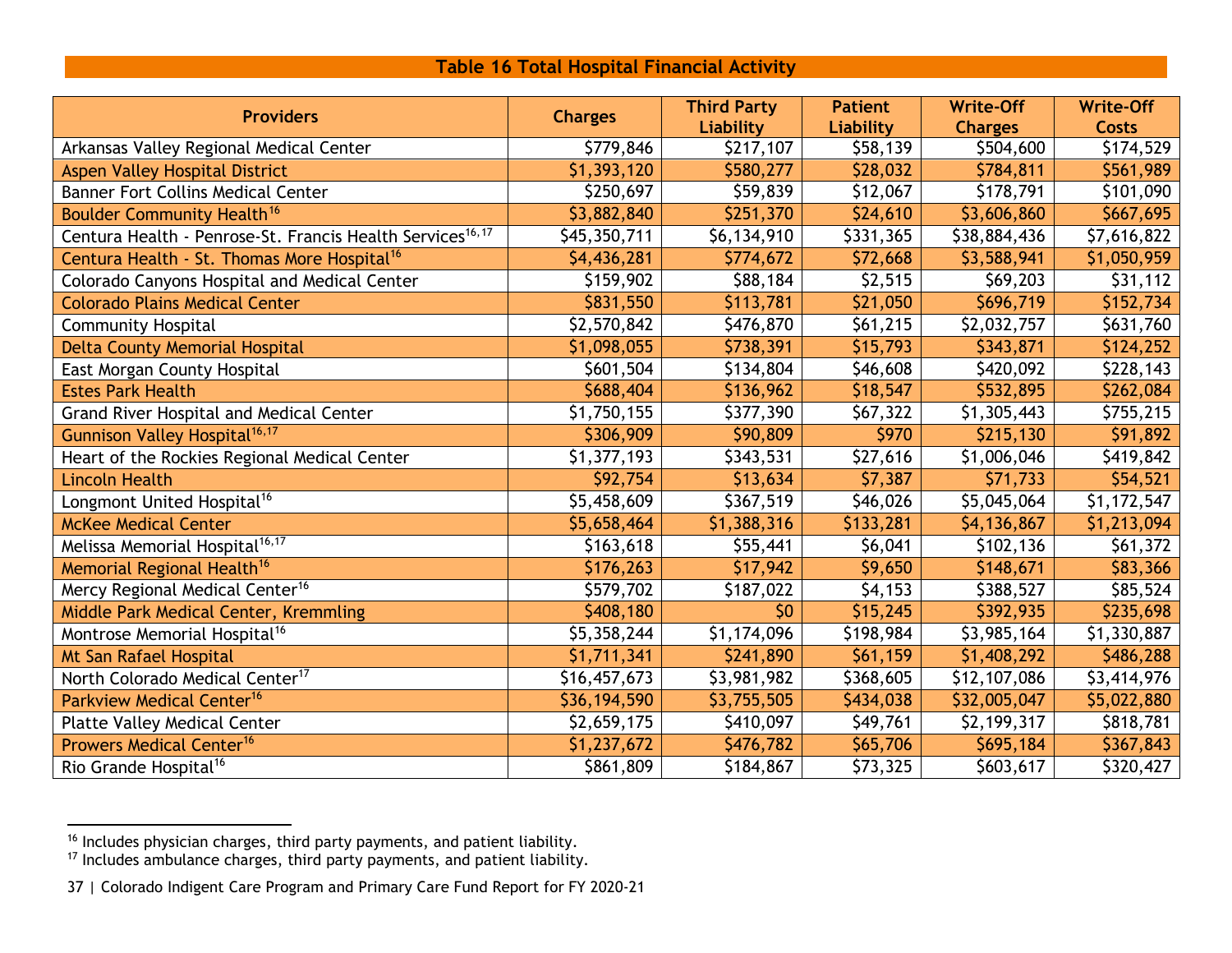<span id="page-38-3"></span><span id="page-38-2"></span><span id="page-38-1"></span><span id="page-38-0"></span>

| <b>Providers</b>                                             | <b>Charges</b> | <b>Third Party</b><br><b>Liability</b> | <b>Patient</b><br><b>Liability</b> | <b>Write-Off</b><br><b>Charges</b> | <b>Write-Off</b><br><b>Costs</b> |
|--------------------------------------------------------------|----------------|----------------------------------------|------------------------------------|------------------------------------|----------------------------------|
| San Luis Valley Health Conejos County Hospital <sup>18</sup> | \$118,617      | \$16,932                               | \$8,302                            | \$93,383                           | \$57,068                         |
| San Luis Valley Regional Medical Center                      | \$1,425,998    | \$269,953                              | \$73,175                           | \$1,082,870                        | \$466,300                        |
| Sedgwick County Memorial Hospital                            | \$101,705      | \$54,387                               | \$5,245                            | \$42,073                           | \$21,603                         |
| Southeast Colorado Hospital District <sup>19</sup>           | \$160,945      | \$45,793                               | \$7,452                            | \$107,700                          | \$66,365                         |
| Southwest Memorial Hospital <sup>6</sup>                     | \$5,576,472    | \$3,531,829                            | \$318,341                          | \$1,726,302                        | \$820,230                        |
| Spanish Peaks Regional Health Center <sup>19</sup>           | \$263,294      | \$78,677                               | \$12,060                           | \$172,557                          | \$112,169                        |
| St. Mary's Hospital and Medical Center, Inc. <sup>18</sup>   | \$18,023,814   | \$5,098,754                            | \$563,767                          | \$12,361,293                       | \$3,872,073                      |
| St. Vincent General Hospital District <sup>20</sup>          | \$0            | \$0                                    | \$0                                | \$0                                | \$0                              |
| <b>Sterling Regional Medical Center</b>                      | \$1,661,656    | \$434,506                              | \$82,638                           | \$1,144,512                        | \$455,843                        |
| <b>UCHealth Greeley Hospital</b>                             | \$3,886,230    | \$443,304                              | \$58,351                           | \$3,384,575                        | \$1,065,876                      |
| UCHealth Highlands Ranch Hospital <sup>18,21</sup>           | \$3,254,124    | \$203,923                              | \$42,531                           | \$3,007,670                        | \$1,034,069                      |
| <b>UCHealth Longs Peak</b>                                   | \$2,486,501    | \$187,741                              | \$25,905                           | \$2,272,855                        | \$729,036                        |
| <b>UCHealth Medical Center of the Rockies</b>                | \$12,308,115   | \$1,400,703                            | \$97,126                           | \$10,810,286                       | \$2,554,350                      |
| <b>UCHealth Memorial Hospital</b>                            | \$32,738,408   | \$3,292,197                            | \$494,656                          | \$28,951,555                       | \$5,636,543                      |
| <b>UCHealth Pikes Peak Regional Hospital</b>                 | \$363,845      | \$110,824                              | \$15,244                           | \$237,777                          | \$90,905                         |
| UCHealth Poudre Valley Hospital <sup>19</sup>                | \$13,488,201   | \$1,362,993                            | \$175,208                          | \$11,950,000                       | \$3,339,912                      |
| <b>UCHealth Yampa Valley Medical Center</b>                  | \$1,017,903    | \$213,621                              | \$44,526                           | \$759,756                          | \$461,223                        |
| Valley View Hospital                                         | \$1,450,311    | \$0                                    | \$30,169                           | \$1,420,142                        | \$539,907                        |
| Wray Community District Hospital <sup>18</sup>               | \$1,143        | \$179                                  | \$75                               | \$889                              | \$568                            |
| <b>Sub-Total CICP Hospital Providers</b>                     | \$240,823,385  | \$39,520,306                           | \$4,316,649                        | \$196,986,430                      | \$48,862,362                     |

#### **CICP Specialty Hospital Providers**

| <b>Providers</b>                                   | <b>Charges</b> | <b>Third Party</b><br>Liability | <b>Patient</b><br>Liability | Write-Off<br><b>Charges</b> | <b>Write-Off</b><br>Costs |
|----------------------------------------------------|----------------|---------------------------------|-----------------------------|-----------------------------|---------------------------|
| Children's Hospital Colorado <sup>18</sup>         | \$8,562,620    | \$1,610,583                     | \$187,966                   | \$6,764,071                 | \$2,207,799               |
| National Jewish Health <sup>21</sup>               | \$1,970,235    | \$317,196                       | \$47,268                    | \$1,605,771                 | \$909,186                 |
| <b>Sub-Total CICP Specialty Hospital Providers</b> | \$10,532,855   | \$1,927,779                     | \$235,234                   | \$8,369,842                 | \$3,116,985               |
| Denver Health Medical Center <sup>18,19,21</sup>   | \$69,671,804   | \$3,318,950                     | \$1,287,047                 | \$65,065,807                | \$21,421,072              |
| University of Colorado Hospital <sup>18,21</sup>   | \$110,153,857  | \$10,146,395                    | \$755,919                   | \$99,251,543                | \$20,157,032              |
| Total CICP Hospital Providers                      | \$431,181,901  | \$54,913,430                    | \$6,594,849                 | \$369,673,622               | \$93,557,451              |

 $18$  Includes physician charges, third party payments, and patient liability.

<sup>&</sup>lt;sup>19</sup> Includes ambulance charges, third party payments, and patient liability.

 $20$  St. Vincent General Hospital District had no reportable visits in CY 2020.

 $21$  Includes pharmacy charges, third party payments, and patient liability.

<sup>38</sup> | Colorado Indigent Care Program and Primary Care Fund Report for FY 2020-21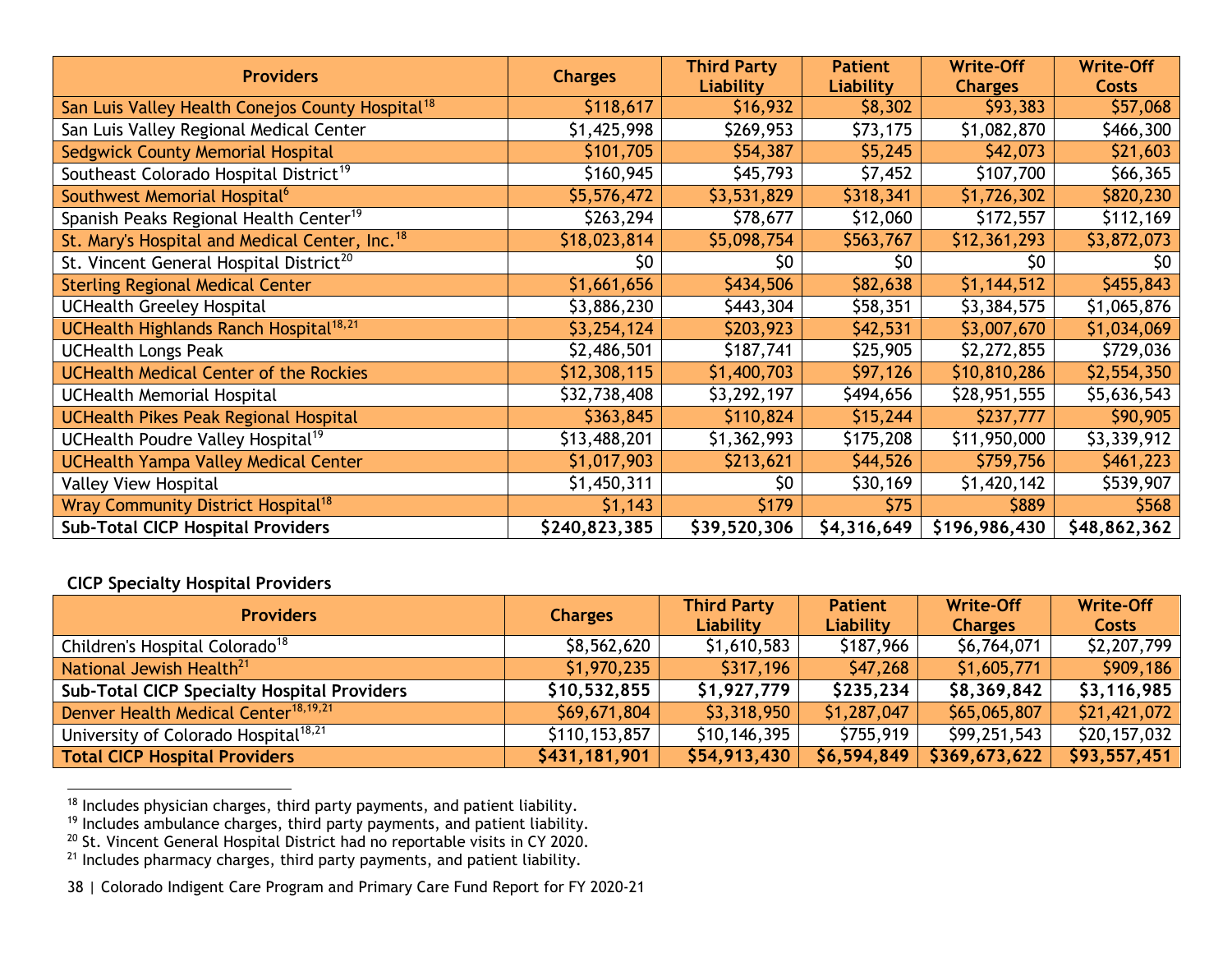|  | <b>Table 17 Physician Services Detail</b> |  |
|--|-------------------------------------------|--|
|  |                                           |  |

<span id="page-39-0"></span>

| <b>Providers</b>                                               | <b>Charges</b> | <b>Third Party</b><br>Liability | <b>Patient</b><br>Liability | <b>Write-Off</b><br><b>Charges</b> |
|----------------------------------------------------------------|----------------|---------------------------------|-----------------------------|------------------------------------|
| <b>Boulder Community Health</b>                                | \$13,663       | \$0                             | \$0                         | \$13,663                           |
| Centura Health - Penrose-St. Francis Health<br><b>Services</b> | \$746,789      | \$187,254                       | \$54,051                    | \$505,484                          |
| Centura Health - St. Thomas More Hospital                      | \$39,810       | \$10,923                        | \$468                       | \$28,419                           |
| <b>Children's Hospital Colorado</b>                            | \$1,038,876    | \$159,059                       | \$11,233                    | \$868,584                          |
| Denver Health Medical Center                                   | \$8,719,145    | \$372,188                       | \$0                         | \$8,346,957                        |
| <b>Gunnison Valley Hospital</b>                                | \$21,307       | \$420                           | \$880                       | \$20,007                           |
| Longmont United Hospital                                       | \$2,706        | \$238                           | \$29                        | \$2,439                            |
| <b>Melissa Memorial Hospital</b>                               | \$12,406       | \$3,905                         | \$1,558                     | \$6,943                            |
| Memorial Regional Health                                       | \$11,134       | \$0                             | \$0                         | \$11,134                           |
| <b>Mercy Regional Medical Center</b>                           | \$9,797        | \$2,039                         | \$0                         | \$7,758                            |
| Montrose Memorial Hospital                                     | \$345,934      | \$37,121                        | \$51,962                    | \$256,851                          |
| <b>Parkview Medical Center</b>                                 | \$668,289      | \$0                             | \$201,227                   | \$467,062                          |
| <b>Prowers Medical Center</b>                                  | \$75,518       | \$26,291                        | \$8,983                     | \$40,244                           |
| <b>Rio Grande Hospital</b>                                     | \$115,872      | \$25,265                        | \$19,209                    | \$71,398                           |
| San Luis Valley Regional Medical Center                        | \$75,194       | \$5,300                         | \$13,370                    | \$56,524                           |
| St. Mary's Hospital and Medical Center, Inc.                   | \$448,136      | \$21,573                        | \$0                         | \$426,563                          |
| <b>UCHealth Highlands Ranch</b>                                | \$437,052      | \$23,797                        | \$1,498                     | \$411,757                          |
| University of Colorado Hospital                                | \$8,248,136    | \$573,558                       | \$39,421                    | \$7,635,157                        |
| <b>Wray Community District Hospital</b>                        | \$280          | \$78                            | \$60                        | \$142                              |
| <b>Total</b>                                                   | \$21,030,044   | \$1,449,009                     | \$403,949                   | \$19,177,086                       |

### **Table 18 Outpatient Pharmacy Detail**

<span id="page-39-1"></span>

| <b>Providers</b>                           | <b>Charges</b> | <b>Third Party</b><br>Liability | <b>Patient</b><br>Liability | <b>Write-Off</b><br><b>Charges</b> |
|--------------------------------------------|----------------|---------------------------------|-----------------------------|------------------------------------|
| Denver Health Medical Center               | \$8,318,272    | \$77,458                        | \$209,682                   | \$8,031,132                        |
| High Plains Community Health Center, Inc   | \$426,117      | \$0                             | \$14,624                    | \$411,493                          |
| National Jewish Health                     | \$264,569      | \$0                             | \$5,112                     | \$259,457                          |
| <b>Peak Vista Community Health Centers</b> | \$334,157      | \$0                             | \$164,044                   | \$170,113                          |
| River Valley Family Health Center          | \$98,679       | \$26,781                        | \$17,129                    | \$54,769                           |
| <b>Sunrise Community Health Center</b>     | \$78,666       | \$0                             | \$78,666                    | \$0                                |
| <b>UCHealth Highlands Ranch</b>            | \$35           | \$0                             | \$25                        | \$10                               |
| University of Colorado Hospital            | \$1,172,376    | \$574,783                       | \$27,066                    | \$570,527                          |
| <b>Total</b>                               | \$10,692,871   | \$679,022                       | \$516,348                   | \$9,497,501                        |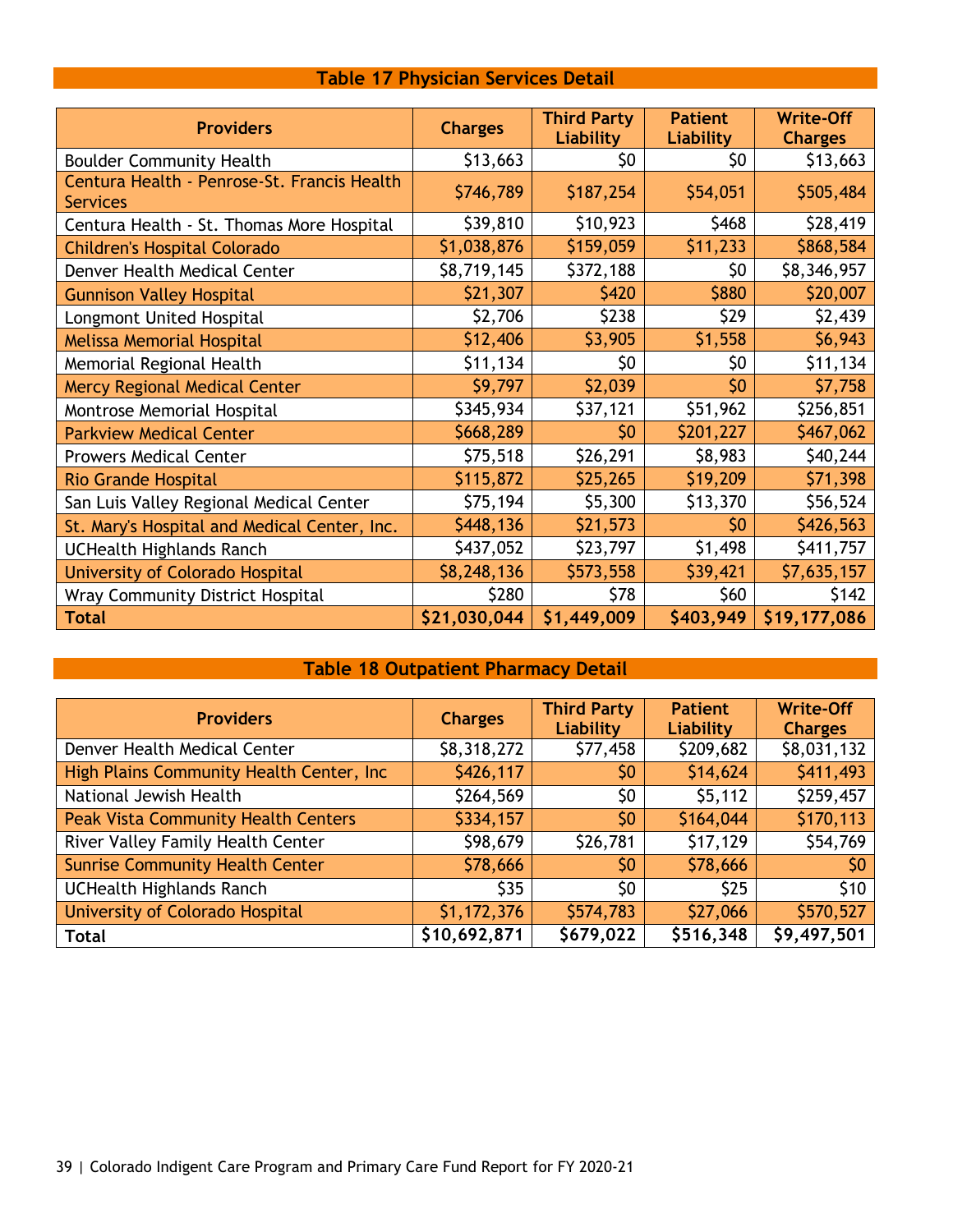#### **Table 19 Ambulance Detail**

<span id="page-40-0"></span>

| <b>Providers</b>                                               | <b>Charges</b> | <b>Third Party</b><br>Liability | <b>Patient</b><br>Liability | <b>Write-Off</b><br><b>Charges</b> |
|----------------------------------------------------------------|----------------|---------------------------------|-----------------------------|------------------------------------|
| Centura Health - Penrose-St. Francis Health<br><b>Services</b> | \$11,986       | \$0                             | \$0                         | \$11,986                           |
| Denver Health Medical Center                                   | \$61,955       | \$0                             | \$6,631                     | \$55,324                           |
| <b>Gunnison Valley Hospital</b>                                | \$8,546        | \$0                             | \$90                        | \$8,456                            |
| <b>Melissa Memorial Hospital</b>                               | \$1,685        | 50                              | \$35                        | \$1,650                            |
| North Colorado Medical Center                                  | \$95,867       | \$15,541                        | \$0                         | \$80,326                           |
| Southeast Colorado Hospital District                           | \$12,837       | 50                              | \$150                       | \$12,687                           |
| Southwest Memorial Hospital                                    | \$113,509      | \$91,126                        | \$1,920                     | \$20,463                           |
| Spanish Peaks Regional Health Center                           | \$6,438        | \$0                             | \$100                       | \$6,338                            |
| UCHealth Poudre Valley Hospital                                | \$176,567      | \$21,326                        | \$3,230                     | \$152,011                          |
| <b>Total</b>                                                   | \$489,390      | \$127,993                       | \$12,156                    | \$349,241                          |

#### **Table 20 Denver Health Medical Center Detail**

<span id="page-40-1"></span>

| <b>Services</b>                  | <b>Charges</b> | <b>Third Party</b><br>Liability | <b>Patient</b><br>Liability | <b>Write-Off</b><br><b>Charges</b> |
|----------------------------------|----------------|---------------------------------|-----------------------------|------------------------------------|
| Inpatient and Outpatient Charges | \$52,572,432   | \$2,869,304                     | \$1,070,734                 | \$48,632,394                       |
| <b>Physician Services</b>        | \$8,719,145    | \$372,188                       | \$0                         | \$8,346,957                        |
| <b>Ambulance Services</b>        | \$61,955       | \$0                             | \$6,631                     | \$55,324                           |
| <b>Outpatient Pharmacy</b>       | \$8,318,272    | \$77,458                        | \$209,682                   | \$8,031,132                        |
| <b>Total</b>                     | \$69,671,804   | \$3,318,950                     | \$1,287,047                 | \$65,065,807                       |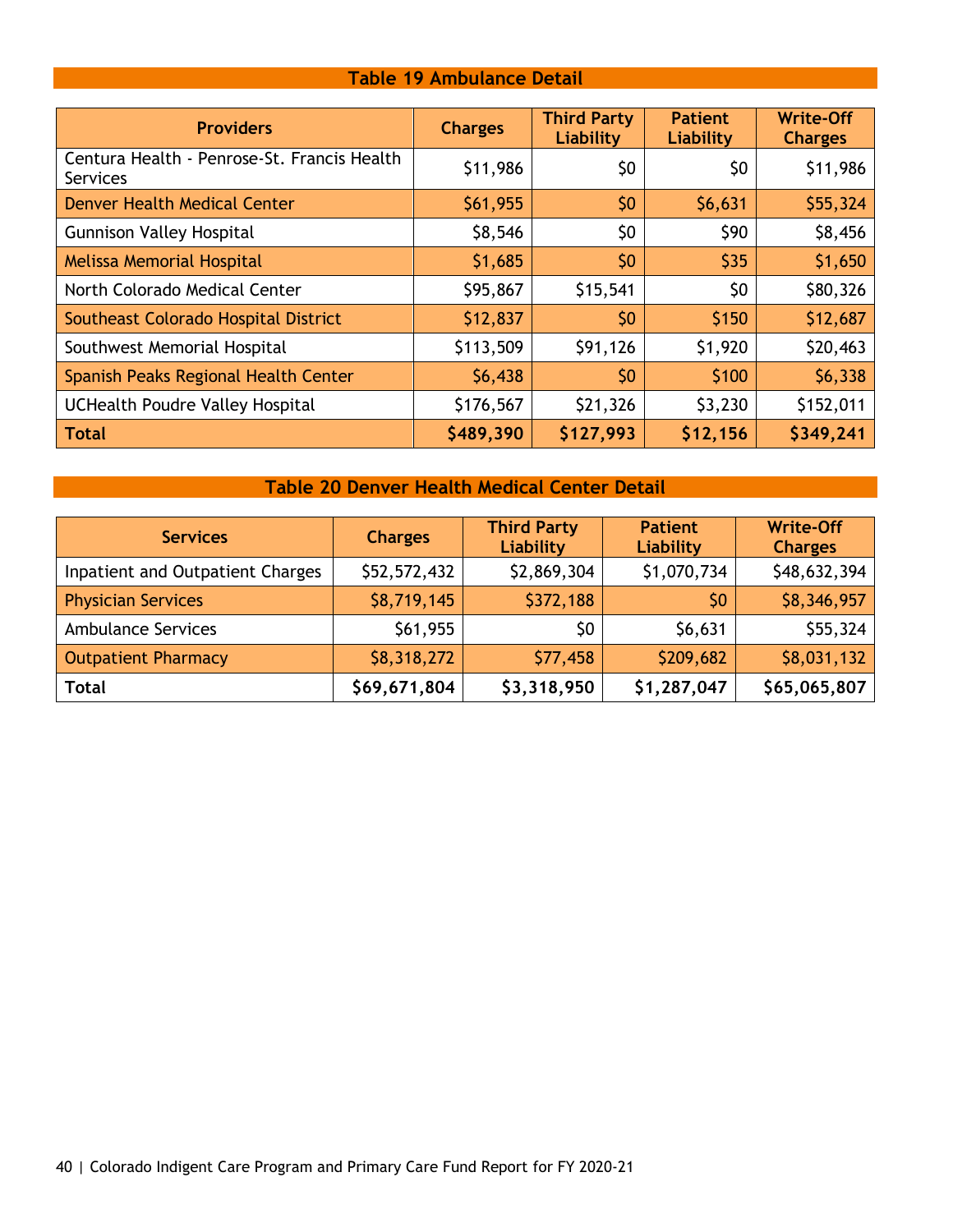#### <span id="page-41-2"></span><span id="page-41-1"></span>**Table 21 Inpatient and Outpatient Charges (Detail)[22](#page-41-1)**

#### **CICP Clinic Providers**

<span id="page-41-0"></span>

|                                                              | <b>Urgent</b><br><b>Outpatient</b><br><b>Charges</b> | <b>Non-Urgent</b><br><b>Outpatient</b><br><b>Charges</b> | <b>Total</b><br><b>Outpatient</b><br><b>Charges</b> | <b>Urgent</b><br>Inpatient<br><b>Charges</b> | <b>Non-Urgent</b><br>Inpatient<br><b>Charges</b> | <b>Total</b><br><b>Inpatient</b><br><b>Charges</b> | <b>Total</b><br><b>Charges</b> |
|--------------------------------------------------------------|------------------------------------------------------|----------------------------------------------------------|-----------------------------------------------------|----------------------------------------------|--------------------------------------------------|----------------------------------------------------|--------------------------------|
| Basin Clinic, Inc                                            | \$0                                                  | \$28,274                                                 | \$28,274                                            | \$0                                          | \$0                                              | \$0                                                | \$28,274                       |
| <b>Clinica Family Health</b>                                 | \$0                                                  | \$3,458,779                                              | \$3,458,779                                         | \$0                                          | \$0                                              | \$0                                                | \$3,458,779                    |
| Denver Indian Health & Family Services,<br>Inc <sup>23</sup> | \$0                                                  | \$0                                                      | \$0                                                 | \$0                                          | \$0                                              | \$0                                                | \$0                            |
| High Plains Community Health Center, Inc                     | \$0                                                  | \$126,702                                                | \$126,702                                           | \$0                                          | 50                                               | \$0                                                | \$126,702                      |
| Inner City Health Center                                     | \$0                                                  | \$3,414                                                  | \$3,414                                             | \$0                                          | \$0                                              | \$0                                                | \$3,414                        |
| <b>MarillacHealth</b>                                        | \$0                                                  | \$81,961                                                 | \$81,961                                            | \$0                                          | \$0                                              | \$0                                                | \$81,961                       |
| Mountain Family Health Centers                               | \$105,332                                            | \$86,605                                                 | \$191,937                                           | \$0                                          | \$0                                              | \$0                                                | \$191,937                      |
| <b>Northwest Colorado Health</b>                             | \$0                                                  | \$25,172                                                 | \$25,172                                            | \$0                                          | \$0                                              | \$0                                                | \$25,172                       |
| Peak Vista Community Health Centers                          | \$9,581                                              | \$2,544,158                                              | \$2,553,739                                         | \$0                                          | \$0                                              | \$0                                                | \$2,553,739                    |
| <b>Pueblo Community Health Center</b>                        | \$0                                                  | \$1,657,455                                              | \$1,657,455                                         | \$0                                          | \$0                                              | \$0                                                | \$1,657,455                    |
| River Valley Family Health Center                            | \$0                                                  | \$530,854                                                | \$530,854                                           | \$0                                          | \$0                                              | \$0                                                | \$530,854                      |
| Salud Family Health, Inc.                                    | \$0                                                  | \$1,552,263                                              | \$1,552,263                                         | \$0                                          | \$0                                              | \$0                                                | \$1,552,263                    |
| Stout Street Health Center <sup>23</sup>                     | \$0                                                  | \$0                                                      | \$0                                                 | \$0                                          | \$0                                              | \$0                                                | \$0                            |
| <b>STRIDE Community Health Center</b>                        | \$0                                                  | \$2,068,959                                              | \$2,068,959                                         | \$0                                          | \$0                                              | \$0                                                | \$2,068,959                    |
| Sunrise Community Health Center                              | \$0                                                  | \$1,027,043                                              | \$1,027,043                                         | \$0                                          | \$0                                              | \$0                                                | \$1,027,043                    |
| <b>Tepeyac Community Health Center</b>                       | \$0                                                  | \$23,614                                                 | \$23,614                                            | \$0                                          | \$0                                              | \$0                                                | \$23,614                       |
| Uncompahgre Medical Center                                   | \$0                                                  | \$86,925                                                 | \$86,925                                            | \$0                                          | \$0                                              | \$0                                                | \$86,925                       |
| <b>Valley-Wide Health Systems</b>                            | \$0                                                  | \$558,969                                                | \$558,969                                           | \$0                                          | \$0                                              | \$0                                                | \$558,969                      |
| <b>Total CICP Clinic Providers</b>                           | \$114,913                                            | \$13,861,147                                             | \$13,976,060                                        | \$0                                          | \$0                                              | \$0                                                | \$13,976,060                   |

 $^{22}$  Table does not include physician, outpatient pharmacy, or ambulance charges. Total Charges in Table 21 will equal Charges in Table 15 by adding physician charges from Table 17, pharmacy charges from Table 18, and ambulance charges from Table 19.

 $^{23}$  Denver Indian Health & Family Services, Inc. and Stout Street Health Center had no reportable visits in CY 2020.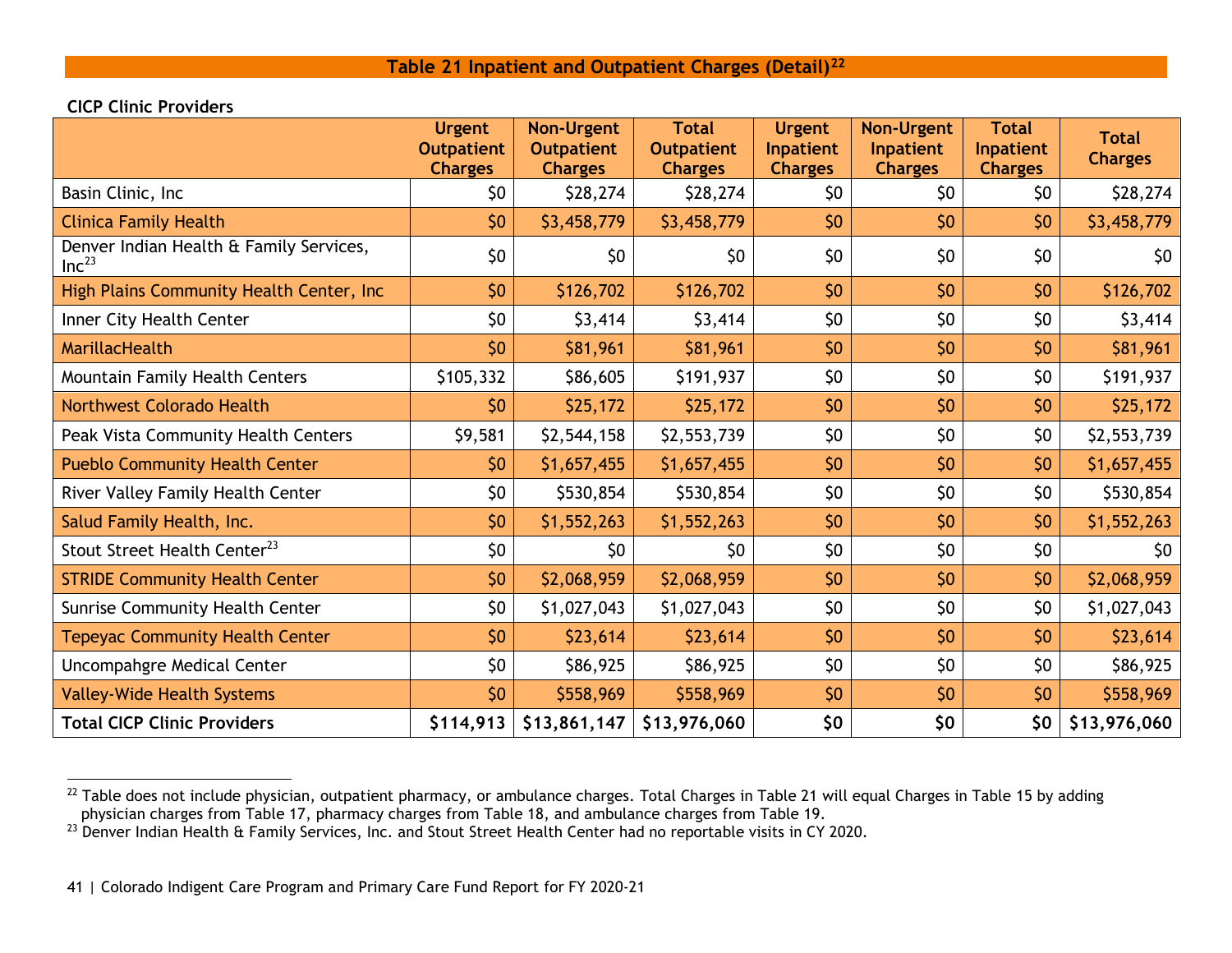#### **CICP Hospital Providers**

|                                                                | <b>Urgent</b><br><b>Outpatient</b><br><b>Charges</b> | <b>Non-Urgent</b><br><b>Outpatient</b><br><b>Charges</b> | <b>Total</b><br><b>Outpatient</b><br><b>Charges</b> | <b>Urgent</b><br>Inpatient<br><b>Charges</b> | <b>Non-Urgent</b><br>Inpatient<br><b>Charges</b> | <b>Total</b><br>Inpatient<br><b>Charges</b> | <b>Total Charges</b> |
|----------------------------------------------------------------|------------------------------------------------------|----------------------------------------------------------|-----------------------------------------------------|----------------------------------------------|--------------------------------------------------|---------------------------------------------|----------------------|
| Arkansas Valley Regional<br><b>Medical Center</b>              | \$312,897                                            | \$321,977                                                | \$634,874                                           | \$144,972                                    | \$0                                              | \$144,972                                   | \$779,846            |
| <b>Aspen Valley Hospital District</b>                          | \$248,813                                            | \$915,942                                                | \$1,164,755                                         | \$186,105                                    | \$42,260                                         | \$228,365                                   | \$1,393,120          |
| <b>Banner Fort Collins Medical</b><br>Center                   | \$47,099                                             | \$113,750                                                | \$160,849                                           | \$35,689                                     | \$54,159                                         | \$89,848                                    | \$250,697            |
| <b>Boulder Community Health</b>                                | \$772,710                                            | \$544,086                                                | \$1,316,796                                         | \$1,456,540                                  | \$1,095,841                                      | \$2,552,381                                 | \$3,869,177          |
| Centura Health - Penrose-St.<br><b>Francis Health Services</b> | \$7,934,533                                          | \$14,959,383                                             | \$22,893,916                                        | \$13,431,384                                 | \$8,266,636                                      | \$21,698,020                                | \$44,591,936         |
| Centura Health - St. Thomas<br><b>More Hospital</b>            | \$895,782                                            | \$2,648,011                                              | \$3,543,793                                         | \$696,544                                    | \$156,134                                        | \$852,678                                   | \$4,396,471          |
| Colorado Canyons Hospital<br>and Medical Center                | \$17,796                                             | \$142,106                                                | \$159,902                                           | \$0                                          | \$0                                              | \$0                                         | \$159,902            |
| <b>Colorado Plains Medical</b><br>Center                       | \$353,367                                            | \$259,501                                                | \$612,868                                           | \$218,682                                    | \$0                                              | \$218,682                                   | \$831,550            |
| <b>Community Hospital</b>                                      | \$1,820,462                                          | \$7,010                                                  | \$1,827,472                                         | \$743,370                                    | \$0                                              | \$743,370                                   | \$2,570,842          |
| <b>Delta County Memorial</b><br>Hospital                       | \$550,539                                            | \$0                                                      | \$550,539                                           | \$547,516                                    | \$0                                              | \$547,516                                   | \$1,098,055          |
| East Morgan County Hospital                                    | \$105,537                                            | \$449,523                                                | \$555,060                                           | \$21,476                                     | \$24,968                                         | \$46,444                                    | \$601,504            |
| <b>Estes Park Health</b>                                       | \$243,467                                            | \$215,133                                                | \$458,600                                           | \$164,301                                    | \$65,503                                         | \$229,804                                   | \$688,404            |
| Grand River Hospital and<br><b>Medical Center</b>              | \$284,731                                            | \$1,072,464                                              | \$1,357,195                                         | \$392,960                                    | \$0                                              | \$392,960                                   | \$1,750,155          |
| <b>Gunnison Valley Hospital</b>                                | \$186,896                                            | \$54,825                                                 | \$241,721                                           | \$35,335                                     | \$0                                              | \$35,335                                    | \$277,056            |
| Heart of the Rockies Regional<br><b>Medical Center</b>         | \$1,217,539                                          | \$0                                                      | \$1,217,539                                         | \$159,654                                    | \$0                                              | \$159,654                                   | \$1,377,193          |
| <b>Lincoln Health</b>                                          | \$23,542                                             | \$61,054                                                 | \$84,596                                            | \$8,158                                      | \$0                                              | \$8,158                                     | \$92,754             |
| Longmont United Hospital                                       | \$1,363,373                                          | \$1,769,684                                              | \$3,133,057                                         | \$2,226,614                                  | \$96,232                                         | \$2,322,846                                 | \$5,455,903          |
| <b>McKee Medical Center</b>                                    | \$533,443                                            | \$4,009,831                                              | \$4,543,274                                         | \$643,556                                    | \$471,634                                        | \$1,115,190                                 | \$5,658,464          |
| Melissa Memorial Hospital                                      | \$63,233                                             | \$86,294                                                 | \$149,527                                           | \$0                                          | \$0                                              | \$0                                         | \$149,527            |
| <b>Memorial Regional Health</b>                                | \$32,210                                             | \$132,919                                                | \$165,129                                           | \$0                                          | \$0                                              | \$0                                         | \$165,129            |
| Mercy Regional Medical<br>Center                               | \$65,856                                             | \$1,991                                                  | \$67,847                                            | \$502,058                                    | \$0                                              | \$502,058                                   | \$569,905            |
| Middle Park Medical Center,<br><b>Kremmling</b>                | \$205,124                                            | \$197,183                                                | \$402,307                                           | \$5,873                                      | \$0                                              | \$5,873                                     | \$408,180            |
| Montrose Memorial Hospital                                     | \$1,284,498                                          | \$2,506,624                                              | \$3,791,122                                         | \$1,054,248                                  | \$166,940                                        | \$1,221,188                                 | \$5,012,310          |

42 | Colorado Indigent Care Program and Primary Care Fund Report for FY 2020-21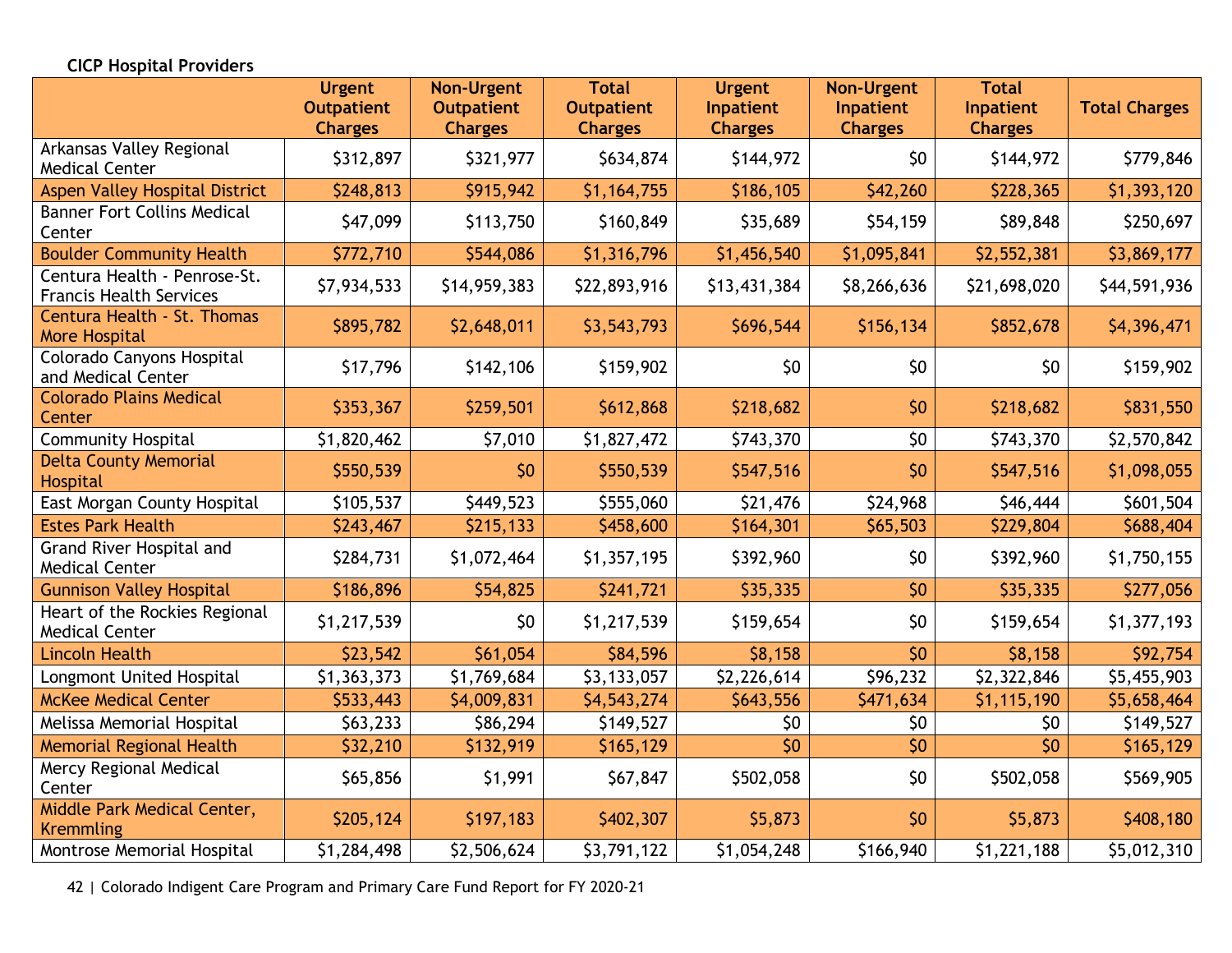<span id="page-43-0"></span>

|                                                          | <b>Urgent</b><br><b>Outpatient</b><br><b>Charges</b> | <b>Non-Urgent</b><br><b>Outpatient</b><br><b>Charges</b> | <b>Total</b><br><b>Outpatient</b><br><b>Charges</b> | <b>Urgent</b><br>Inpatient<br><b>Charges</b> | <b>Non-Urgent</b><br>Inpatient<br><b>Charges</b> | <b>Total</b><br>Inpatient<br><b>Charges</b> | <b>Total Charges</b> |
|----------------------------------------------------------|------------------------------------------------------|----------------------------------------------------------|-----------------------------------------------------|----------------------------------------------|--------------------------------------------------|---------------------------------------------|----------------------|
| Mt San Rafael Hospital                                   | \$602,397                                            | \$747,814                                                | \$1,350,211                                         | \$18,271                                     | \$342,859                                        | \$361,130                                   | \$1,711,341          |
| North Colorado Medical<br>Center                         | \$1,240,849                                          | \$7,620,063                                              | \$8,860,912                                         | \$4,893,905                                  | \$2,606,989                                      | \$7,500,894                                 | \$16,361,806         |
| <b>Parkview Medical Center</b>                           | \$5,740,765                                          | \$7,851,843                                              | \$13,592,608                                        | \$17,787,409                                 | \$4,146,284                                      | \$21,933,693                                | \$35,526,301         |
| <b>Platte Valley Medical Center</b>                      | \$1,014,144                                          | \$706,000                                                | \$1,720,144                                         | \$792,321                                    | \$146,710                                        | \$939,031                                   | \$2,659,175          |
| <b>Prowers Medical Center</b>                            | \$204,430                                            | \$749,262                                                | \$953,692                                           | \$0                                          | \$208,462                                        | \$208,462                                   | \$1,162,154          |
| Rio Grande Hospital                                      | \$280,964                                            | \$407,564                                                | \$688,528                                           | \$57,409                                     | \$0                                              | \$57,409                                    | \$745,937            |
| San Luis Valley Health Conejos<br><b>County Hospital</b> | \$79,046                                             | \$34,741                                                 | \$113,787                                           | \$0                                          | \$4,830                                          | \$4,830                                     | \$118,617            |
| San Luis Valley Regional<br><b>Medical Center</b>        | \$528,422                                            | \$454,221                                                | \$982,643                                           | \$198,440                                    | \$169,721                                        | \$368,161                                   | \$1,350,804          |
| <b>Sedgwick County Memorial</b><br>Hospital              | \$16,164                                             | \$61,919                                                 | \$78,083                                            | \$23,622                                     | \$0                                              | \$23,622                                    | \$101,705            |
| Southeast Colorado Hospital<br>District                  | \$93,846                                             | \$25,459                                                 | \$119,305                                           | \$28,803                                     | \$0                                              | \$28,803                                    | \$148,108            |
| Southwest Memorial Hospital                              | \$1,246,653                                          | \$2,928,405                                              | \$4,175,058                                         | \$924,991                                    | \$362,914                                        | \$1,287,905                                 | \$5,462,963          |
| Spanish Peaks Regional Health<br>Center                  | \$117,949                                            | \$131,436                                                | \$249,385                                           | \$7,471                                      | \$0                                              | \$7,471                                     | \$256,856            |
| St. Mary's Hospital and<br>Medical Center, Inc.          | \$1,459,070                                          | \$8,895,687                                              | \$10,354,757                                        | \$5,515,873                                  | \$1,705,048                                      | \$7,220,921                                 | \$17,575,678         |
| St. Vincent General Hospital<br>District <sup>24</sup>   | \$0                                                  | \$0                                                      | \$0                                                 | \$0                                          | \$0                                              | \$0                                         | \$0                  |
| <b>Sterling Regional Medical</b><br>Center               | \$313,971                                            | \$997,861                                                | \$1,311,832                                         | \$117,299                                    | \$232,525                                        | \$349,824                                   | \$1,661,656          |
| <b>UCHealth Greeley Hospital</b>                         | \$888,358                                            | \$2,254,014                                              | \$3,142,372                                         | \$735,921                                    | \$7,937                                          | \$743,858                                   | \$3,886,230          |
| <b>UCHealth Highlands Ranch</b><br>Hospital              | \$336,681                                            | \$818,307                                                | \$1,154,988                                         | \$1,487,955                                  | \$174,094                                        | \$1,662,049                                 | \$2,817,037          |
| <b>UCHealth Longs Peak</b>                               | \$1,083,122                                          | \$455,723                                                | \$1,538,845                                         | \$707,761                                    | \$239,895                                        | \$947,656                                   | \$2,486,501          |
| <b>UCHealth Medical Center of</b><br>the Rockies         | \$1,007,649                                          | \$2,001,463                                              | \$3,009,112                                         | \$7,328,143                                  | \$1,970,860                                      | \$9,299,003                                 | \$12,308,115         |
| <b>UCHealth Memorial Hospital</b>                        | \$6,174,168                                          | \$9,663,429                                              | \$15,837,597                                        | \$14,267,032                                 | \$2,633,779                                      | \$16,900,811                                | \$32,738,408         |
| <b>UCHealth Pikes Peak Regional</b><br>Hospital          | \$137,049                                            | \$190,883                                                | \$327,932                                           | \$35,913                                     | \$0                                              | \$35,913                                    | \$363,845            |

<sup>24</sup> St. Vincent General Hospital District had no reportable visits in CY 2020.

<sup>43</sup> | Colorado Indigent Care Program and Primary Care Fund Report for FY 2020-21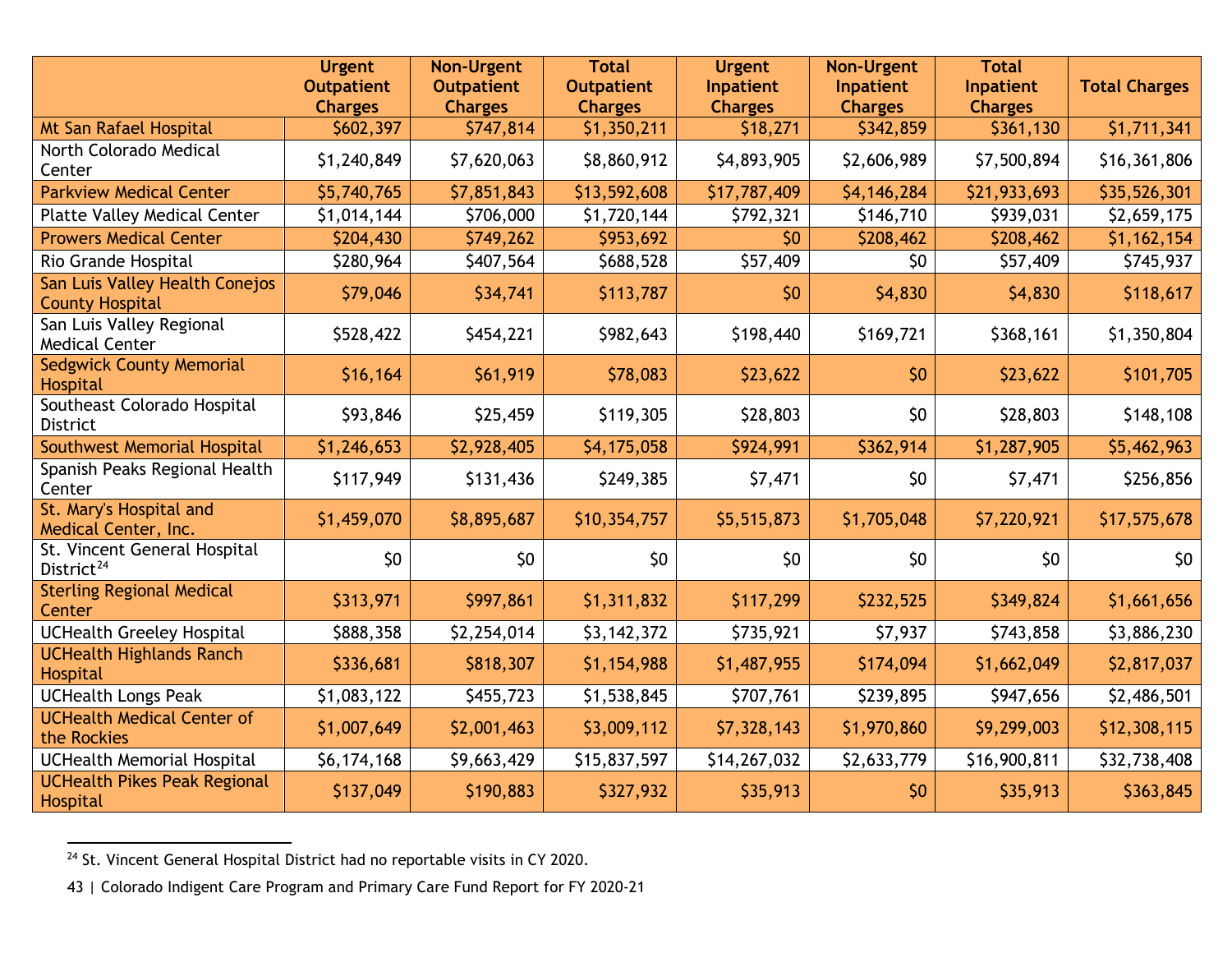|                                                       | <b>Urgent</b><br><b>Outpatient</b><br><b>Charges</b> | <b>Non-Urgent</b><br><b>Outpatient</b><br><b>Charges</b> | <b>Total</b><br><b>Outpatient</b><br><b>Charges</b> | <b>Urgent</b><br>Inpatient<br><b>Charges</b> | <b>Non-Urgent</b><br>Inpatient<br><b>Charges</b> | <b>Total</b><br>Inpatient<br><b>Charges</b> | <b>Total Charges</b> |
|-------------------------------------------------------|------------------------------------------------------|----------------------------------------------------------|-----------------------------------------------------|----------------------------------------------|--------------------------------------------------|---------------------------------------------|----------------------|
| <b>UCHealth Poudre Valley</b><br>Hospital             | \$2,024,962                                          | \$5,231,082                                              | \$7,256,044                                         | \$5,559,614                                  | \$495,976                                        | \$6,055,590                                 | \$13,311,634         |
| <b>UCHealth Yampa Valley</b><br><b>Medical Center</b> | \$251,439                                            | \$441,613                                                | \$693,052                                           | \$250,184                                    | \$74,667                                         | \$324,851                                   | \$1,017,903          |
| <b>Valley View Hospital</b>                           | \$120,246                                            | \$676,703                                                | \$796,949                                           | \$653,362                                    | \$0                                              | \$653,362                                   | \$1,450,311          |
| <b>Wray Community District</b><br>Hospital            | \$863                                                | \$0                                                      | \$863                                               | \$0                                          | \$0                                              | 50                                          | \$863                |
| <b>Sub-Total CICP Hospital</b><br><b>Providers</b>    | \$43,526,654                                         | \$83,814,783                                             | \$127,341,437                                       | \$84,066,734                                 | \$25,963,857                                     | \$110,030,591                               | \$237,372,028        |

### **CICP Specialty Hospital Providers**

|                                                              | <b>Urgent</b><br><b>Outpatient</b><br><b>Charges</b> | <b>Non-Urgent</b><br><b>Outpatient</b><br><b>Charges</b> | <b>Total</b><br><b>Outpatient</b><br><b>Charges</b> | <b>Urgent</b><br>Inpatient<br><b>Charges</b> | <b>Non-Urgent</b><br>Inpatient<br><b>Charges</b> | <b>Total</b><br>Inpatient<br><b>Charges</b> | <b>Total Charges</b> |
|--------------------------------------------------------------|------------------------------------------------------|----------------------------------------------------------|-----------------------------------------------------|----------------------------------------------|--------------------------------------------------|---------------------------------------------|----------------------|
| Children's Hospital Colorado                                 | \$703,657                                            | \$1,953,692                                              | \$2,657,349                                         | \$2,937,236                                  | \$1,929,159                                      | \$4,866,395                                 | \$7,523,744          |
| National Jewish Health                                       | \$10,245                                             | \$1,687,893                                              | \$1,698,138                                         | \$7,528                                      | \$0                                              | \$7,528                                     | \$1,705,666          |
| <b>Sub-Total CICP Specialty</b><br><b>Hospital Providers</b> | \$713,902                                            | \$3,641,585                                              | \$4,355,487                                         | \$2,944,764                                  | \$1,929,159                                      | \$4,873,923                                 | \$9,229,410          |
| <b>Denver Health Medical</b><br>Center                       | \$12,513,681                                         | \$21,749,981                                             | \$34,263,662                                        | \$14,531,162                                 | \$3,777,608                                      | \$18,308,770                                | \$52,572,432         |
| University of Colorado<br>Hospital                           | \$11,917,113                                         | \$28,044,704                                             | \$39,961,817                                        | \$52,339,248                                 | \$8,432,280                                      | \$60,771,528                                | \$100,733,345        |
| <b>Total CICP Hospital</b><br><b>Providers</b>               | \$68,671,350                                         | \$137,251,053                                            | \$205,922,403                                       | \$153,881,908                                | \$40,102,904                                     | \$193,984,812                               | \$399,907,215        |
| <b>Total All CICP Providers</b>                              | \$68,786,263                                         | \$151,112,200                                            | \$219,898,463                                       | \$153,881,908                                | \$40,102,904                                     | \$193,984,812                               | \$413,883,275        |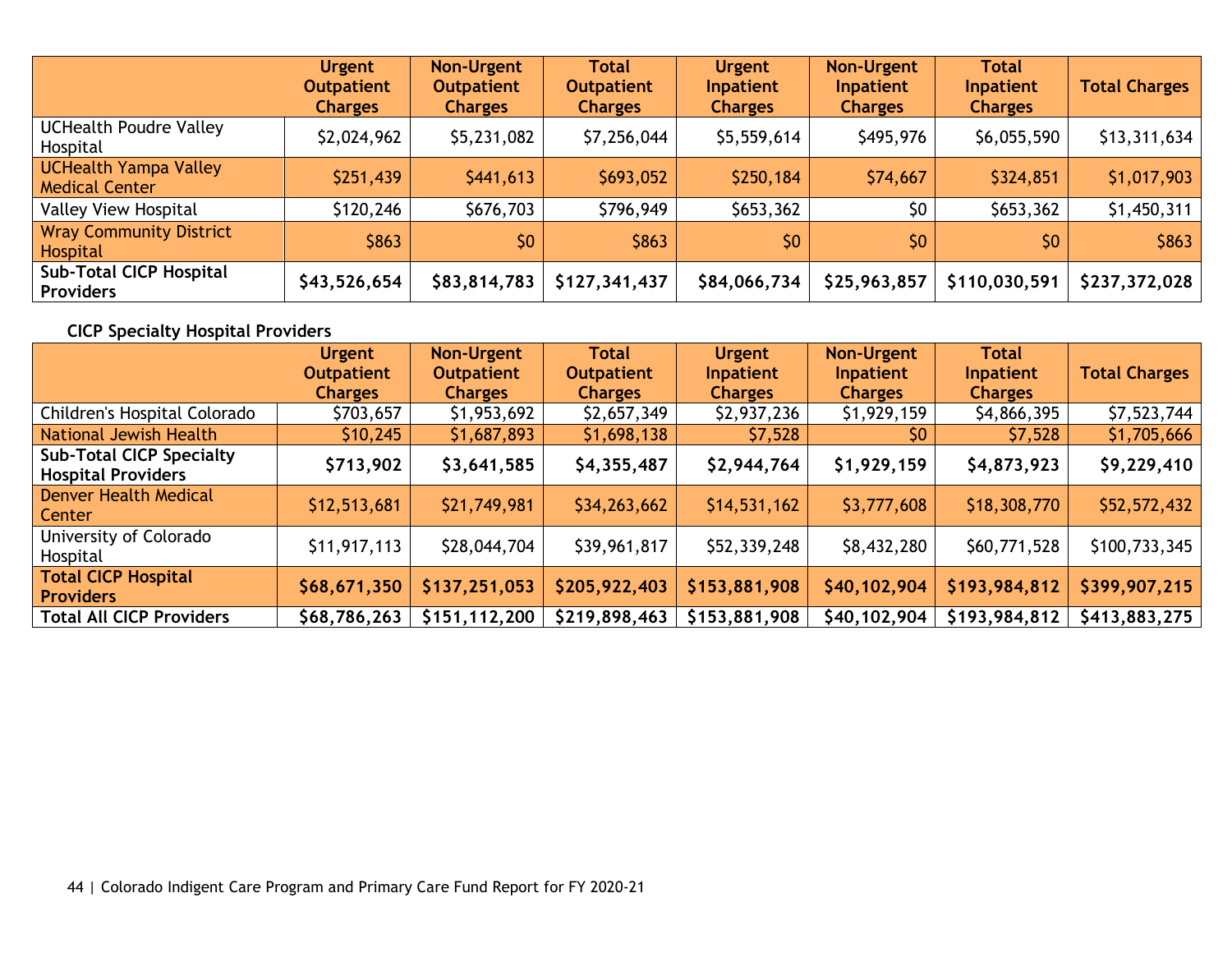### <span id="page-45-1"></span><span id="page-45-0"></span>**CICP UTILIZATION TABLES**

#### **Table 22 Admissions and Visits by County[25](#page-45-2)**

| <b>County</b>      | <b>CICP Clinics</b> | <b>CICP</b><br>Hospitals <sup>26</sup> | <b>Denver Health</b><br><b>Medical</b><br><b>Center</b> | <b>University of</b><br><b>Colorado</b><br><b>Hospital</b> | <b>Total</b>    |
|--------------------|---------------------|----------------------------------------|---------------------------------------------------------|------------------------------------------------------------|-----------------|
| Adams              | 7,513               | 607                                    | 2,070                                                   | 1,635                                                      | 11,825          |
| <b>Alamosa</b>     | 625                 | 351                                    | $\mathbf{0}$                                            | 40                                                         | 1,016           |
| Arapahoe           | 9,134               | 433                                    | 3,077                                                   | 2,719                                                      | 15,363          |
| Archuleta          | $\overline{2}$      | 1                                      | $\boldsymbol{0}$                                        | 0                                                          | 3               |
| <b>Baca</b>        | 14                  | 113                                    | $\boldsymbol{0}$                                        | $\mathbf 0$                                                | 127             |
| <b>Bent</b>        | 124                 | $\overline{21}$                        | $\mathbf{0}$                                            | $\mathbf{0}$                                               | 145             |
| <b>Boulder</b>     | 2,380               | 561                                    | 10                                                      | 117                                                        | 3,068           |
| <b>Broomfield</b>  | 230                 | 15                                     | 24                                                      | $\overline{23}$                                            | 292             |
| Chaffee            | $\overline{15}$     | 144                                    | $\boldsymbol{0}$                                        | $\overline{3}$                                             | 162             |
| Cheyenne           | $\overline{4}$      | 5                                      | $\mathbf{0}$                                            | $\overline{2}$                                             | 11              |
| <b>Clear Creek</b> | $\overline{35}$     | 3                                      | 1                                                       | $\pmb{0}$                                                  | 39              |
| Conejos            | 219                 | 166                                    | $\mathbf{0}$                                            | 3                                                          | 388             |
| Costilla           | 131                 | 61                                     | $\mathbf 0$                                             | $\pmb{0}$                                                  | 192             |
| Crowley            | 81                  | 53                                     | $\mathbf{0}$                                            | $\overline{2}$                                             | 136             |
| Custer             | 54                  | 56                                     | $\mathbf 0$                                             | 1                                                          | 111             |
| <b>Delta</b>       | 670                 | 408                                    | $\mathbf{0}$                                            | $\overline{4}$                                             | 1,082           |
| Denver             | 2,978               | 393                                    | 17,947                                                  | 1,559                                                      | 22,877          |
| <b>Dolores</b>     | $\mathbf{0}$        | 28                                     | $\mathbf 0$                                             | 0                                                          | 28              |
| Douglas            | 841                 | 68                                     | 161                                                     | 165                                                        | 1,235           |
| <b>Eagle</b>       | 251                 | 65                                     | 7                                                       | 8                                                          | 331             |
| <b>Elbert</b>      | $\overline{221}$    | $\overline{32}$                        | $\overline{2}$                                          | $\overline{39}$                                            | 294             |
| <b>El Paso</b>     | 9,765               | 5,087                                  | $\overline{3}$                                          | 253                                                        | 15,108          |
| Fremont            | 369                 | 893                                    | $\boldsymbol{0}$                                        | 11                                                         | 1,273           |
| Garfield           | 676                 | 1,498                                  | $\overline{4}$                                          | 10                                                         | 2,188           |
| Gilpin             | 1                   | $\pmb{0}$                              | $\mathbf 0$                                             | 1                                                          | $\overline{2}$  |
| Grand              | 1                   | 45                                     | $\overline{9}$                                          | $\overline{2}$                                             | $\overline{57}$ |
| Gunnison           | $\mathbf 0$         | 81                                     | $\mathbf 0$                                             | $\overline{3}$                                             | 84              |
| <b>Hinsdale</b>    | $\overline{0}$      | $\overline{0}$                         | $\mathbf{0}$                                            | $\mathbf{0}$                                               | $\mathbf{0}$    |
| Huerfano           | $\overline{32}$     | 203                                    | $\mathbf 0$                                             | $\mathbf 0$                                                | 235             |
| <b>Jackson</b>     | $\mathbf{0}$        | 9                                      | $\mathbf{0}$                                            | 0                                                          | 9               |
| Jefferson          | 4,462               | 206                                    | 1,401                                                   | 574                                                        | 6,643           |
| Kiowa              | 11                  | 18                                     | $\mathbf{0}$                                            | $\boldsymbol{0}$                                           | 29              |
| Kit Carson         | 30                  | 11                                     | $\mathbf 0$                                             | $\overline{3}$                                             | 44              |
| Lake               | $\mathbf{0}$        | $\mathbf 0$                            | $\mathbf{0}$                                            | $\mathbf{0}$                                               | $\mathbf{0}$    |
| La Plata           | $\mathbf 0$         | 8                                      | $\mathbf 0$                                             | $\mathbf 0$                                                | $\overline{8}$  |
| Larimer            | 2,155               | 2,533                                  | 12                                                      | 92                                                         | 4,792           |
| Las Animas         | 59                  | 878                                    | $\pmb{0}$                                               | 1                                                          | 938             |
| Lincoln            | 84                  | 74                                     | $\mathbf{0}$                                            | 26                                                         | 184             |
| Logan              | 164                 | 435                                    | $\boldsymbol{0}$                                        | 18                                                         | 617             |
| Mesa               | 485                 | 1,707                                  | $\mathbf{0}$                                            | 29                                                         | 2,221           |
| Mineral            | 0                   | 11                                     | $\mathbf 0$                                             | $\pmb{0}$                                                  | 11              |

<span id="page-45-2"></span> $25$  Utilization by County is the sum of admissions and visits by reported patient residency.

<span id="page-45-3"></span><sup>&</sup>lt;sup>26</sup> Includes CICP Specialty Hospital providers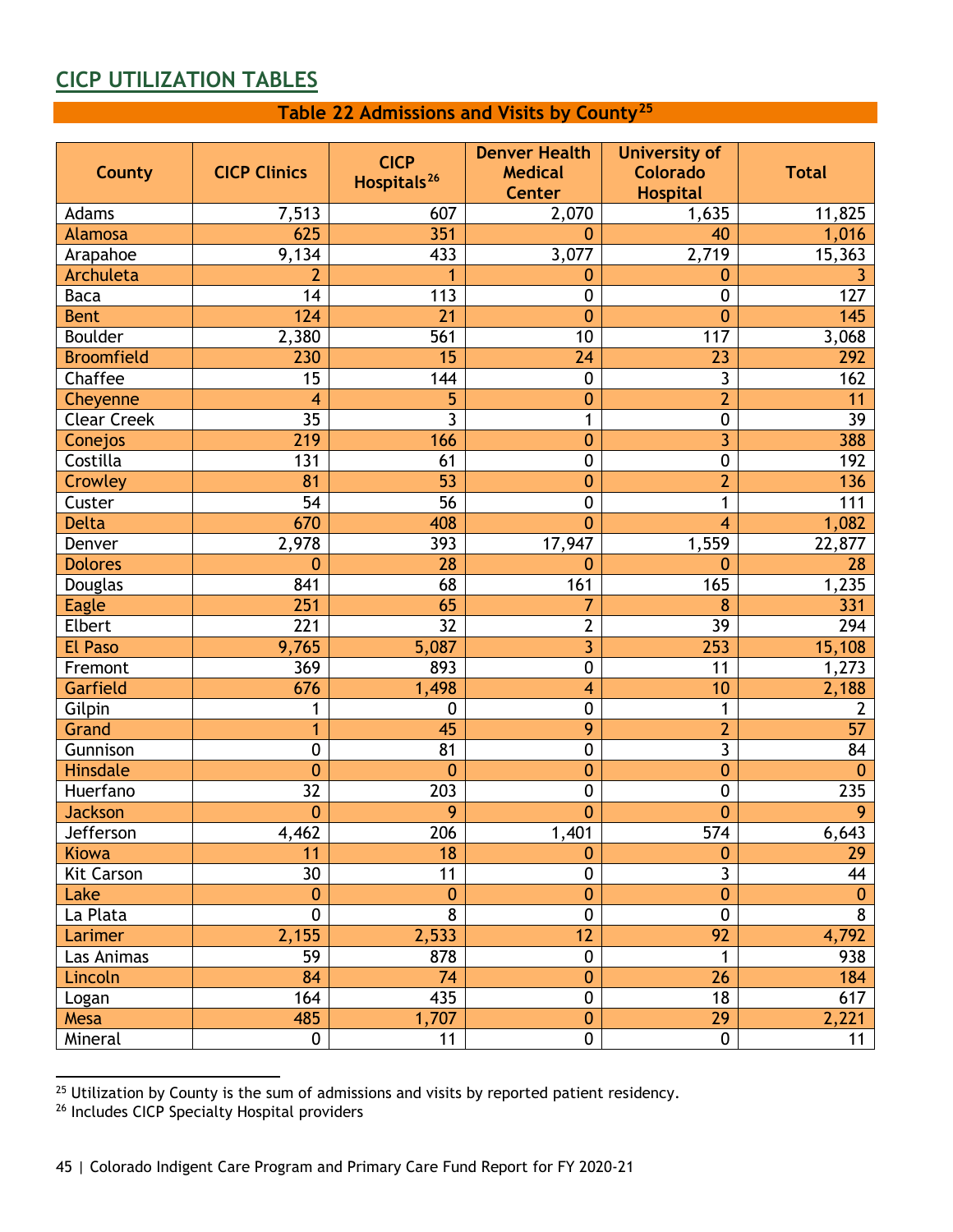| <b>County</b>     | <b>CICP Clinics</b> | <b>CICP</b><br>Hospitals <sup>26</sup> | <b>Denver Health</b><br><b>Medical</b><br><b>Center</b> | <b>University of</b><br><b>Colorado</b><br><b>Hospital</b> | <b>Total</b>     |
|-------------------|---------------------|----------------------------------------|---------------------------------------------------------|------------------------------------------------------------|------------------|
| <b>Moffat</b>     | 96                  | 74                                     | 0                                                       | 0                                                          | 170              |
| Montezuma         | $\mathbf 0$         | 3,937                                  | $\mathbf 0$                                             | 9                                                          | 3,946            |
| Montrose          | 1,875               | 982                                    | $\bf{0}$                                                | 6                                                          | 2,863            |
| Morgan            | 485                 | 553                                    | $\overline{2}$                                          | 28                                                         | 1,068            |
| Otero             | 599                 | 278                                    | $\bf{0}$                                                | 25                                                         | 902              |
| Ouray             | 20                  | 32                                     | $\mathbf 0$                                             | $\mathbf 0$                                                | 52               |
| Park              | 83                  | 18                                     | 15                                                      | 5                                                          | 121              |
| Phillips          | 63                  | 108                                    | $\mathbf 0$                                             | 7                                                          | $\overline{178}$ |
| Pitkin            | 81                  | 270                                    | $\mathbf{0}$                                            | $\overline{0}$                                             | 351              |
| Prowers           | 495                 | 522                                    | $\overline{0}$                                          | 4                                                          | 1,021            |
| Pueblo            | 6,899               | 1,721                                  | $\overline{0}$                                          | 51                                                         | 8,671            |
| Rio Blanco        | 0                   | $\overline{2}$                         | $\mathbf 0$                                             | $\mathbf 0$                                                | 2                |
| <b>Rio Grande</b> | 559                 | 833                                    | $\mathbf{0}$                                            | 6                                                          | 1,398            |
| Routt             | 54                  | 156                                    | $\mathbf 0$                                             | 29                                                         | 239              |
| Saguache          | 764                 | 344                                    | 0                                                       | 3                                                          | 1,111            |
| San Juan          | $\mathbf{0}$        | 0                                      | $\mathbf 0$                                             | 0                                                          | 0                |
| San Miguel        | 287                 | 43                                     | $\overline{0}$                                          | $\overline{0}$                                             | 330              |
| Sedgwick          | $\overline{2}$      | 99                                     | $\mathbf 0$                                             | 16                                                         | 117              |
| Summit            |                     | $\overline{2}$                         | $\overline{7}$                                          | 4                                                          | 14               |
| <b>Teller</b>     | 377                 | 288                                    | $\mathbf 0$                                             | 13                                                         | 678              |
| Washington        | 13                  | 47                                     | $\overline{0}$                                          | 9                                                          | 69               |
| Weld              | 6,207               | 2,768                                  | 68                                                      | 162                                                        | 9,205            |
| Yuma              | 80                  | 21                                     | $\overline{0}$                                          | 0                                                          | 101              |
| Unknown           | 9,782               | 292                                    | 204                                                     | 6                                                          | 10,284           |
| <b>Total</b>      | 72,638              | 30,671                                 | 25,024                                                  | 7,726                                                      | 136,059          |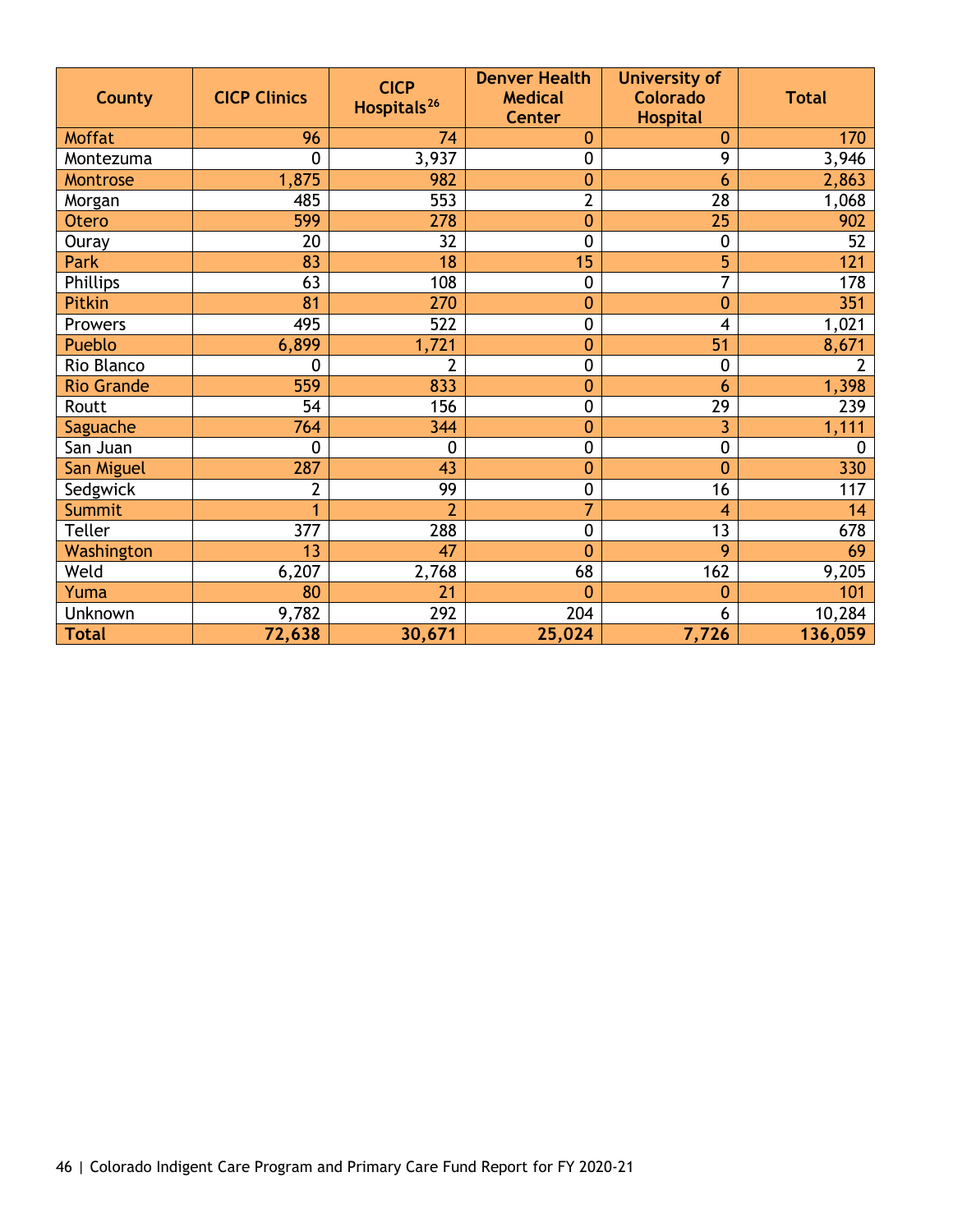#### <span id="page-47-2"></span>**Table 23 Outpatient Visits and Inpatient Admissions by CICP Rating**

|                    | <b>CICP Clinics</b> |            | <b>CICP Hospitals<sup>27</sup></b> |            | <b>Denver Health Medical</b><br><b>Center</b> |            | <b>University of Colorado</b><br><b>Hospital</b> |            | <b>All Providers</b> |            |
|--------------------|---------------------|------------|------------------------------------|------------|-----------------------------------------------|------------|--------------------------------------------------|------------|----------------------|------------|
| <b>CICP Rating</b> | Visits              | % of Total | <b>Visits</b>                      | % of Total | <b>Visits</b>                                 | % of Total | <b>Visits</b>                                    | % of Total | <b>Visits</b>        | % of Total |
| $0 - 100%$         | 20,177              | 27.8%      | 4,039                              | 13.9%      | 10,561                                        | 42.8%      | 1,597                                            | 21.7%      | 36,374               | 27.2%      |
| 101-200%           | 37,629              | 51.8%      | 17,379                             | 60.0%      | 10,232                                        | 41.5%      | 4,316                                            | 58.7%      | 69,556               | 52.0%      |
| 201-250%           | 12,559              | 17.3%      | 7,125                              | 24.6%      | 3,822                                         | 15.5%      | 1,438                                            | 19.6%      | 24,944               | 18.7%      |
| Unknown            | 2,273               | 3.1%       | 446                                | 1.5%       | 51                                            | 0.2%       |                                                  | 0.0%       | 2,770                | 2.1%       |
| <b>Total</b>       | 72,638              | 100.0%     | 28,989                             | 100.0%     | 24,666                                        | 100.0%     | 7,351                                            | 100.0%     | 133,644              | 100.0%     |
|                    |                     |            |                                    |            |                                               |            |                                                  |            |                      |            |

#### **Outpatient Visits**

#### **Inpatient Admissions**

<span id="page-47-0"></span>

|                    | <b>CICP Clinics</b> |            | <b>CICP Hospitals<sup>27</sup></b> |            | <b>Denver Health Medical</b><br><b>Center</b> |            | <b>University of Colorado</b><br><b>Hospital</b> |            | <b>All Providers</b> |            |
|--------------------|---------------------|------------|------------------------------------|------------|-----------------------------------------------|------------|--------------------------------------------------|------------|----------------------|------------|
| <b>CICP Rating</b> | <b>Admits</b>       | % of Total | <b>Admits</b>                      | % of Total | <b>Admits</b>                                 | % of Total | <b>Admits</b>                                    | % of Total | <b>Admits</b>        | % of Total |
| $0 - 100%$         |                     | 0.0%       | 227                                | 13.5%      | 169                                           | 47.2%      | 89                                               | 23.7%      | 485                  | 20.1%      |
| 101-200%           |                     | 0.0%       | 1,026                              | 61.0%      | 128                                           | 35.8%      | 202                                              | 53.9%      | , 356                | 56.1%      |
| 201-250%           |                     | 0.0%       | 411                                | 24.4%      | 61                                            | 17.0%      | 84                                               | 22.4%      | 556                  | 23.0%      |
| <b>Unknown</b>     |                     | 0.0%       | 18                                 | 1.1%       |                                               | 0.0%       |                                                  | 0.0%       | 18                   | 0.7%       |
| Total              | $\bf{0}$            | 0.0%       | 1,682                              | 100.0%     | 358                                           | 100.0%     | 375                                              | 100.0%     | 2,415                | 100.0%     |

#### **Table 24 Inpatient Admissions and Days by CICP Rating**

| <b>CICP Hospitals<sup>27</sup></b> |               | <b>Denver Health Medical</b><br><b>Center</b> |               |             | <b>University of Colorado</b><br><b>Hospital</b> | <b>All Providers</b> |               |             |
|------------------------------------|---------------|-----------------------------------------------|---------------|-------------|--------------------------------------------------|----------------------|---------------|-------------|
| <b>CICP Rating</b>                 | <b>Admits</b> | <b>Days</b>                                   | <b>Admits</b> | <b>Days</b> | <b>Admits</b>                                    | <b>Days</b>          | <b>Admits</b> | <b>Days</b> |
| $0 - 100%$                         | 227           | 1,551                                         | 169           | 1,076       | 89                                               | 769                  | 485           | 3,396       |
| 101-200%                           | 1,026         | 4,649                                         | 128           | 537         | 202                                              | ,526                 | ,356          | 6,712       |
| 201-250%                           | 411           | 1,760                                         | 61            | 266         | 84                                               | 644                  | 556           | 2,670       |
| <b>Unknown</b>                     | 18            | 122                                           |               |             |                                                  |                      | 18            | 122         |
| <b>Total</b>                       | 1,682         | 8,082                                         | 358           | 1,879       | 375                                              | 2,939                | 2,415         | 12,900      |

<span id="page-47-1"></span><sup>27</sup> Includes CICP Specialty Hospital providers

<sup>47 |</sup> Colorado Indigent Care Program and Primary Care Fund Report for FY 2020-21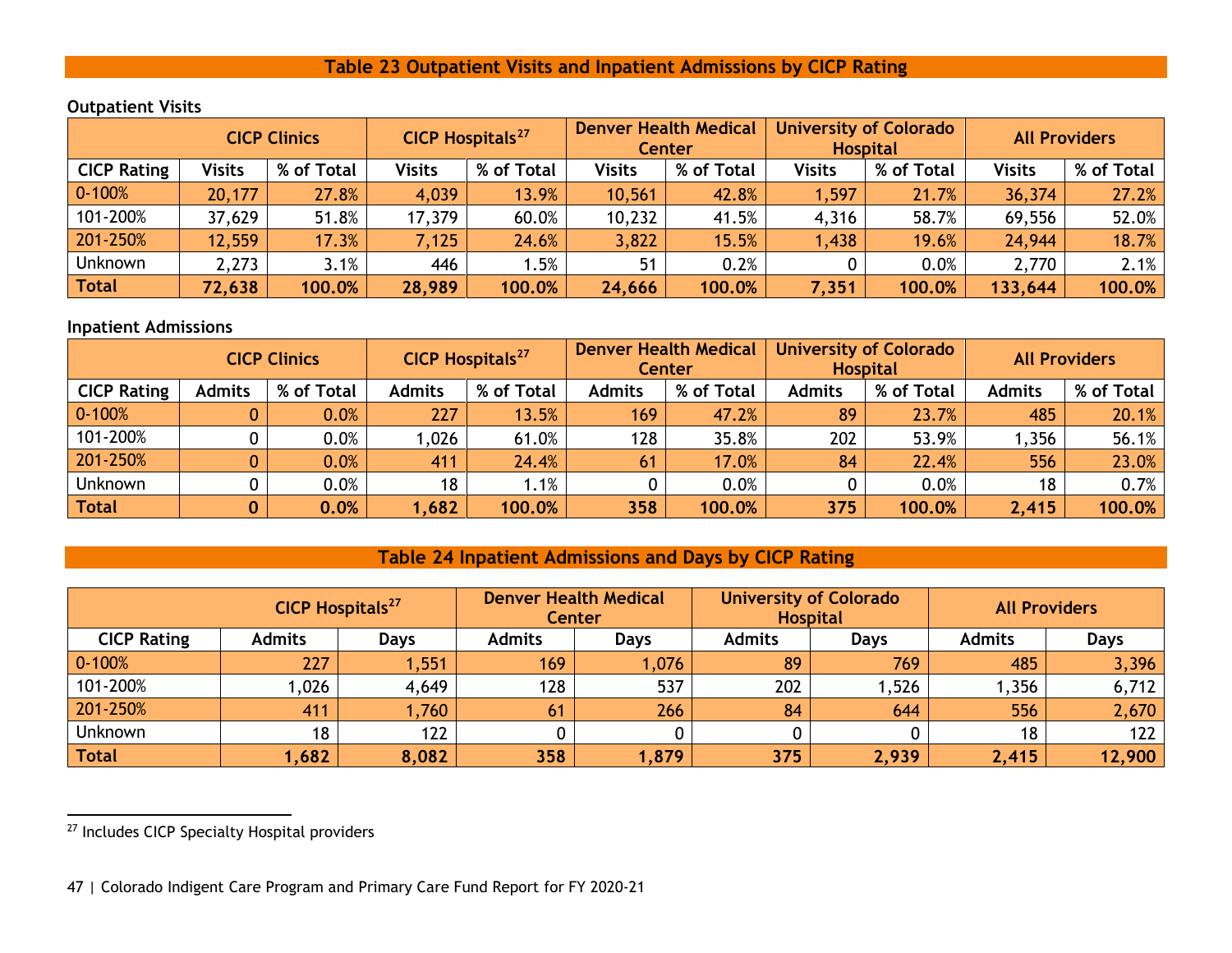### <span id="page-48-2"></span>**Table 25 Outpatient Visits and Charges by Age**

|              |        | <b>CICP Clinics</b> |        | <b>CICP Hospitals<sup>28</sup></b> | <b>Denver Health</b><br><b>Medical Center</b> |                | <b>University of Colorado</b><br><b>Hospital</b> |                | <b>All Providers</b> |                |
|--------------|--------|---------------------|--------|------------------------------------|-----------------------------------------------|----------------|--------------------------------------------------|----------------|----------------------|----------------|
| Age<br>Group | Count  | <b>Charges</b>      | Count  | <b>Charges</b>                     | Count                                         | <b>Charges</b> | Count                                            | <b>Charges</b> | Count                | <b>Charges</b> |
| $0 - 17$     | 472    | \$98,663            | 925    | 2,918,328                          | 99                                            | \$172,123      | 10                                               | \$38,195       | 1,506                | \$3,227,309    |
| $18 - 64$    | 58,600 | \$11,133,923        | 19,095 | 80,913,137                         | 19,374                                        | \$25,280,921   | 4,753                                            | \$25,378,600   | 101,822              | \$142,706,581  |
| $65+$        | 13,566 | \$2,743,474         | 8,969  | 47,865,459                         | 5,193                                         | \$8,810,618    | 2,588                                            | \$14,545,022   | 30,316               | \$73,964,573   |
| <b>Total</b> | 72,638 | \$13,976,060        | 28,989 | \$131,696,924                      | 24,666                                        | \$34,263,662   | 7,351                                            | \$39,961,817   | 133,644              | \$219,898,463  |

### **Table 26 Inpatient Admissions and Charges by Age**

<span id="page-48-1"></span><span id="page-48-0"></span>

| <b>CICP Hospitals<sup>28</sup></b> |       | <b>Denver Health Medical</b><br><b>Center</b> |       |                | <b>University of Colorado</b><br><b>Hospital</b> | <b>All Providers</b> |       |                |
|------------------------------------|-------|-----------------------------------------------|-------|----------------|--------------------------------------------------|----------------------|-------|----------------|
| Age Group                          | Count | <b>Charges</b>                                | Count | <b>Charges</b> | Count                                            | <b>Charges</b>       | Count | <b>Charges</b> |
| $0 - 17$                           | 133   | \$4,972,637                                   | 4     | \$67,167       | 6                                                | \$73,772             | 143   | \$5,113,576    |
| $18 - 64$                          | 894   | \$59,820,724                                  | 263   | \$11,767,844   | 221                                              | \$38,525,440         | 1,378 | \$110,114,008  |
| $65+$                              | 655   | \$50,111,153                                  | 91    | \$6,473,759    | 148                                              | \$22,172,316         | 894   | \$78,757,228   |
| <b>Total</b>                       | 1,682 | \$114,904,514                                 | 358   | \$18,308,770   | 375                                              | \$60,771,528         | 2,415 | \$193,984,812  |

<sup>28</sup> Includes CICP Specialty Hospital providers

<sup>48</sup> | Colorado Indigent Care Program and Primary Care Fund Report for FY 2020-21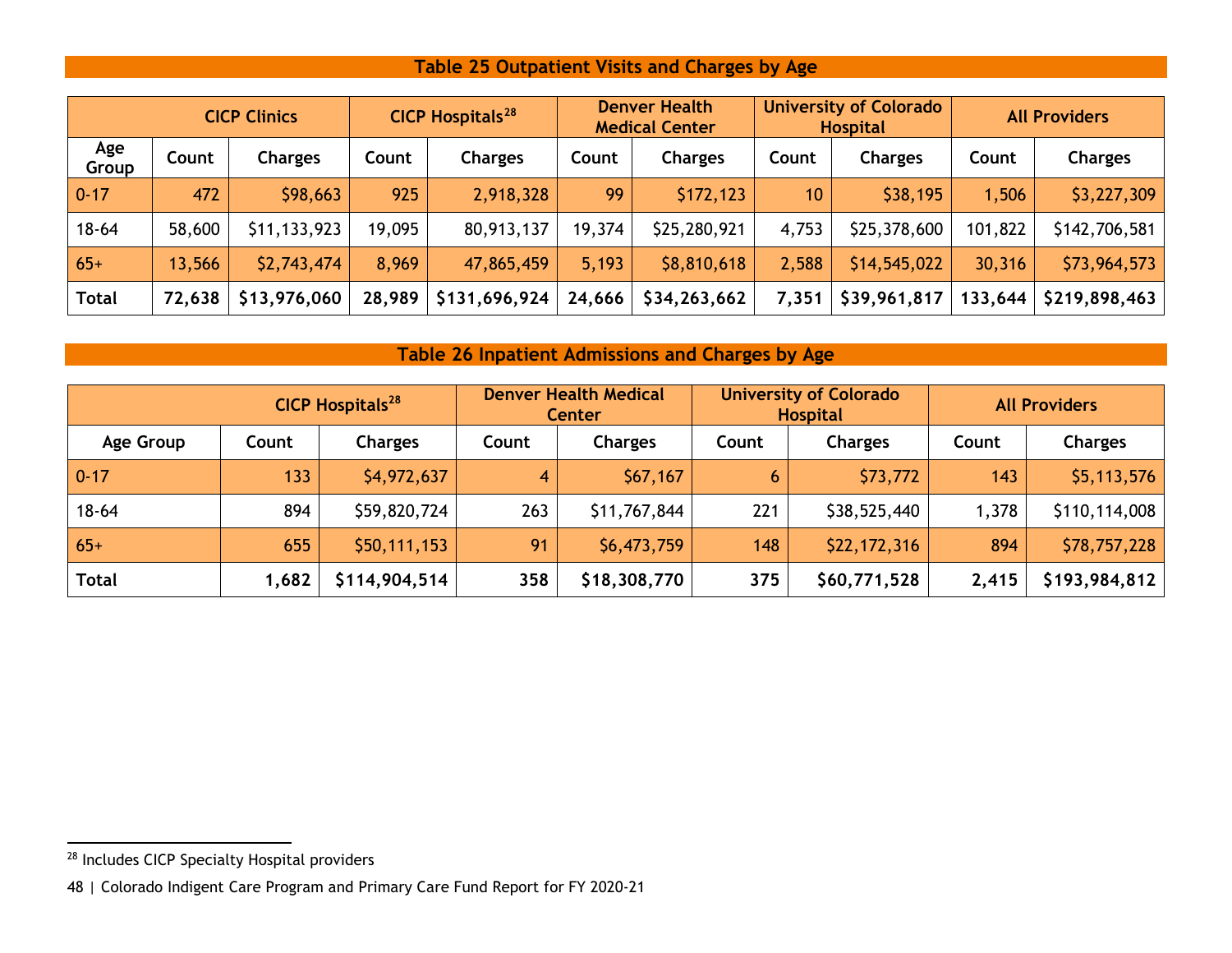#### **Table 27 Utilization by Provider**

#### <span id="page-49-0"></span>**CICP Clinic Providers**

| <b>Provider Name</b>                                      | <b>Visits</b> | <b>Admissions</b> | <b>Days</b>    | ALOS <sup>29</sup> |
|-----------------------------------------------------------|---------------|-------------------|----------------|--------------------|
| Basin Clinic, Inc                                         | 174           | 0                 | 0              |                    |
| <b>Clinica Family Health</b>                              | 14,668        | $\mathbf 0$       | 0              |                    |
| Denver Indian Health & Family Services, Inc <sup>30</sup> |               | 0                 | 0              |                    |
| High Plains Community Health Center, Inc.                 | 548           | $\mathbf 0$       | 0              |                    |
| Inner City Health Center                                  | 26            | 0                 | 0              |                    |
| MarillacHealth                                            | 455           | $\mathbf 0$       | 0              | 0                  |
| Mountain Family Health Centers                            | 1,024         | 0                 | 0              |                    |
| <b>Northwest Colorado Health</b>                          | 150           | $\mathbf{0}$      | $\mathbf{0}$   |                    |
| Peak Vista Community Health Centers                       | 10,602        | 0                 | $\mathbf 0$    |                    |
| <b>Pueblo Community Health Center</b>                     | 7,429         | $\mathbf 0$       | $\mathbf{0}$   |                    |
| River Valley Family Health Center                         | 2,240         | 0                 | 0              | 0                  |
| Salud Family Health, Inc.                                 | 7,313         | $\mathbf 0$       | $\mathbf{0}$   |                    |
| Stout Street Health Center <sup>30</sup>                  | 0             | 0                 | $\mathbf 0$    | 0                  |
| <b>STRIDE Community Health Center</b>                     | 18,801        | $\mathbf 0$       | $\mathbf{0}$   |                    |
| Sunrise Community Health Center                           | 5,160         | $\mathbf 0$       | 0              | 0                  |
| <b>Tepeyac Community Health Center</b>                    | 248           | $\mathbf 0$       | $\overline{0}$ |                    |
| Uncompahgre Medical Center                                | 465           | 0                 | $\mathbf 0$    | 0                  |
| <b>Valley-Wide Health Systems</b>                         | 3,335         | $\mathbf 0$       | $\mathbf 0$    |                    |
| <b>Total CICP Clinic Providers</b>                        | 72,638        | 0                 | 0              | 0                  |

#### **CICP Hospital Providers**

| <b>Provider Name</b>                                 | <b>Visits</b> | <b>Admissions</b>        | <b>Days</b>    | ALOS <sup>29</sup> |
|------------------------------------------------------|---------------|--------------------------|----------------|--------------------|
| Arkansas Valley Regional Medical Center              | 349           | 6                        | 16             | 2.67               |
| <b>Aspen Valley Hospital District</b>                | 364           | 9                        | 34             | 3.78               |
| <b>Banner Fort Collins Medical Center</b>            | 41            | $\overline{2}$           | 4              | 2.00               |
| <b>Boulder Community Health</b>                      | 125           | 19                       | 95             | 5.00               |
| Centura Health - Penrose-St. Francis Health Services | 1,831         | 341                      | 1,290          | 3.78               |
| Centura Health - St. Thomas More Hospital            | 642           | 28                       | 66             | 2.36               |
| Colorado Canyons Hospital and Medical Center         | 22            | $\mathbf 0$              | $\mathbf{0}$   | 0.00               |
| <b>Colorado Plains Medical Center</b>                | 228           | 7                        | 26             | 3.71               |
| <b>Community Hospital</b>                            | 222           | 14                       | 44             | 3.14               |
| <b>Delta County Memorial Hospital</b>                | 91            | 16                       | 63             | 3.94               |
| East Morgan County Hospital                          | 247           | $\overline{\mathcal{A}}$ | 7              | 1.75               |
| <b>Estes Park Health</b>                             | 248           | 6                        | 31             | 5.17               |
| Grand River Hospital and Medical Center              | 1,223         | 11                       | 31             | 2.82               |
| <b>Gunnison Valley Hospital</b>                      | 67            | $\overline{2}$           | 4              | 2.00               |
| Heart of the Rockies Regional Medical Center         | 252           | 6                        | 24             | 4.00               |
| <b>Lincoln Health</b>                                | 60            | 1                        | $\overline{2}$ | 2.00               |
| Longmont United Hospital                             | 385           | 27                       | 157            | 5.81               |
| <b>McKee Medical Center</b>                          | 721           | 25                       | 89             | 3.56               |
| Melissa Memorial Hospital                            | 101           | $\mathbf 0$              | $\mathbf 0$    | 0.00               |
| <b>Memorial Regional Health</b>                      | 33            | $\mathbf{0}$             | $\mathbf 0$    | 0.00               |
| Mercy Regional Medical Center                        | 15            | 10                       | 45             | 4.50               |
| Middle Park Medical Center, Kremmling                | 50            | 1                        |                | 1.00               |

<span id="page-49-1"></span><sup>29</sup> Calculated Average Length of Stay (ALOS). Number of days divided by total admissions

<span id="page-49-2"></span><sup>30</sup> Denver Indian Health & Family Services, Inc. and Stout Street Health Center had no reportable visits in CY 2020.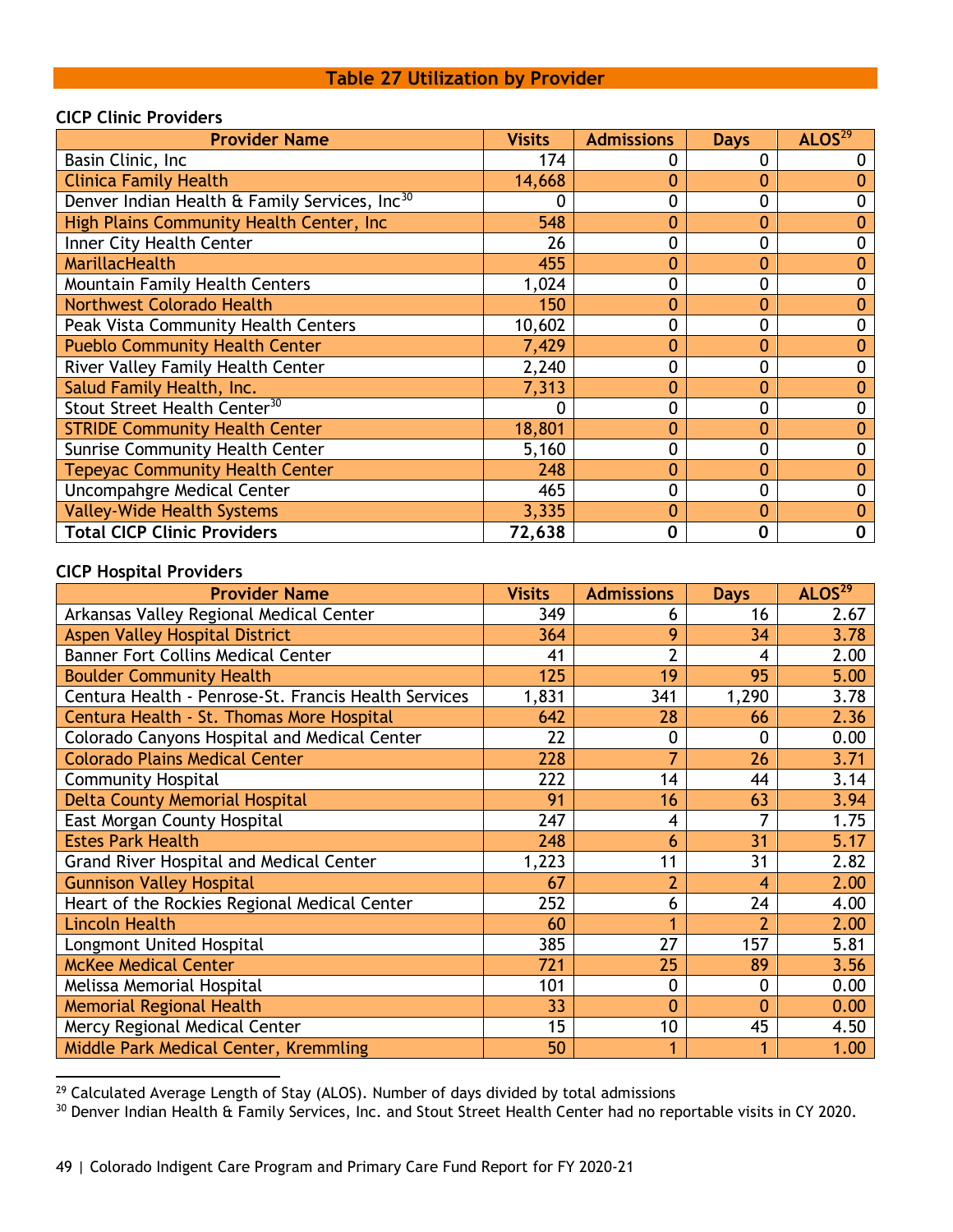| <b>Provider Name</b>                                | <b>Visits</b> | <b>Admissions</b> | <b>Days</b>    | ALOS <sup>29</sup> |
|-----------------------------------------------------|---------------|-------------------|----------------|--------------------|
| Montrose Memorial Hospital                          | 1,121         | 34                | 105            | 3.09               |
| Mt San Rafael Hospital                              | 666           | 14                | 72             | 5.14               |
| North Colorado Medical Center                       | 1,430         | 101               | 612            | 6.06               |
| <b>Parkview Medical Center</b>                      | 1,630         | 248               | 1,322          | 5.33               |
| <b>Platte Valley Medical Center</b>                 | 345           | 21                | 83             | 3.95               |
| <b>Prowers Medical Center</b>                       | 506           | 15                | 95             | 6.33               |
| Rio Grande Hospital                                 | 942           | $\overline{5}$    | 15             | 3.00               |
| San Luis Valley Health Conejos County Hospital      | 93            | 1                 | $\overline{2}$ | 2.00               |
| San Luis Valley Regional Medical Center             | 587           | 19                | 79             | 4.16               |
| Sedgwick County Memorial Hospital                   | 91            | 1                 | 6              | 6.00               |
| Southeast Colorado Hospital District                | 91            | $\overline{2}$    | 6              | 3.00               |
| Southwest Memorial Hospital                         | 3,815         | 79                | 178            | 2.25               |
| Spanish Peaks Regional Health Center                | 189           | 1                 | 1              | 1.00               |
| St. Mary's Hospital and Medical Center, Inc.        | 1,611         | 96                | 645            | 6.72               |
| St. Vincent General Hospital District <sup>31</sup> | $\mathbf 0$   | $\mathbf 0$       | $\mathbf{0}$   | 0.00               |
| <b>Sterling Regional Medical Center</b>             | 422           | 14                | 27             | 1.93               |
| <b>UCHealth Greeley Hospital</b>                    | 464           | 20                | 79             | 3.95               |
| <b>UCHealth Highlands Ranch Hospital</b>            | 136           | 21                | 112            | 5.33               |
| <b>UCHealth Longs Peak</b>                          | 193           | 22                | 66             | 3.00               |
| <b>UCHealth Medical Center of the Rockies</b>       | 512           | 74                | 703            | 9.50               |
| UCHealth Memorial Hospital                          | 2,961         | 182               | 907            | 4.98               |
| <b>UCHealth Pikes Peak Regional Hospital</b>        | 151           | $\overline{2}$    | 10             | 5.00               |
| <b>UCHealth Poudre Valley Hospital</b>              | 1,479         | 94                | 520            | 5.53               |
| <b>UCHealth Yampa Valley Medical Center</b>         | 278           | 10                | 31             | 3.10               |
| <b>Valley View Hospital</b>                         | 194           | 14                | 41             | 2.93               |
| <b>Wray Community District Hospital</b>             | 1             | $\overline{0}$    | $\mathbf{0}$   | 0.00               |
| <b>Sub-Total CICP Hospital Providers</b>            | 27,225        | 1,625             | 7,746          | 4.77               |

#### **CICP Specialty Hospital Providers**

| <b>Provider Name</b>                               | <b>Visits</b> | <b>Admissions</b> | <b>Days</b> | ALOS <sup>32</sup> |
|----------------------------------------------------|---------------|-------------------|-------------|--------------------|
| Children's Hospital Colorado                       | 866           | 56                | 334         | 5.96               |
| National Jewish Health                             | 898           |                   |             | 2.00               |
| <b>Sub-Total CICP Specialty Hospital Providers</b> | 1,764         | 57                | 336         | 5.89               |
| Denver Health Medical Center                       | 24,666        | 358               | 1.879       | 5.25               |
| University of Colorado Hospital                    | 7,351         | 375               | 2,939       | 7.84               |
| <b>Total CICP Hospital Providers</b>               | 61,006        | 2,415             | 12,900      | 5.34               |
| <b>Total All CICP Providers</b>                    | 133,644       | 2,415             | 12,900      | 5.34               |

<span id="page-50-0"></span><sup>&</sup>lt;sup>31</sup> St. Vincent General Hospital District had no reportable visits in CY 2020.

<span id="page-50-1"></span> $32$  Calculated Average Length of Stay (ALOS). Number of days divided by total admissions

<sup>50</sup> | Colorado Indigent Care Program and Primary Care Fund Report for FY 2020-21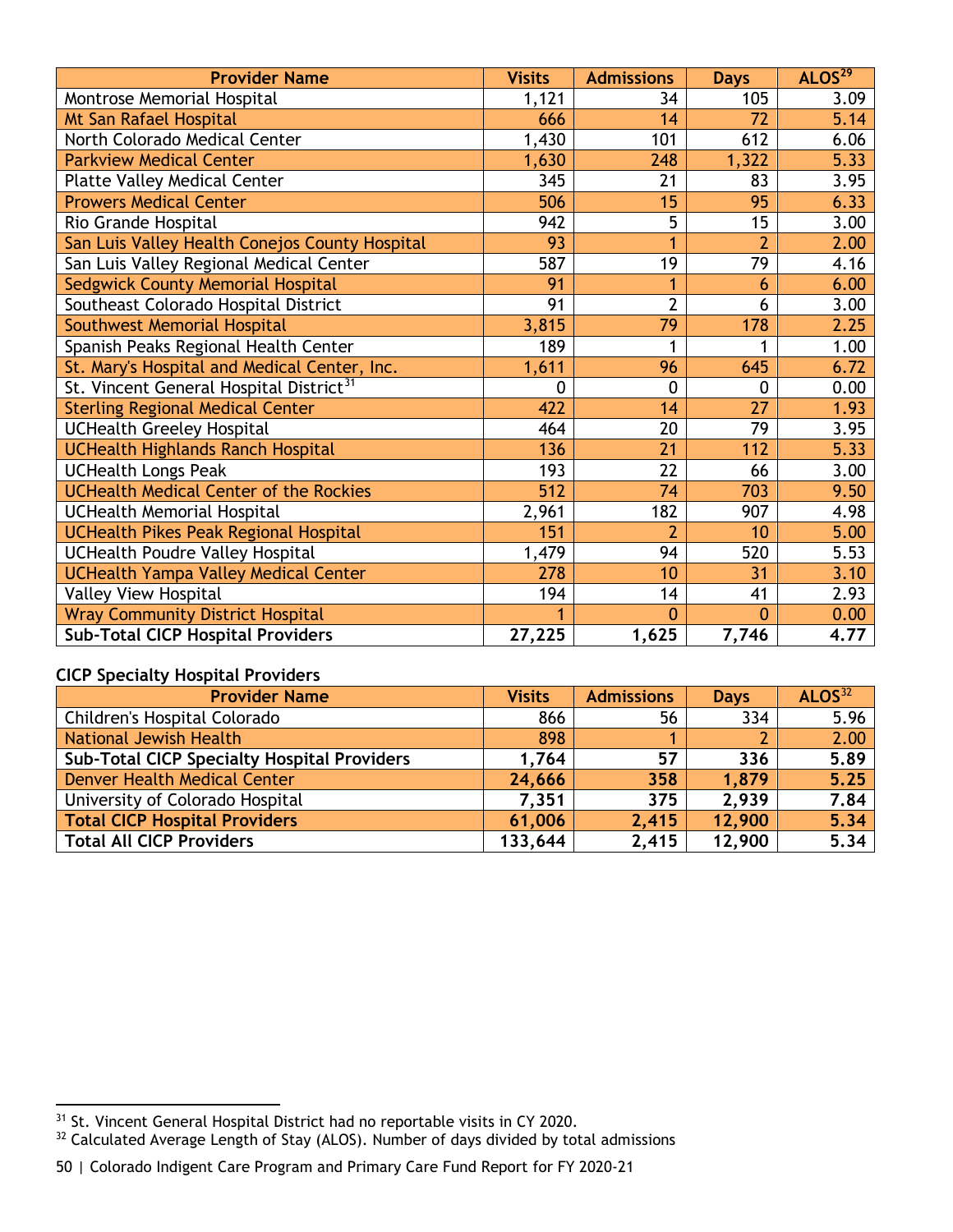<span id="page-51-1"></span>

| Table 28 Unduplicated Inpatient and Outpatient by Age |  |  |  |  |
|-------------------------------------------------------|--|--|--|--|
|-------------------------------------------------------|--|--|--|--|

<span id="page-51-0"></span>

| <b>CICP Clinic Providers</b>                                 |                  |                          | Inpatient      |              |                  |                          |         |              |
|--------------------------------------------------------------|------------------|--------------------------|----------------|--------------|------------------|--------------------------|---------|--------------|
| <b>Provider Name</b>                                         | Age 0<br>thru 17 | <b>Age 18</b><br>thru 64 | Age 65+        | <b>Total</b> | Age 0<br>thru 17 | <b>Age 18</b><br>thru 64 | Age 65+ | <b>Total</b> |
| Basin Clinic, Inc.                                           | $\mathbf{0}$     | $\Omega$                 | 0              | $\mathbf 0$  | $\mathcal{P}$    | 32                       | 19      | 53           |
| <b>Clinica Family Health</b>                                 | $\mathbf{0}$     | $\Omega$                 | $\mathbf{0}$   | $\mathbf{0}$ | 69               | 3,157                    | 406     | 3,632        |
| Denver Indian Health & Family Services,<br>Inc <sup>33</sup> | $\mathbf 0$      | 0                        | 0              | 0            | 0                | 0                        | 0       | $\mathbf{0}$ |
| High Plains Community Health Center, Inc.                    | $\mathbf{0}$     | $\mathbf 0$              | $\mathbf{0}$   | $\mathbf{0}$ | 16               | 265                      | 28      | 309          |
| Inner City Health Center                                     | $\mathbf 0$      | $\overline{0}$           | 0              | $\mathbf 0$  | $\mathbf 0$      | 13                       |         | 14           |
| MarillacHealth                                               | $\mathbf{0}$     | $\overline{0}$           | $\overline{0}$ | $\mathbf{0}$ |                  | 202                      | 18      | 221          |
| Mountain Family Health Centers                               | $\mathbf 0$      | 0                        | 0              | $\mathbf 0$  |                  | 285                      | 45      | 331          |
| <b>Northwest Colorado Health</b>                             | $\mathbf{0}$     | $\overline{0}$           | $\overline{0}$ | $\mathbf{0}$ |                  | 50                       | 14      | 65           |
| Peak Vista Community Health Centers                          | $\mathbf 0$      | $\mathbf 0$              | 0              | $\mathbf 0$  | 43               | 3,022                    | 775     | 3,840        |
| <b>Pueblo Community Health Center</b>                        | $\mathbf{0}$     | $\mathbf 0$              | $\overline{0}$ | $\mathbf{0}$ | 23               | 1,492                    | 729     | 2,244        |
| River Valley Family Health Center                            | $\mathbf 0$      | $\mathbf 0$              | 0              | $\mathbf 0$  | 11               | 537                      | 155     | 703          |
| Salud Family Health, Inc.                                    | $\mathbf{0}$     | $\mathbf 0$              | $\overline{0}$ | $\mathbf{0}$ | 8                | 1,895                    | 160     | 2,063        |
| Stout Street Health Center <sup>33</sup>                     | $\mathbf 0$      | 0                        | 0              | $\mathbf 0$  | 0                | 0                        | 0       | 0            |
| <b>STRIDE Community Health Center</b>                        | $\boldsymbol{0}$ | $\mathbf{0}$             | $\mathbf{0}$   | $\mathbf{0}$ | 12               | 2,988                    | 735     | 3,735        |
| Sunrise Community Health Center                              | $\mathbf 0$      | 0                        | 0              | $\mathbf{0}$ | 45               | 1,519                    | 148     | 1,712        |
| <b>Tepeyac Community Health Center</b>                       | $\mathbf{0}$     | $\mathbf 0$              | $\mathbf{0}$   | $\mathbf{0}$ | $\mathbf 0$      | 79                       | 7       | 86           |
| Uncompahgre Medical Center                                   | $\mathbf 0$      | 0                        | 0              | $\mathbf 0$  | 6                | 84                       | 53      | 143          |
| <b>Valley-Wide Health Systems</b>                            | $\mathbf{0}$     | $\mathbf{0}$             | $\mathbf{0}$   | $\mathbf{0}$ | 32               | 1,011                    | 302     | 1,345        |
| <b>Total CICP Clinic Providers</b>                           | 0                | $\bf{0}$                 | 0              | $\mathbf 0$  | 270              | 16,631                   | 3,595   | 20,496       |

<sup>&</sup>lt;sup>33</sup> Denver Indian Health & Family Services, Inc. and Stout Street Health Center had no reportable visits in CY 2020.

<sup>51</sup> | Colorado Indigent Care Program and Primary Care Fund Report for FY 2020-21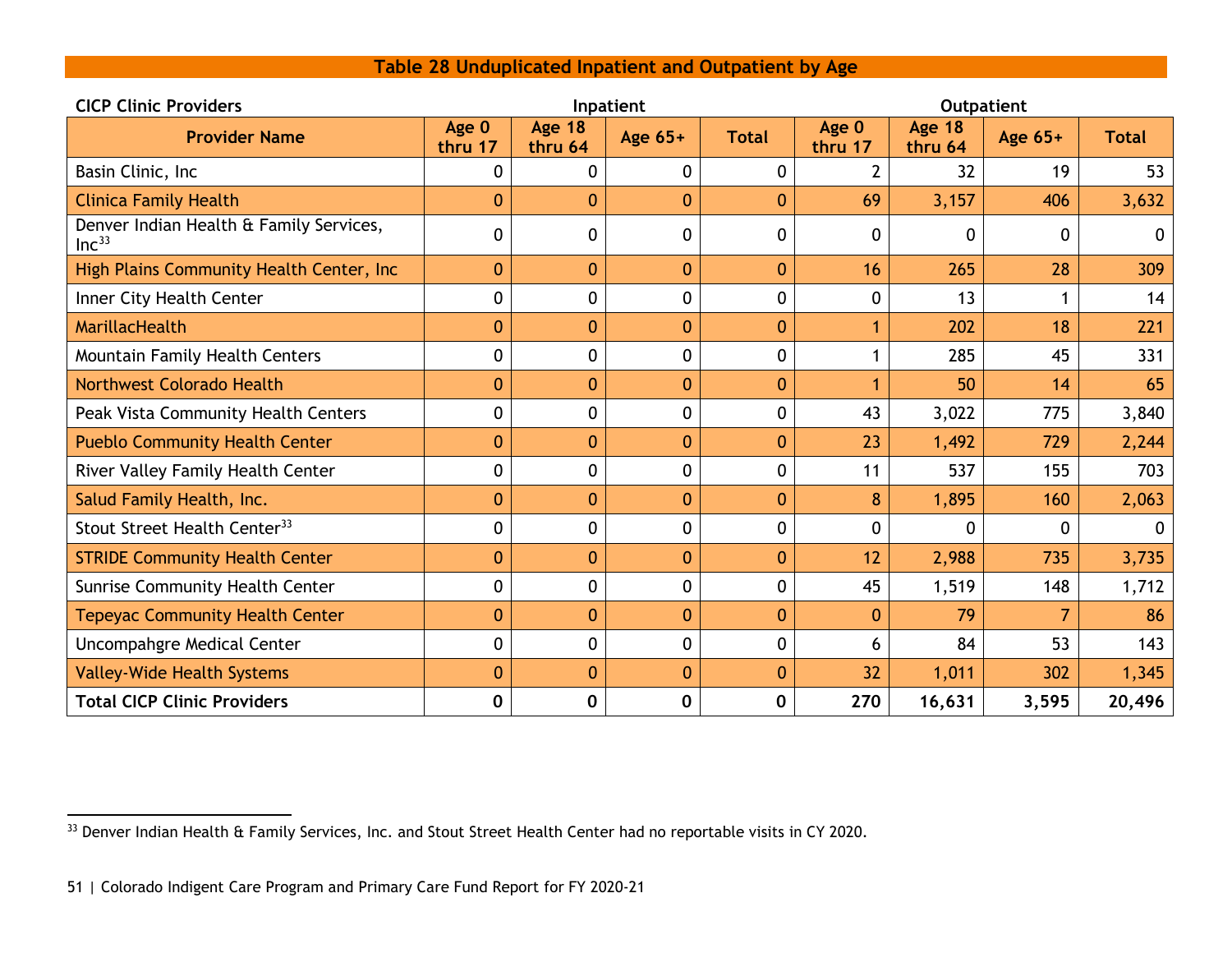| <b>CICP Hospital Providers</b>                       |                  | Inpatient               |                |                |                         |                   | <b>Outpatient</b>       |              |
|------------------------------------------------------|------------------|-------------------------|----------------|----------------|-------------------------|-------------------|-------------------------|--------------|
| <b>Provider Name</b>                                 | Age 0<br>thru 17 | Age 18<br>thru 64       | Age 65+        | <b>Total</b>   | Age 0<br>thru 17        | Age 18<br>thru 64 | Age 65+                 | <b>Total</b> |
| Arkansas Valley Regional Medical Center              | $\mathbf 0$      | $\overline{\mathbf{4}}$ | $\overline{2}$ | 6              | 9                       | 68                | 61                      | 138          |
| Aspen Valley Hospital District                       | 0                | $\overline{2}$          | $\overline{2}$ | $\overline{4}$ | $\overline{3}$          | 77                | 14                      | 94           |
| <b>Banner Fort Collins Medical Center</b>            | 0                | $\mathbf{1}$            | $\mathbf{1}$   | $\overline{2}$ | $\overline{3}$          | 16                | 9                       | 28           |
| <b>Boulder Community Health</b>                      | $\overline{0}$   | 10                      | 8              | 18             | $\overline{1}$          | 69                | 16                      | 86           |
| Centura Health - Penrose-St. Francis Health Services | 45               | 152                     | 84             | 281            | 13                      | 453               | 248                     | 714          |
| Centura Health - St. Thomas More Hospital            | $\mathbf{0}$     | 12                      | 9              | 21             | $\overline{\mathbf{4}}$ | 146               | 57                      | 207          |
| Colorado Canyons Hospital and Medical Center         | 0                | $\mathbf 0$             | 0              | $\mathbf 0$    | $\mathbf{1}$            | 10                | 4                       | 15           |
| <b>Colorado Plains Medical Center</b>                | $\mathbf{0}$     | $\overline{7}$          | $\overline{0}$ | $\overline{7}$ | $\overline{3}$          | 147               | 14                      | 164          |
| <b>Community Hospital</b>                            | 0                | 6                       | 5              | 11             | $\overline{\mathbf{4}}$ | 83                | 20                      | 107          |
| <b>Delta County Memorial Hospital</b>                | 0                | $\overline{7}$          | 4              | 11             | $\overline{3}$          | 50                | 13                      | 66           |
| East Morgan County Hospital                          | 1                | $\overline{3}$          | 0              | 4              | $\overline{\mathbf{4}}$ | 65                | 41                      | 110          |
| <b>Estes Park Health</b>                             | $\mathbf{0}$     | 3                       | $\overline{2}$ | 5              | $\mathbf{1}$            | 35                | 22                      | 58           |
| <b>Grand River Hospital and Medical Center</b>       | 0                | $\overline{\mathbf{4}}$ | 6              | 10             | $\overline{2}$          | 126               | 47                      | 175          |
| <b>Gunnison Valley Hospital</b>                      | $\bf{0}$         | $\overline{1}$          | $\overline{0}$ | $\mathbf{1}$   | 3                       | 21                | 9                       | 33           |
| Heart of the Rockies Regional Medical Center         | $\mathbf{1}$     | 5                       | 0              | 6              | $\mathbf 0$             | 42                | 36                      | 78           |
| <b>Lincoln Health</b>                                | $\overline{0}$   |                         | 0              | $\mathbf{1}$   | $\mathbf{0}$            | 17                | $\overline{3}$          | 20           |
| Longmont United Hospital                             | 0                | 14                      | 8              | 22             | $\overline{2}$          | 120               | 39                      | 161          |
| <b>McKee Medical Center</b>                          | $\mathbf{1}$     | 15                      | 8              | 24             | $\overline{4}$          | 105               | 89                      | 198          |
| Melissa Memorial Hospital                            | 0                | $\mathbf 0$             | 0              | $\mathbf 0$    | $\overline{\mathbf{4}}$ | 27                | $\overline{2}$          | 33           |
| <b>Memorial Regional Health</b>                      | $\overline{0}$   | $\mathbf{0}$            | $\mathbf{0}$   | $\overline{0}$ | $\mathbf{0}$            | 11                | $\overline{4}$          | 15           |
| Mercy Regional Medical Center                        | 0                | 6                       | 4              | 10             | $\mathbf 0$             | 8                 | $\overline{\mathbf{4}}$ | 12           |
| Middle Park Medical Center, Kremmling                | $\overline{0}$   | 1                       | $\mathbf{0}$   | $\mathbf{1}$   | $\mathbf{0}$            | 45                | $\mathbf{1}$            | 46           |
| Montrose Memorial Hospital                           | 0                | 17                      | 13             | 30             | 12                      | 372               | 94                      | 478          |
| Mt San Rafael Hospital                               | $\mathbf{0}$     | 5                       | 6              | 11             | 8                       | 156               | 84                      | 248          |
| North Colorado Medical Center                        | 5                | 39                      | 43             | 87             | 11                      | 368               | 165                     | 544          |
| <b>Parkview Medical Center</b>                       | 1                | 89                      | 125            | 215            | 32                      | 595               | 220                     | 847          |
| <b>Platte Valley Medical Center</b>                  | 0                | 11                      | 9              | 20             | $\overline{2}$          | 140               | 33                      | 175          |
| <b>Prowers Medical Center</b>                        | $\overline{2}$   | $\overline{4}$          | 4              | 10             | 13                      | 117               | 59                      | 189          |
| Rio Grande Hospital                                  | 0                | $\overline{2}$          | 3              | 5              | 10                      | 173               | 64                      | 247          |
| San Luis Valley Health Conejos County Hospital       | $\overline{0}$   | 1                       | $\mathbf{0}$   | 1              | $\overline{2}$          | 46                | 1                       | 49           |

52 | Colorado Indigent Care Program and Primary Care Fund Report for FY 2020-21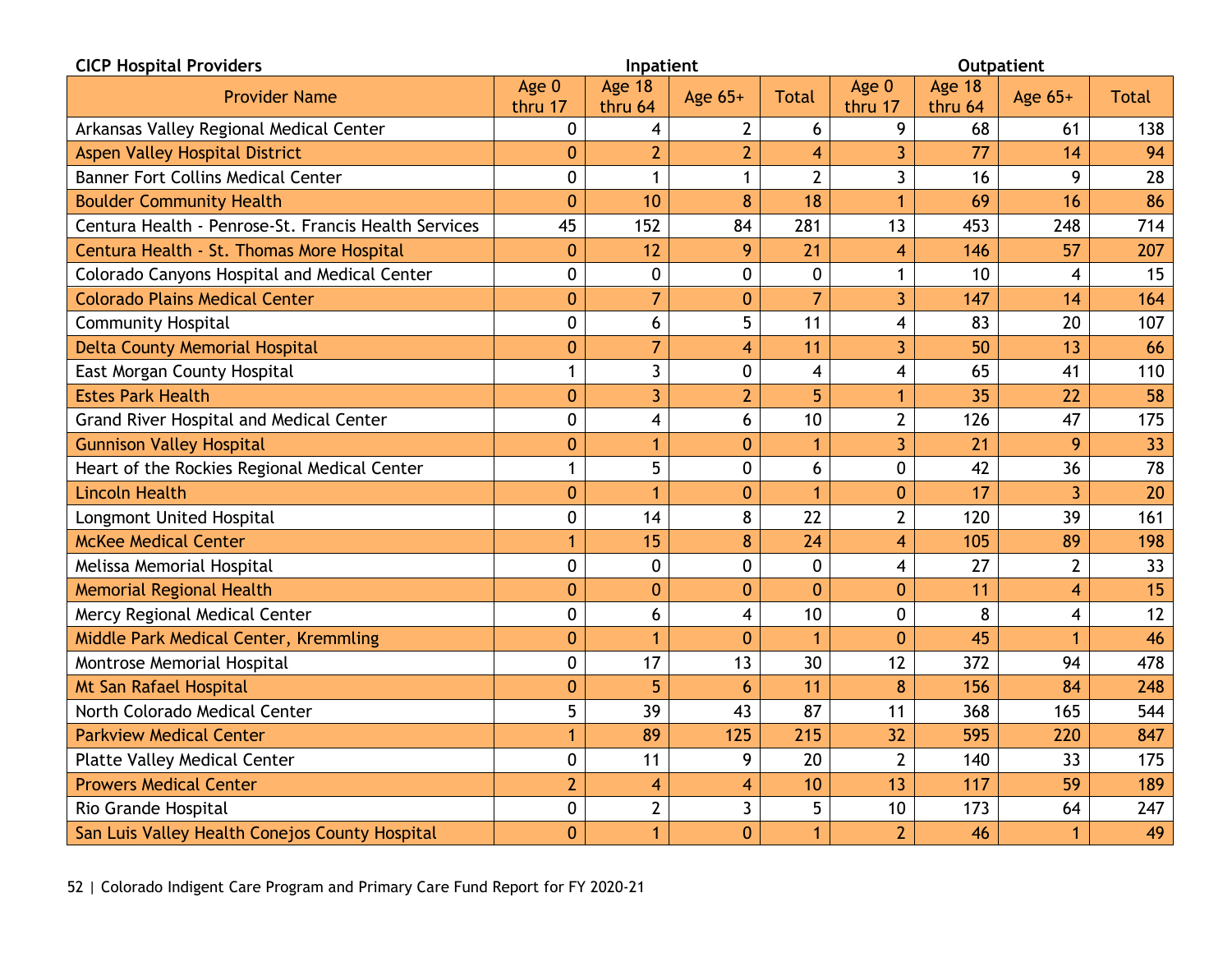<span id="page-53-0"></span>

| San Luis Valley Regional Medical Center             |                  | 13       |             | 17             | 8            | 277   |          | 286   |
|-----------------------------------------------------|------------------|----------|-------------|----------------|--------------|-------|----------|-------|
| Sedgwick County Memorial Hospital                   | $\mathbf{0}$     | $\Omega$ |             |                | 0            | 9     | 8        | 17    |
| Southeast Colorado Hospital District                | 0                |          |             | $\overline{2}$ | $\mathbf 0$  | 21    | 7        | 28    |
| Southwest Memorial Hospital                         | $\overline{2}$   | 17       | 27          | 46             | 29           | 512   | 220      | 761   |
| Spanish Peaks Regional Health Center                | $\boldsymbol{0}$ |          | 0           |                | $\mathbf 0$  | 46    | 31       | 77    |
| St. Mary's Hospital and Medical Center, Inc.        | 3                | 53       | 11          | 67             | 6            | 348   | 66       | 420   |
| St. Vincent General Hospital District <sup>34</sup> | $\mathbf 0$      |          | $\mathbf 0$ | $\mathbf 0$    | 0            | 0     | 0        | 0     |
| <b>Sterling Regional Medical Center</b>             |                  |          | 5           | 10             | 5            | 90    | 41       | 136   |
| <b>UCHealth Greeley Hospital</b>                    | $\overline{2}$   | 10       | 8           | 20             | 4            | 131   | 50       | 185   |
| <b>UCHealth Highlands Ranch Hospital</b>            | $\mathbf{0}$     | 11       | 4           | 15             | $\mathbf{0}$ | 48    | 16       | 64    |
| <b>UCHealth Longs Peak</b>                          | $\overline{2}$   | 12       | 7           | 21             | 8            | 97    | 12       | 117   |
| <b>UCHealth Medical Center of the Rockies</b>       | 3                | 44       | 22          | 69             | 9            | 223   | 75       | 307   |
| <b>UCHealth Memorial Hospital</b>                   | 3                | 115      | 48          | 166            | 13           | 994   | 252      | 1,259 |
| <b>UCHealth Pikes Peak Regional Hospital</b>        | $\mathbf{0}$     |          |             | $\overline{2}$ |              | 41    | 19       | 61    |
| <b>UCHealth Poudre Valley Hospital</b>              | 5                | 48       | 25          | 78             | 11           | 384   | 126      | 521   |
| <b>UCHealth Yampa Valley Medical Center</b>         | $\overline{2}$   |          |             | 10             | 12           | 89    | 6        | 107   |
| <b>Valley View Hospital</b>                         | $\mathbf 0$      | 8        | 6           | 14             | $\mathbf 0$  | 63    | 23       | 86    |
| <b>Wray Community District Hospital</b>             | $\mathbf{0}$     |          | 0           | $\Omega$       | $\Omega$     |       | $\Omega$ |       |
| <b>Sub-Total CICP Hospital Providers</b>            | 82               | 767      | 514         | 1,363          | 260          | 7,082 | 2,426    | 9,768 |

| <b>CICP Specialty Hospital Providers</b>           |                 | Inpatient        |           |              |                 | <b>Outpatient</b> |           |              |
|----------------------------------------------------|-----------------|------------------|-----------|--------------|-----------------|-------------------|-----------|--------------|
| <b>Provider Name</b>                               | Age 0<br>thru 5 | Age 6<br>thru 17 | Age $18+$ | <b>Total</b> | Age 0<br>thru 5 | Age 6<br>thru 17  | Age $18+$ | <b>Total</b> |
| Children's Hospital Colorado                       | 34              | 8                |           | 42           | 256             | 73                |           | 329          |
| National Jewish Health                             |                 | 0                | 0         |              |                 |                   | 245       | 249          |
| <b>Sub-Total CICP Specialty Hospital Providers</b> | 35              | 8                |           | 43           | 257             | 76                | 245       | 578          |
| <b>Denver Health Medical Center</b>                | 4               | 225              | 72        | 301          | 58              | 5,100             | 1,121     | 6,279        |
| University of Colorado Hospital                    | 6               | 175              | 115       | 296          |                 | 1.429             | 453       | 1,889        |
| <b>Total CICP Hospital Providers</b>               | 127             | 1,175            | 701       | 2,003        | 582             | 13,687            | 4,245     | 18,514       |
| <b>Total All CICP Providers</b>                    | 127             | 1,175            | 701       | 2,003        | 852             | 30,318            | 7,840     | 39,010       |

<sup>&</sup>lt;sup>34</sup> St. Vincent General Hospital District had no reportable visits in CY 2020.

<sup>53</sup> | Colorado Indigent Care Program and Primary Care Fund Report for FY 2020-21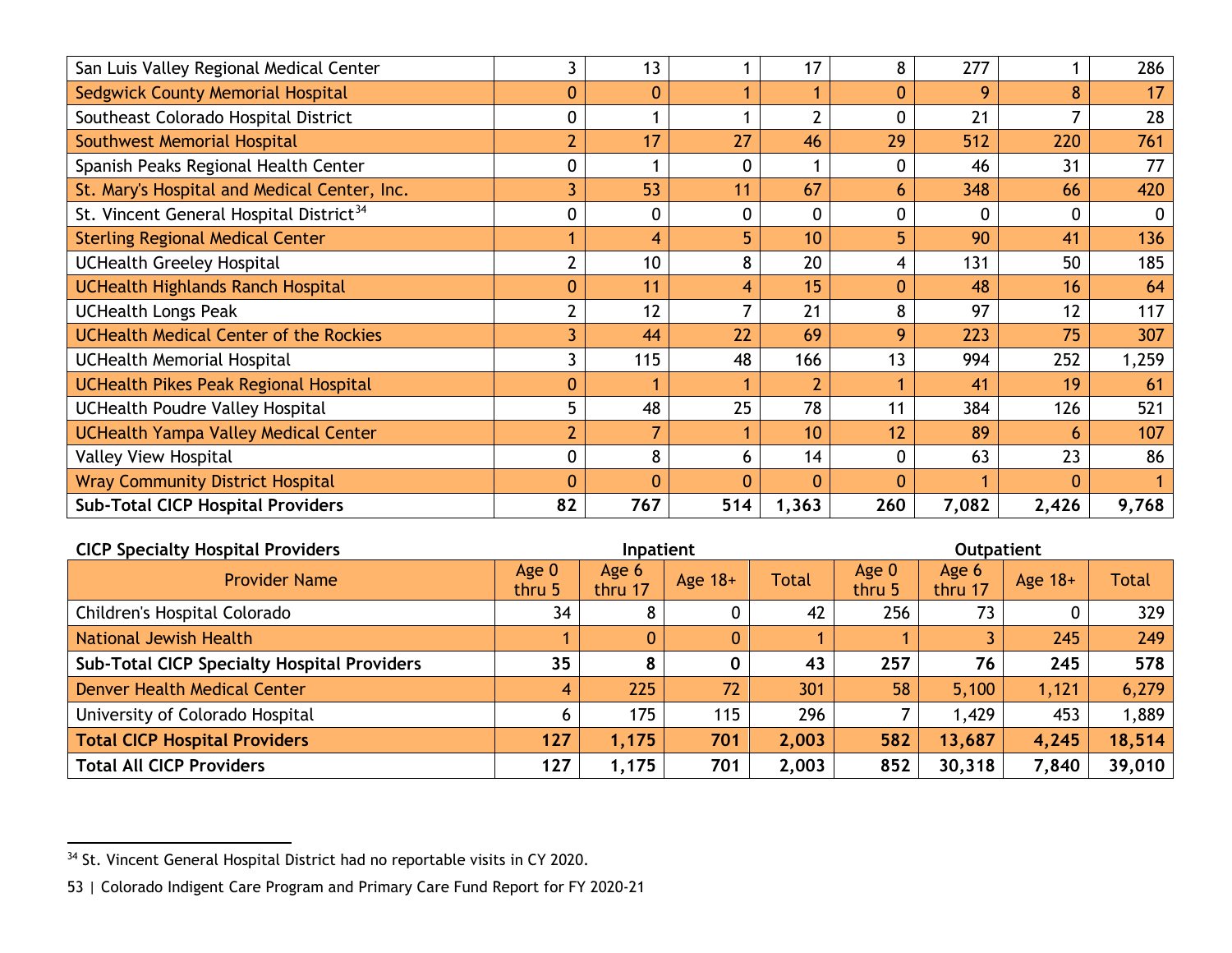| <b>Provider Name</b>                                      | Age 0<br>thru 17 | <b>Age 18</b><br>thru 64 | Age $65+$ | <b>Total</b> |
|-----------------------------------------------------------|------------------|--------------------------|-----------|--------------|
| Basin Clinic, Inc.                                        |                  | 32                       | 19        | 53           |
| <b>Clinica Family Health</b>                              | 69               | 3,157                    | 406       | 3,632        |
| Denver Indian Health & Family Services, Inc <sup>36</sup> | $\mathbf 0$      | 0                        | 0         | 0            |
| High Plains Community Health Center, Inc.                 | 16               | 265                      | 28        | 309          |
| Inner City Health Center                                  | 0                | 13                       |           | 14           |
| <b>MarillacHealth</b>                                     |                  | 202                      | 18        | 221          |
| <b>Mountain Family Health Centers</b>                     |                  | 285                      | 45        | 331          |
| <b>Northwest Colorado Health</b>                          |                  | 50                       | 14        | 65           |
| Peak Vista Community Health Centers                       | 43               | 3,022                    | 775       | 3,840        |
| <b>Pueblo Community Health Center</b>                     | 23               | 1,492                    | 729       | 2,244        |
| River Valley Family Health Center                         | 11               | 537                      | 155       | 703          |
| Salud Family Health, Inc.                                 | 8                | 1,895                    | 160       | 2,063        |
| Stout Street Health Center <sup>36</sup>                  | $\mathbf 0$      | 0                        | 0         | 0            |
| <b>STRIDE Community Health Center</b>                     | 12               | 2,988                    | 735       | 3,735        |
| <b>Sunrise Community Health Center</b>                    | 45               | 1,519                    | 148       | 1,712        |
| <b>Tepeyac Community Health Center</b>                    | 0                | 79                       |           | 86           |
| Uncompahgre Medical Center                                | 6                | 84                       | 53        | 143          |
| <b>Valley-Wide Health Systems</b>                         | 32               | 1,011                    | 302       | 1,345        |
| <b>Total CICP Clinic Providers</b>                        | 270              | 16,631                   | 3,595     | 20,496       |

#### **Table 29 Unduplicated Total Count by Age[35](#page-54-1)**

#### <span id="page-54-0"></span>**CICP Clinic Providers**

#### **CICP Hospital Providers**

| <b>Provider Name</b>                                 | Age 0<br>thru 17 | <b>Age 18</b><br>thru 64 | Age 65+ | <b>Total</b> |
|------------------------------------------------------|------------------|--------------------------|---------|--------------|
| Arkansas Valley Regional Medical Center              | 9                | 72                       | 63      | 144          |
| Aspen Valley Hospital District                       |                  | 79                       | 14      | 96           |
| <b>Banner Fort Collins Medical Center</b>            |                  | 17                       | 10      | 30           |
| <b>Boulder Community Health</b>                      |                  | 76                       | 19      | 96           |
| Centura Health - Penrose-St. Francis Health Services | 57               | 522                      | 271     | 850          |
| Centura Health - St. Thomas More Hospital            | 4                | 149                      | 59      | 212          |
| Colorado Canyons Hospital and Medical Center         |                  | 10                       | 4       | 15           |
| <b>Colorado Plains Medical Center</b>                | 3                | 149                      | 14      | 166          |
| <b>Community Hospital</b>                            | 4                | 84                       | 20      | 108          |
| <b>Delta County Memorial Hospital</b>                | 3                | 57                       | 17      | 77           |
| East Morgan County Hospital                          | 5                | 67                       | 41      | 113          |
| <b>Estes Park Health</b>                             |                  | 38                       | 24      | 63           |
| Grand River Hospital and Medical Center              | 2                | 127                      | 48      | 177          |
| <b>Gunnison Valley Hospital</b>                      | ٦                | 21                       | 9       | 33           |
| Heart of the Rockies Regional Medical Center         |                  | 47                       | 36      | 84           |
| <b>Lincoln Health</b>                                | 0                | 17                       | ٦       | 20           |
| Longmont United Hospital                             | $\mathcal{P}$    | 128                      | 44      | 174          |

<span id="page-54-1"></span><sup>&</sup>lt;sup>35</sup> Unduplicated client count is a count of unique medically indigent patients by provider. Providers report a unique count for inpatient, outpatient, and total clients served. Since this count is done at the provider level, a client who receives care at multiple CICP providers is counted multiple times in this figure. These conditions create an unduplicated count that overstates the number of actual clients receiving care under the CICP.

<span id="page-54-2"></span><sup>&</sup>lt;sup>36</sup> Denver Indian Health & Family Services, Inc. and Stout Street Health Center had no reportable visits in CY 2020.